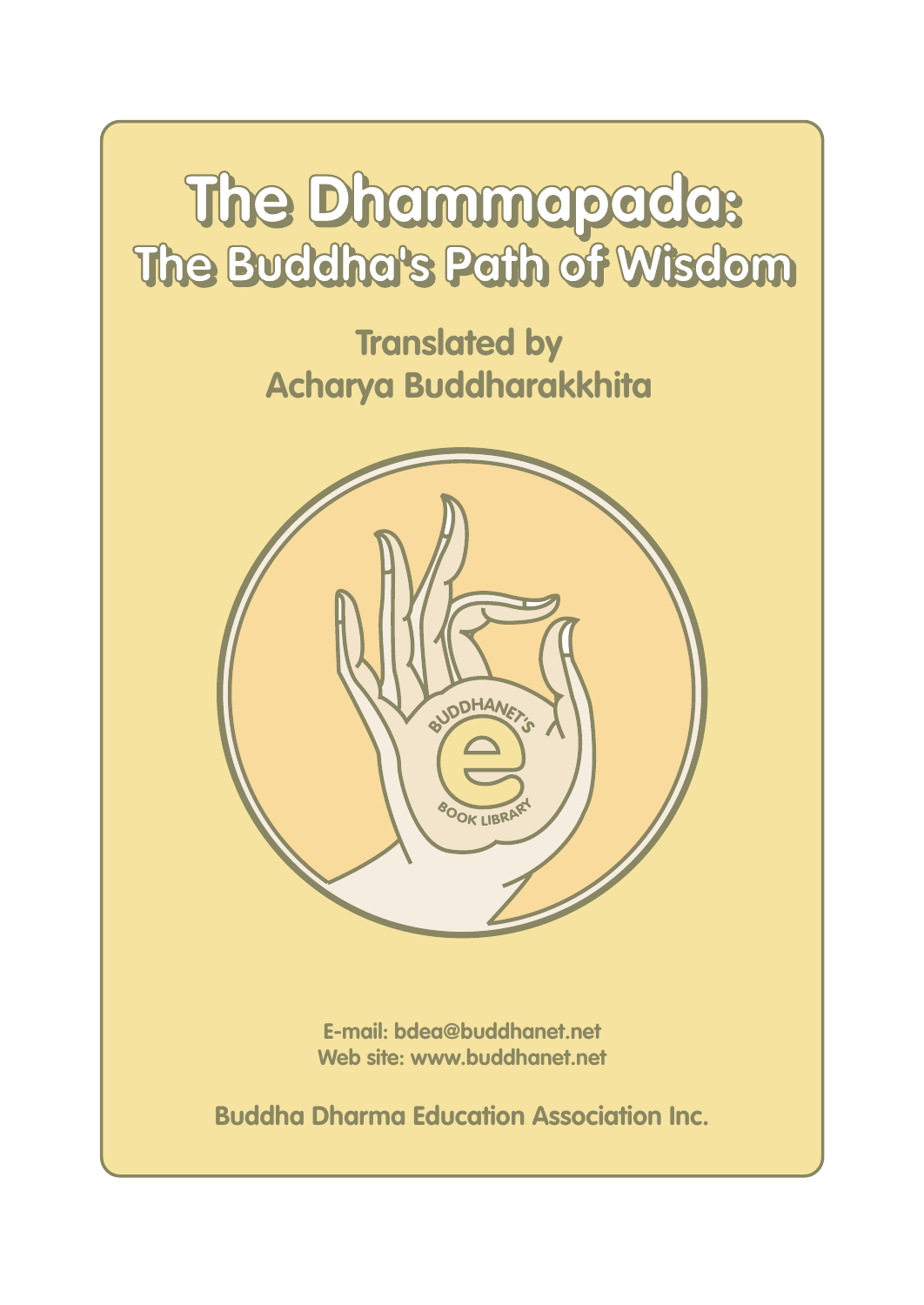### **The Dhammapada: The Buddha's Path of Wisdom**

**Translated from the Pali by Acharya Buddharakkhita**

**Introduction by Bhikkhu Bodhi**

**Copyright © 1985, Buddhist Publication Society Kandy, Sri Lanka**

**For free distribution only.**

**You may print copies of this work for your personal use.**

**You may re-format and redistribute this work for use on computers and computer networks, provided that you** *charge no fees* **for its distribution or use.**

**Otherwise, all** *rights reserved***.**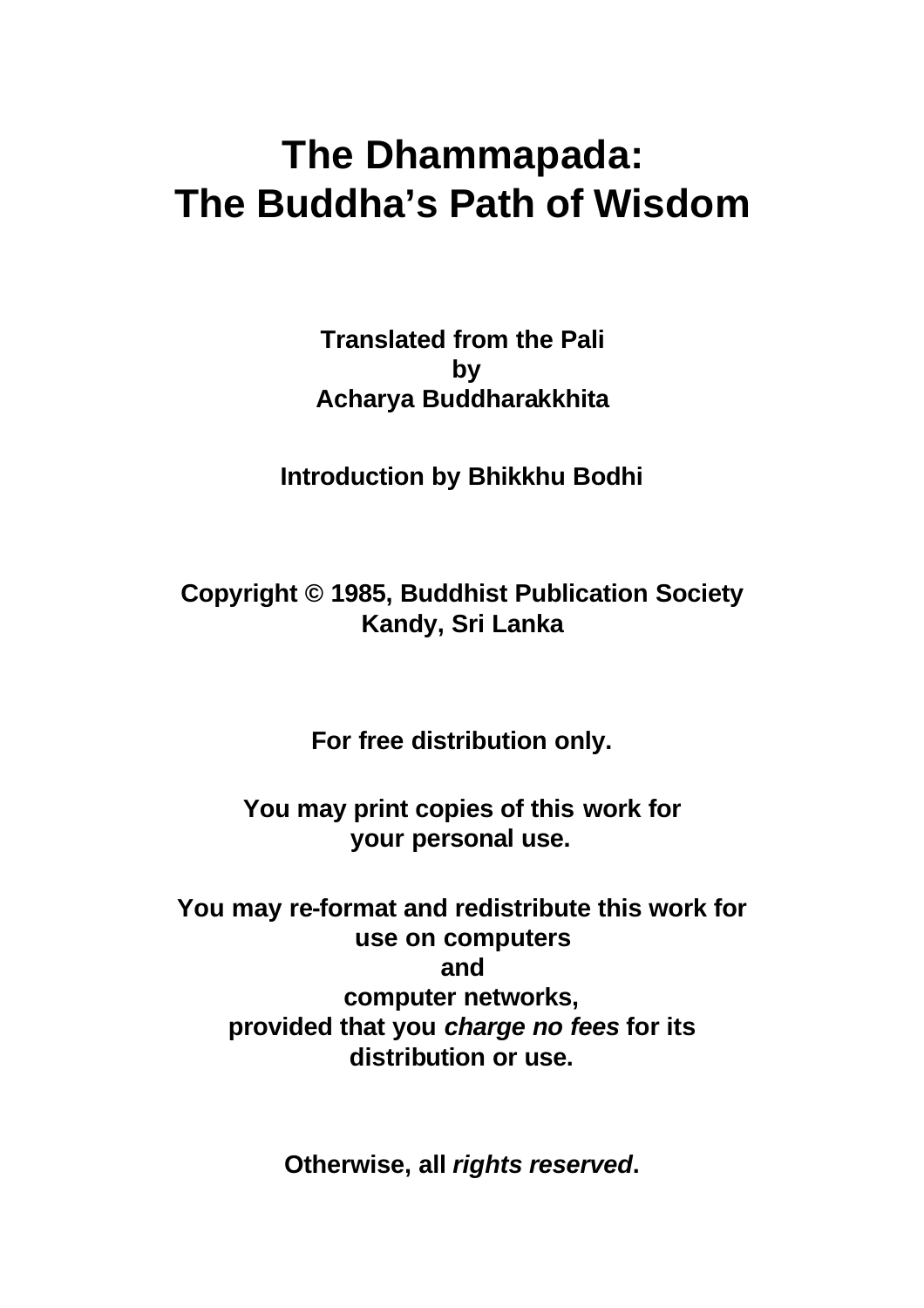### **Contents**

| Preface by Acharya Buddharakkhita<br><b>Introduction by Bhikkhu Bodhi</b> |                         |                 | $\boldsymbol{2}$ |
|---------------------------------------------------------------------------|-------------------------|-----------------|------------------|
|                                                                           |                         |                 | 5                |
| <b>Chapters:</b>                                                          |                         |                 |                  |
|                                                                           | <b>1.</b> The Pairs     | $(vv. 1-20)$    | 23               |
|                                                                           | 2. Heedfulness          | $(vv. 21-32)$   | 26               |
|                                                                           | <b>3.</b> The Mind      | $(vv. 33-43)$   | 28               |
|                                                                           | 4. Flowers              | $(vv. 44-59)$   | 30               |
|                                                                           | <b>5.</b> The Fool      | $(vv. 60-75)$   | 33               |
|                                                                           | <b>6.</b> The Wise Man  | $(vv. 76-89)$   | 35               |
|                                                                           | <b>7.</b> The Arahat:   |                 |                  |
|                                                                           | The Perfected One       | $(vv. 90-99)$   | <b>37</b>        |
|                                                                           | <b>8.</b> The Thousands | $(vv. 100-115)$ | 39               |
| 9.                                                                        | Evil                    | $(vv. 116-128)$ | 41               |
|                                                                           | 10. Violence            | $(vv. 129-145)$ | 43               |
|                                                                           | 11. Old Age             | $(vv. 146-156)$ | 45               |
|                                                                           | 12. The Self            | $(vv. 157-166)$ | 47               |
|                                                                           | <b>13.</b> The World    | $(vv. 167-178)$ | 49               |
|                                                                           | <b>14.</b> The Buddha   | $(vv. 179-196)$ | 51               |
|                                                                           | 15. Happiness           | $(vv. 197-208)$ | 54               |
|                                                                           | 16. Affection           | $(vv. 209-220)$ | 56               |
| 17.                                                                       | Anger                   | $(vv. 221-234)$ | 58               |
| 18.                                                                       | <b>Impurity</b>         | $(vv. 235-255)$ | 60               |
| <b>19.</b>                                                                | <b>The Just</b>         | $(vv. 256-272)$ | 63               |
| 20.                                                                       | <b>The Path</b>         | $(vv. 273-289)$ | 65               |
| 21.                                                                       | <b>Miscellaneous</b>    | $(vv. 290-305)$ | 68               |
| 22.                                                                       | The State of Woe        | $(vv. 306-319)$ | 70               |
| 23.                                                                       | The Elephant            | $(vv. 320-333)$ | 72               |
| 24.                                                                       | Craving                 | $(vv. 334-359)$ | 74               |
| 25.                                                                       | <b>The Monk</b>         | $(vv. 360-382)$ | 78               |
| 26.                                                                       | The Holy Man            | $(vv. 383-423)$ | 82               |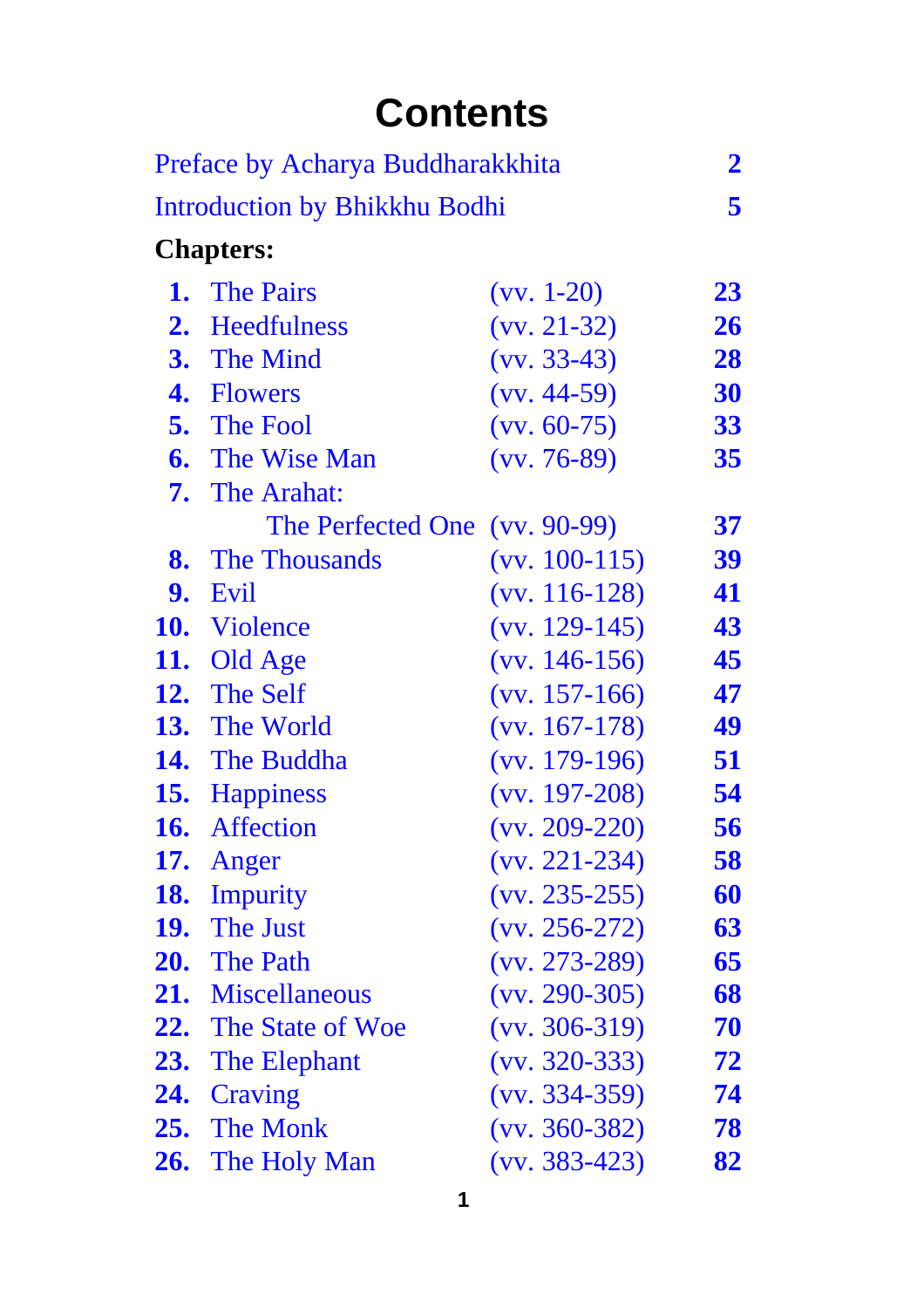### **Preface**

#### **by Acharya Buddharakkhita**

<span id="page-3-0"></span>The Dhammapada is the best known and most widely esteemed text in the Pali Tipitaka, the sacred scriptures of Theravada Buddhism. The work is included in the Khuddaka Nikaya ("Minor Collection") of the Sutta Pitaka, but its popularity has raised it far above the single niche it occupies in the scriptures to the ranks of a world religious classic. Composed in the ancient Pali language, this slim anthology of verses constitutes a perfect compendium of the Buddha's teaching, comprising between its covers all the essential principles elaborated at length in the forty-odd volumes of the Pali Canon.

According to the Theravada Buddhist tradition, each verse in the Dhammapada was originally spoken by the Buddha in response to a particular episode. Accounts of these, along with exegesis of the verses, are preserved in the classic commentary to the work, compiled by the great scholiast Bhadantacariya Buddhaghosa in the fifth century C.E. on the basis or material going back to very ancient times. The contents of the verses, however. transcend the limited and particular circumstances of their origin, reaching out through the ages to various types of people in all the diverse situations of life. For the simple and unsophisticated the Dhammapada is a sympathetic counselor; for the intellectually overburdened its clear and direct teachings inspire humility and reflection; for the earnest seeker it is a perennial source of inspiration and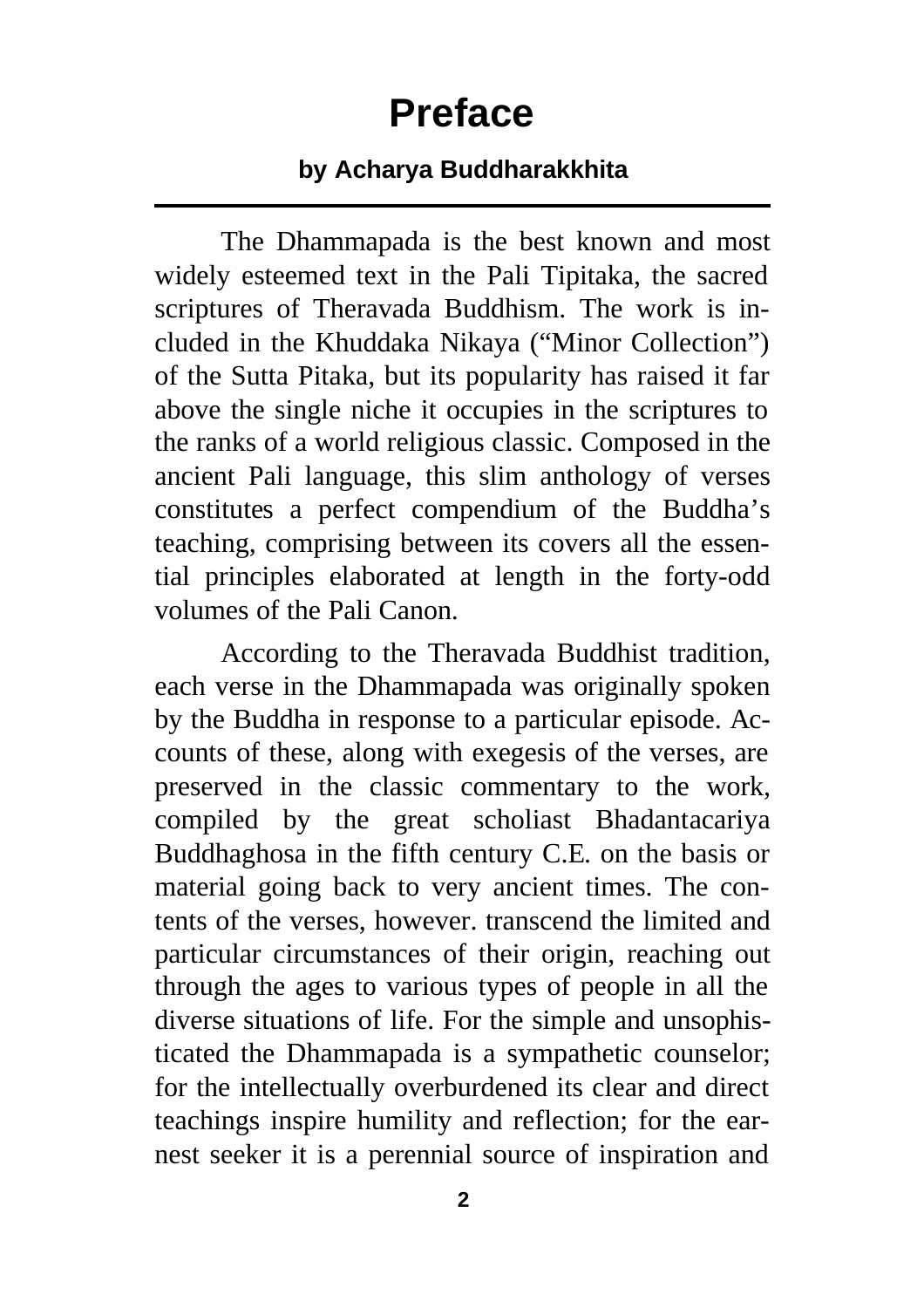practical instruction. Insights that flashed into the heart of the Buddha have crystallized into these luminous verses of pure wisdom. As profound expressions of practical spirituality, each verse is a guideline to right living. The Buddha unambiguously pointed out that whoever earnestly practices the teachings found in the Dhammapada will taste the bliss of emancipation.

Due to its immense importance, the Dhammapada has been translated into numerous languages. In English alone several translations are available, including editions by such noted scholars as Max Muller and Dr. S. Radhakrishnan. However, when presented from a non-Buddhist frame of reference, the teachings of the Buddha inevitably suffer some distortion. This, in fact, has already happened with our anthology: an unfortunate selection of renderings has sometimes suggested erroneous interpretations, while footnotes have tended to be judgmental.

The present translation was originally written in the late 1950's. Some years earlier, while consulting a number of English-language editions of the Dhammapada, it was observed that the renderings were either too free and inaccurate or too pedantic, and it was therefore felt that a new translation avoiding these two extremes would serve a valuable purpose. The finished result of that project, presented here, is a humble attempt by a practicing follower of the Buddha to transmit the spirit and content, as well as the language and style, of the original teachings.

In preparing this volume I have had access to numerous editions and translations of the Dhammapada into various languages, including Sanskrit, Hindi,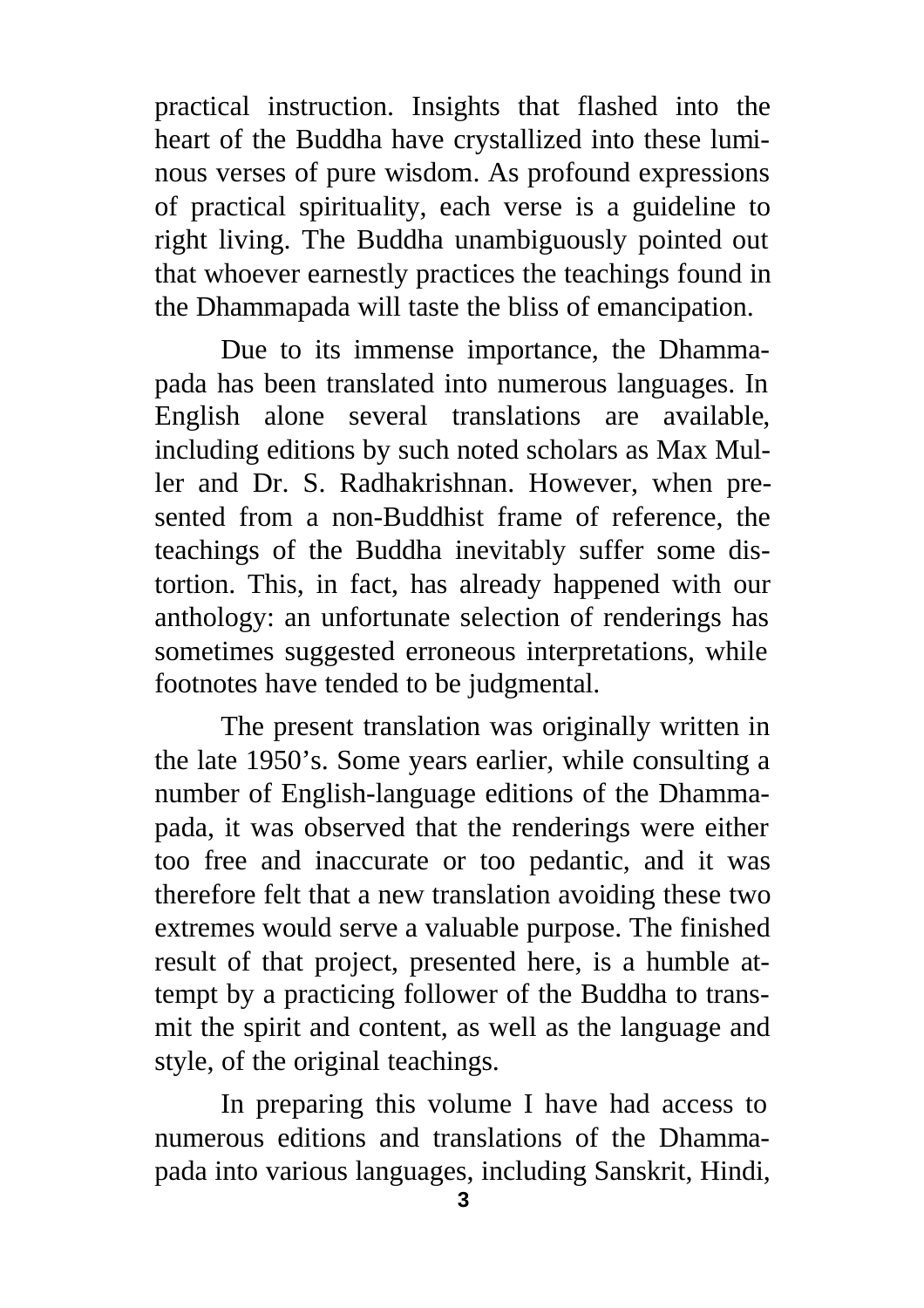Bengali, Sinhala, Burmese and Nepali. I particularly benefited from the excellent translations of the work by the late Venerable Narada Mahathera of Vajirarama, Colombo. Sri Lanka, and Professor Bhagwat of Poona, India; To them I acknowledge my debt. A few verses contain riddles, references or analogies that may not be evident to the reader. The meanings of these are provided either in parenthesis or notes, and for their interpretation I have relied on the explanations given in Bhadantacariya Buddhaghosa's commentary. Verses discussed in the notes are indicated in the text by an asterisk at the end of the verse.

A first edition of this translation was published in 1959 and a second in 1966, both by the Maha Bodhi Society in Bangalore, India. For this third edition, the translation has undergone considerable revision. The newly added subtitle, "The Buddha's Path of Wisdom," is not literal, but is fully applicable on the ground that the verses of the Dhammapada all originate from the Buddha's wisdom and lead the one who follows them to a life guided by that same wisdom.

I am grateful to the editors of the Buddhist Publication Society for their helpful suggestions. and to the Society itself for so generously undertaking the publication of this work.

I make this offering of Dhamma in grateful memory of my teachers, parents and relatives, departed and living. May they find access in the Buddha's Dispensation and attain Nibbana!

May all beings be happy!

### **Acharya Buddharakkhita**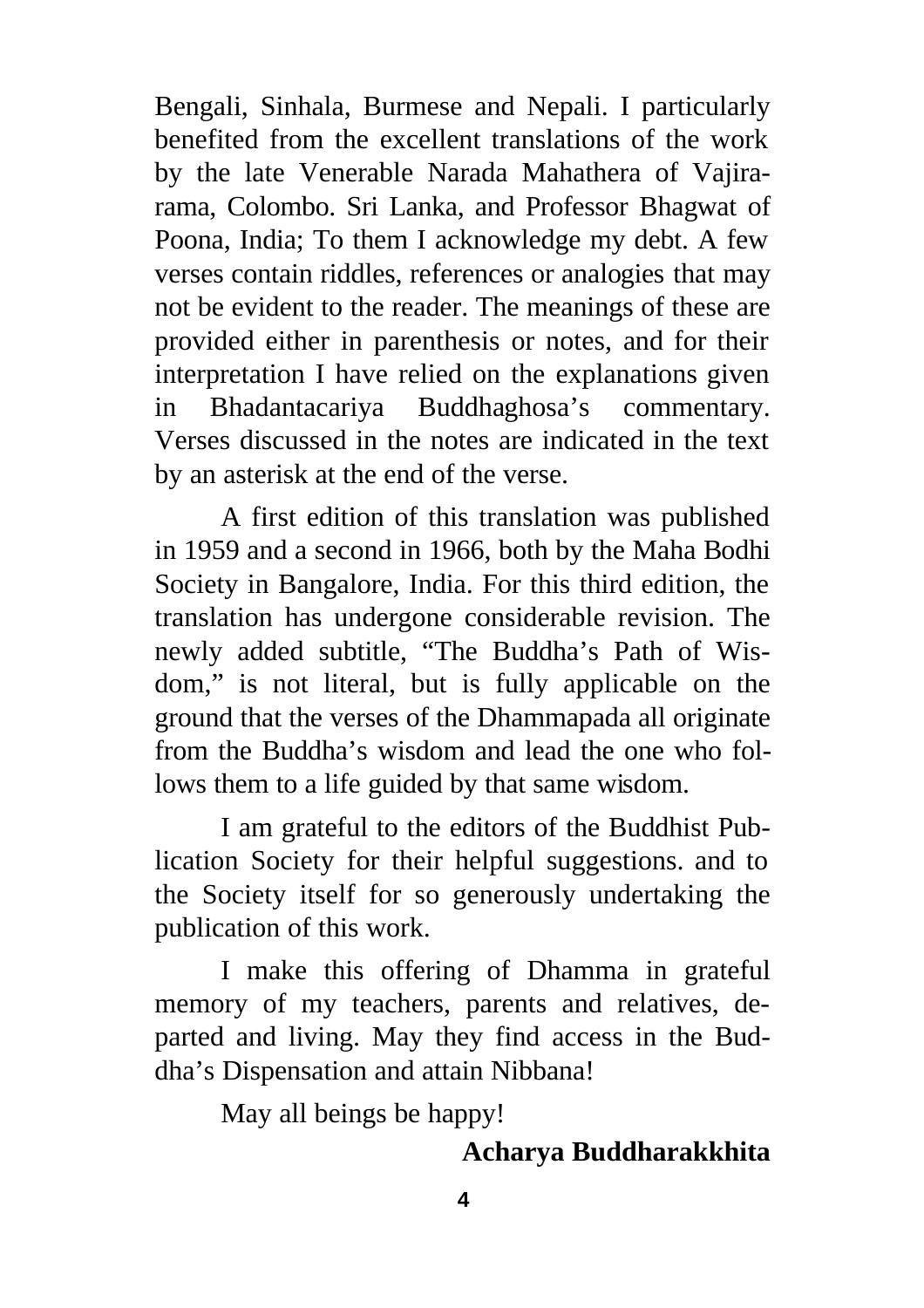## **Introduction**

#### **by Bhikkhu Bodhi**

<span id="page-6-0"></span>From ancient times to the present, the Dhammapada has been regarded as the most succinct expression of the Buddha's teaching found in the Pali Canon and the chief spiritual testament of early Buddhism. In the countries following Theravada Buddhism, such as Sri Lanka, Burma and Thailand, the influence of the Dhammapada is ubiquitous. It is an ever-fecund source of themes for sermons and discussions, a guidebook for resolving the countless problems of everyday life, a primer for the instruction of novices in the monasteries. Even the experienced contemplative, withdrawn to forest hermitage or mountainside cave for a life of meditation, can be expected to count a copy of the book among his few material possessions. Yet the admiration the Dhammapada has elicited has not been confined to avowed followers of Buddhism. Wherever it has become known its moral earnestness, realistic understanding of human life, aphoristic wisdom and stirring message of a way to freedom from suffering have won for it the devotion and veneration of those responsive to the good and the true.

The expounder of the verses that comprise the Dhammapada is the Indian sage called the Buddha, an honorific title meaning "the Enlightened One" or "the Awakened One." The story of this venerable personage has often been overlaid with literary embellishment and the admixture of legend, but the historical essentials of his life are simple and clear. He was born in the sixth century B.C., the son of a king ruling over a small state in the Himalayan foothills, in what is now Nepal. His given name was Siddhattha and his family name Gotama (Sanskrit: Siddhartha Gautama). Raised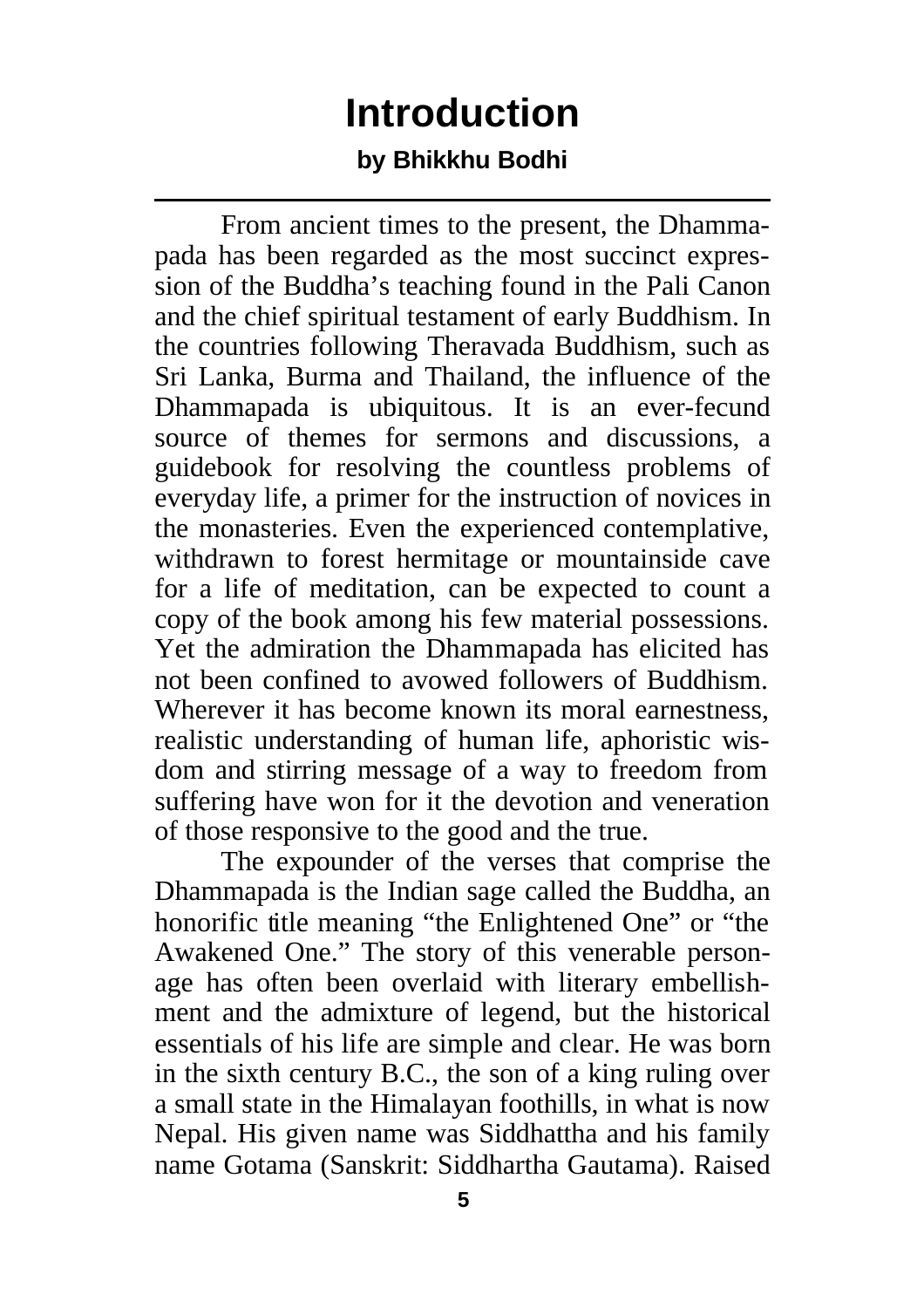in luxury, groomed by his father to be the heir to the throne, in his early manhood he went through a deeply disturbing encounter with the sufferings of life, as a result of which he lost all interest in the pleasures and privileges of rulership. One night, in his twenty-ninth year, he fled the royal city and entered the forest to live as an ascetic, resolved to find a way to deliverance from suffering. For six years he experimented with different systems of meditation and subjected himself to severe austerities, but found that these practices did not bring him any closer to his goal. Finally, in his thirty-fifth year, while sitting in deep meditation beneath a tree at Gaya, he attained Supreme Enlightenment and became, in the proper sense of the title, the Buddha, the Enlightened One. Thereafter, for fortyfive years, he traveled throughout northern India, proclaiming the truths he had discovered and founding an order of monks and nuns to carry on his message. At the age of eighty, after a long and fruitful life, he passed away peacefully in the small town of Kusinara, surrounded by a large number of disciples.

To his followers, the Buddha is neither a god, a divine incarnation, or a prophet bearing a message of divine revelation, but a human being who by his own striving and intelligence has reached the highest spiritual attainment of which man is capable – perfect wisdom, full enlightenment, complete purification of mind. His function in relation to humanity is that of a teacher – a world teacher who, out of compassion, points out to others the way to *Nibbana* (Sanskrit: *Nirvana*), final release from suffering. His teaching, known as the Dhamma, offers a body of instructions explaining the true nature of existence and showing the path that leads to liberation. Free from all dogmas and inscrutable claims to authority, the Dhamma is founded solidly upon the bedrock of the Buddha's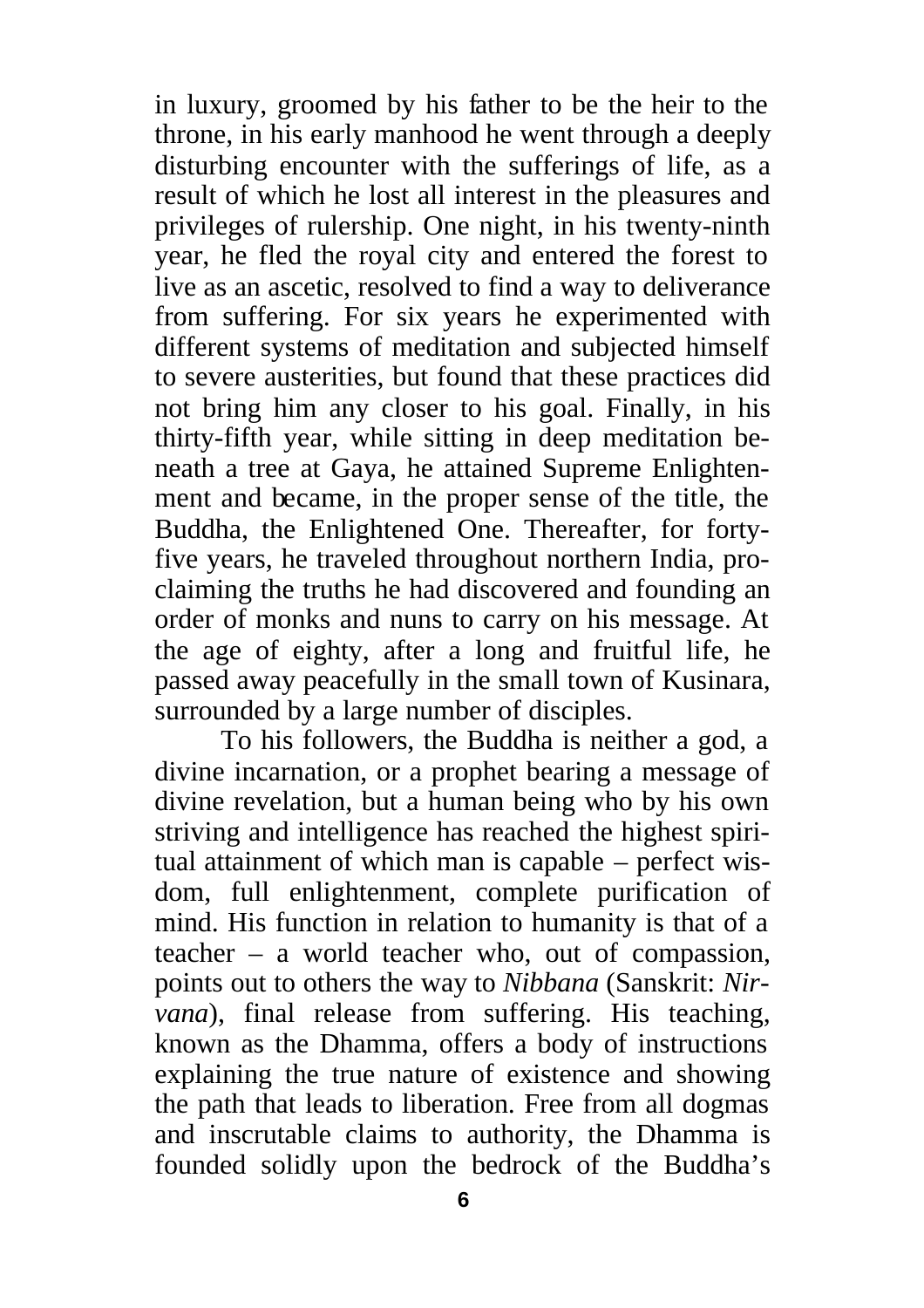own clear comprehension of reality, and it leads the one who practices it to that same understanding – the knowledge which extricates the roots of suffering.

The title "Dhammapada" which the ancient compilers of the Buddhist scriptures attached to our anthology means portions, aspects, or sections of Dhamma. The work has been given this title because, in its twenty-six chapters, it spans the multiple aspects of the Buddha's teaching, offering a variety of standpoints from which to gain a glimpse into its heart. Whereas the longer discourses of the Buddha contained in the prose sections of the Canon usually proceed methodically, unfolding according to the sequential structure of the doctrine, the Dhammapada lacks such a systematic arrangement. The work is simply a collection of inspirational or pedagogical verses on the fundamentals of the Dhamma, to be used as a basis for personal edification and instruction. In any given chapter several successive verses may have been spoken by the Buddha on a single occasion, and thus among themselves will exhibit a meaningful development or a set of variations on a theme. But by and large, the logic behind the grouping together of verses into a chapter is merely the concern with a common topic. The twenty-six chapter headings thus function as a kind of rubric for classifying the diverse poetic utterances of the Master, and the reason behind the inclusion of any given verse in a particular chapter is its mention of the subject indicated in the chapter's heading. In some cases (Chapters **[4](#page-31-0)** and **[23](#page-73-0)**) this may be a metaphorical symbol rather than a point of doctrine. There also seems to be no intentional design in the order of the chapters themselves, though at certain points a loose thread of development can be discerned.

The teachings of the Buddha, viewed in their completeness, all link together into a single perfectly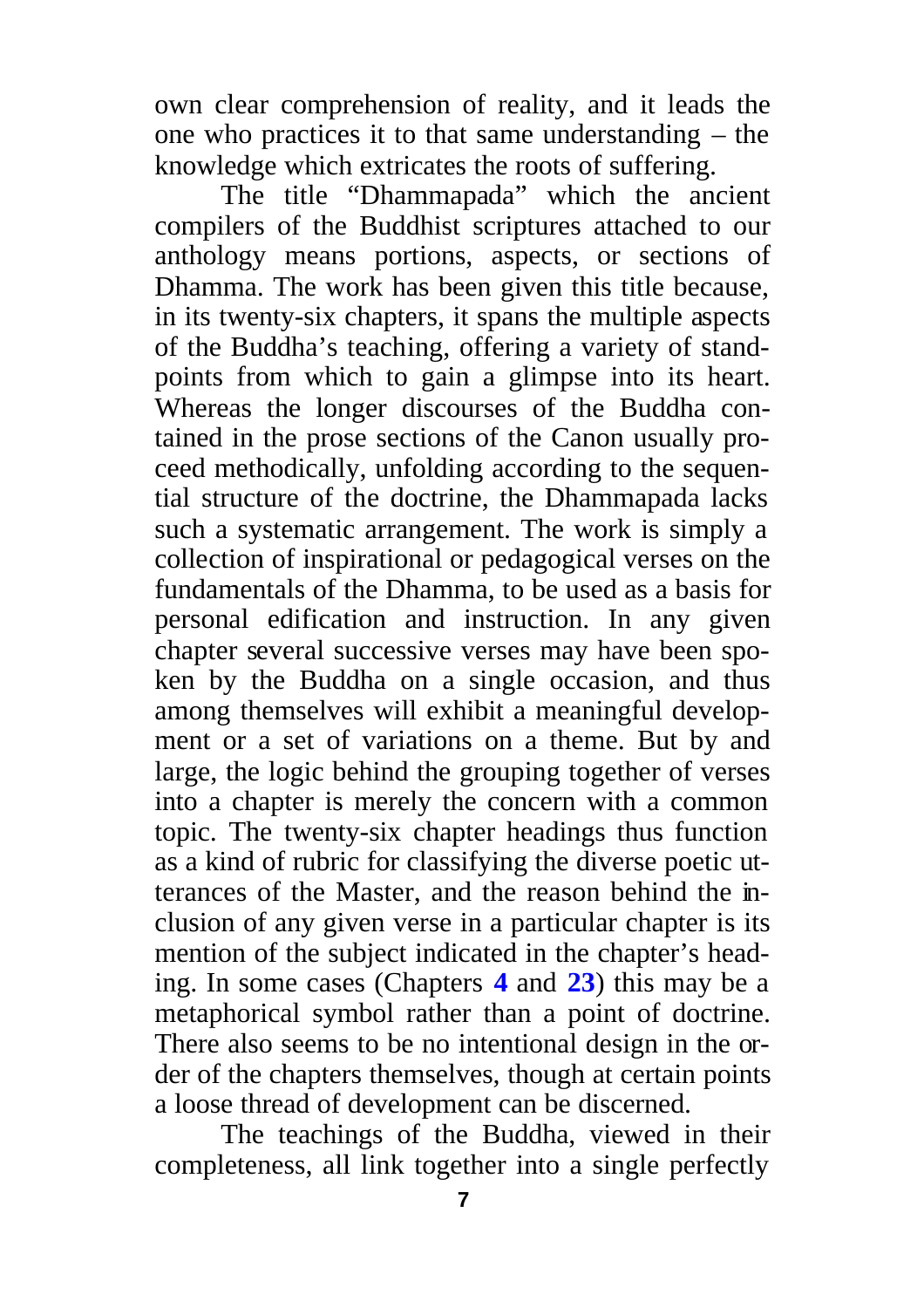coherent system of thought and practice which gains its unity from its final goal, the attainment of deliverance from suffering. But the teachings inevitably emerge from the human condition as their matrix and starting point, and thus must be expressed in such a way as to reach human beings standing at different levels of spiritual development, with their highly diverse problems, ends, and concerns and with their very different capacities for understanding. Thence, just as water, though one in essence. assumes different shapes due to the vessels into which it is poured, so the Dhamma of liberation takes on different forms in response to the needs of the beings to be taught. This diversity, evident enough already in the prose discourses, becomes even more conspicuous in the highly condensed. spontaneous and intuitively charged medium of verse used in the Dhammapada. The intensified power of delivery can result in apparent inconsistencies which may perplex the unwary. For example, in many verses the Buddha commends certain practices on the grounds that they lead to a heavenly birth, but in others he discourages disciples from aspiring for heaven and extols the one who takes no delight in celestial pleasures (**[187](#page-53-0)**, **[417](#page-88-0)**) [Unless chapter numbers are indicated, all figures enclosed in parenthesis refer to verse numbers of the Dhammapada.]

Often he enjoins works of merit, yet elsewhere he praises the one who has gone beyond both merit and demerit (**[39](#page-29-0)**, **[412](#page-87-0)**). Without a grasp of the underlying structure of the Dhamma, such statements viewed side by side will appear incompatible and may even elicit the judgment that the teaching is selfcontradictory.

The key to resolving these apparent discrepancies is the recognition that the Dhamma assumes its formulation from the needs of the diverse persons to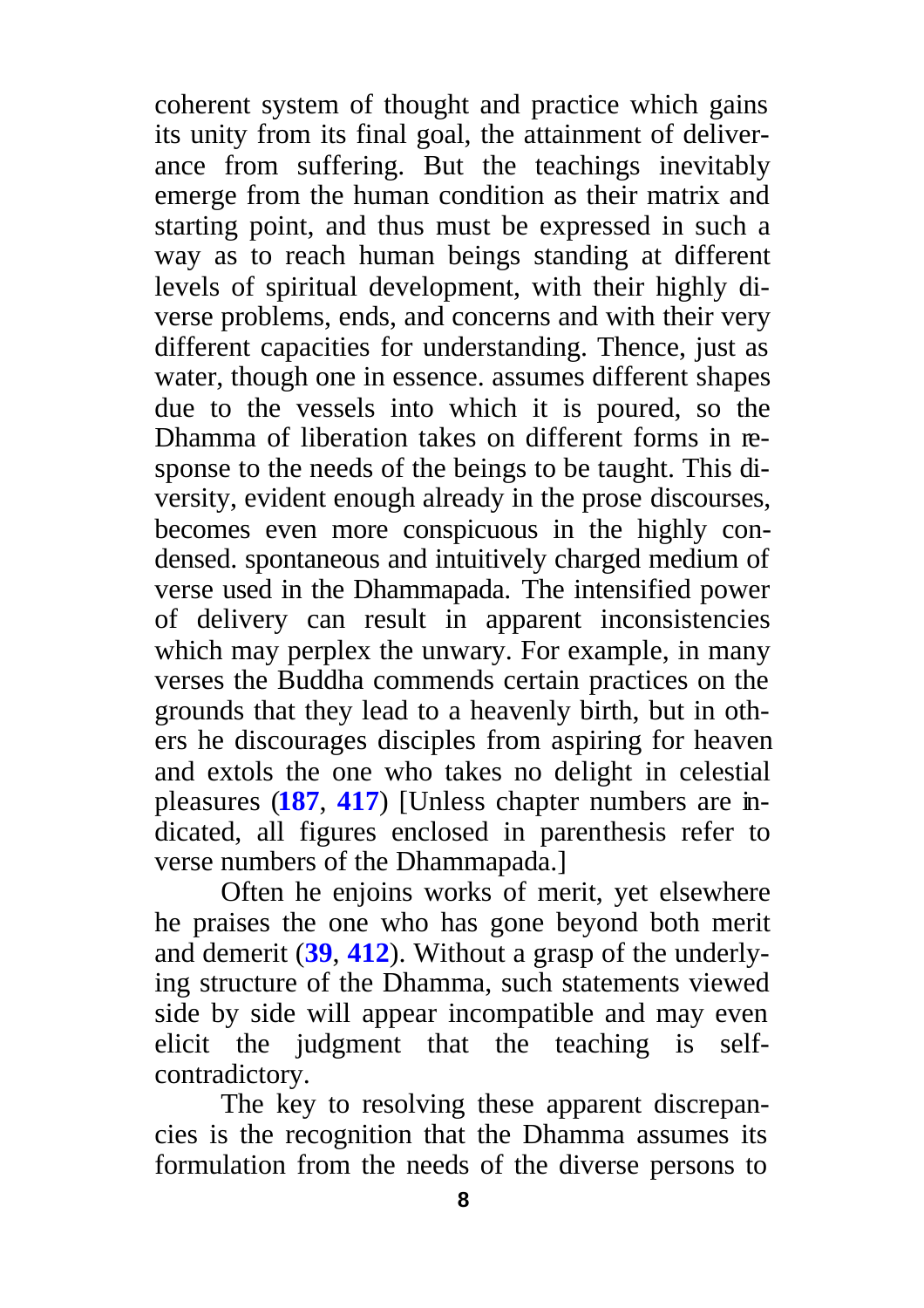whom it is addressed, as well as from the diversity of needs that may co-exist even in a single individual. To make sense of the various utterances found in the Dhammapada, we will suggest a schematism of four levels to be used for ascertaining the intention behind any particular verse found in the work, and thus for understanding its proper place in the total systematic vision of the Dhamma. This fourfold schematism develops out of an ancient interpretive maxim which holds that the Buddha's teaching is designed to meet three primary aims: human welfare here and now, a favorable rebirth in the next life, and the attainment of the ultimate good. The four levels are arrived at by distinguishing the last aim into two stages: path and fruit.

**(i)** The first level is the concern with establishing well-being and happiness in the immediately visible sphere of concrete human relations. The aim at this level is to show man the way to live at peace with himself and his fellow men, to fulfill his family and social responsibilities, and to restrain the bitterness, conflict and violence which infect human relationships and bring such immense suffering to the individual, society, and the world as a whole. The guidelines appropriate to this level are largely identical with the basic ethical injunctions proposed by most of the great world religions, but in the Buddhist teaching they are freed from theistic moorings and grounded upon two directly verifiable foundations: concern for one's own integrity and long-range happiness and concern for the welfare of those whom one's actions may affect (**[129](#page-44-0)**-**132**). The most general counsel the Dhammapada gives is to avoid all evil, to cultivate good and to cleanse one's mind (**[183](#page-52-0)**). But to dispel any doubts the disciple might entertain as to what he should avoid and what he should cultivate, other verses provide more specific directives. One should avoid irritability in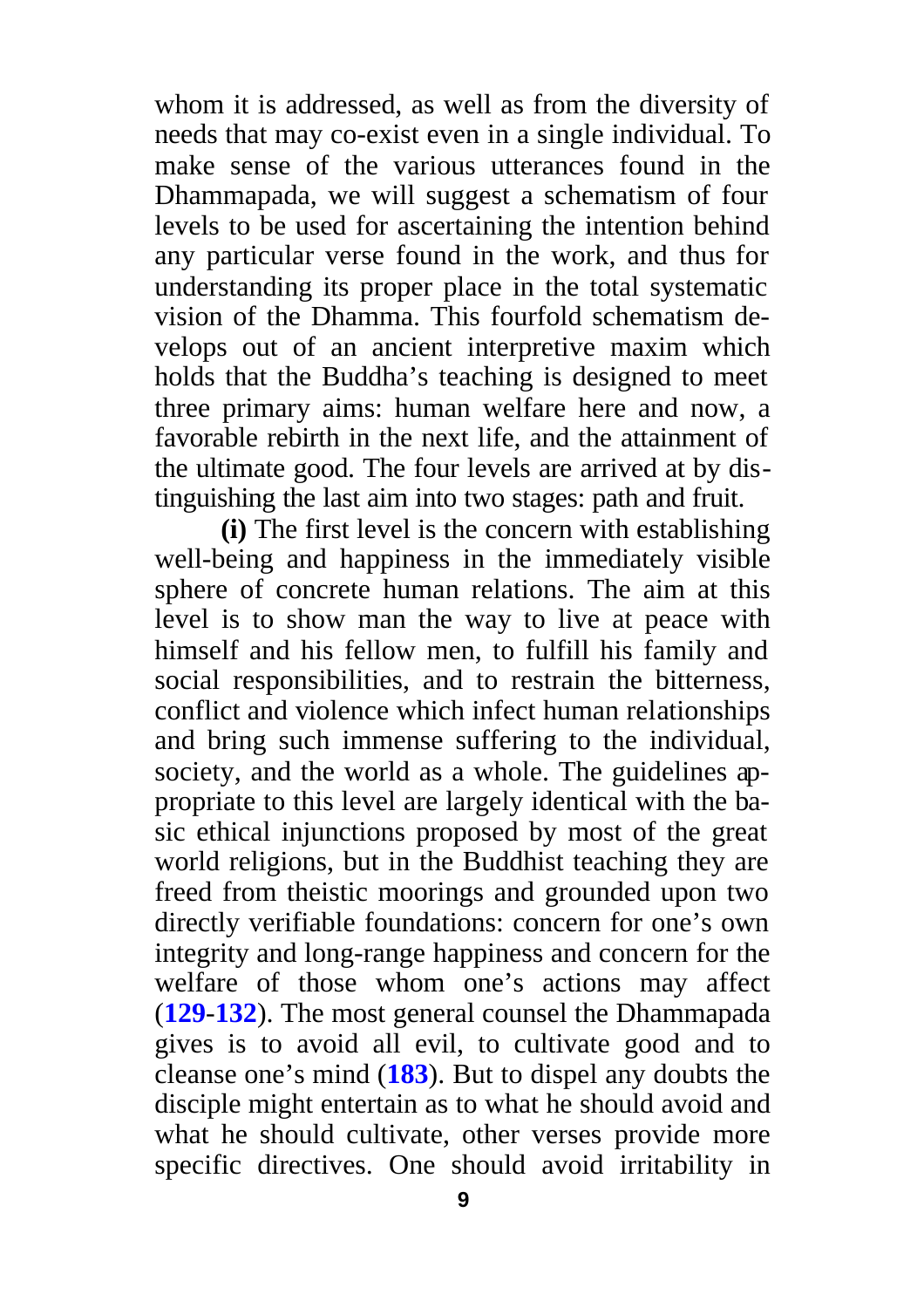deed, word and thought and exercise self-control (**[231](#page-60-0)**-**234**). One should adhere to the five precepts, the fundamental moral code of Buddhism, which teach abstinence from destroying life, from stealing, from committing adultery, from speaking lies and from taking intoxicants; one who violates these five training rules "digs up his own root even in this very world" (**[246](#page-62-0)**-**247**). The disciple should treat all beings with kindness and compassion, live honestly and righteously, control his sensual desires, speak the truth and live a sober upright life, diligently fulfilling his duties, such as service to parents, to his immediate family and to those recluses and brahmins who depend on the laity for their maintenance (**[332](#page-74-0)**-**333**).

A large number of verses pertaining to this first level are concerned with the resolution of conflict and hostility. Quarrels are to be avoided by patience and forgiveness, for responding to hatred by further hatred only maintains the cycle of vengeance and retaliation. The true conquest of hatred is achieved by non-hatred, by forbearance, by love (**[4](#page-24-0)**-**6**). One should not respond to bitter speech but maintain silence (**[134](#page-44-0)**). One should not yield to anger but control it as a driver controls a chariot (**[222](#page-59-0)**). Instead of keeping watch for the faults of others, the disciple is admonished to examine his own faults, and to make a continual effort to remove his impurities just as a silversmith purifies silver (**[50](#page-32-0)**, **[239](#page-61-0)**). Even if he has committed evil in the past, there is no need for dejection or despair; for a man's ways can be radically changed, and one who abandons the evil for the good illuminates this world like the moon freed from clouds (**[173](#page-50-0)**).

The sterling qualities distinguishing the man of virtue are generosity, truthfulness, patience, and compassion (**[223](#page-59-0)**). By developing and mastering these qualities within himself, a man lives at harmony with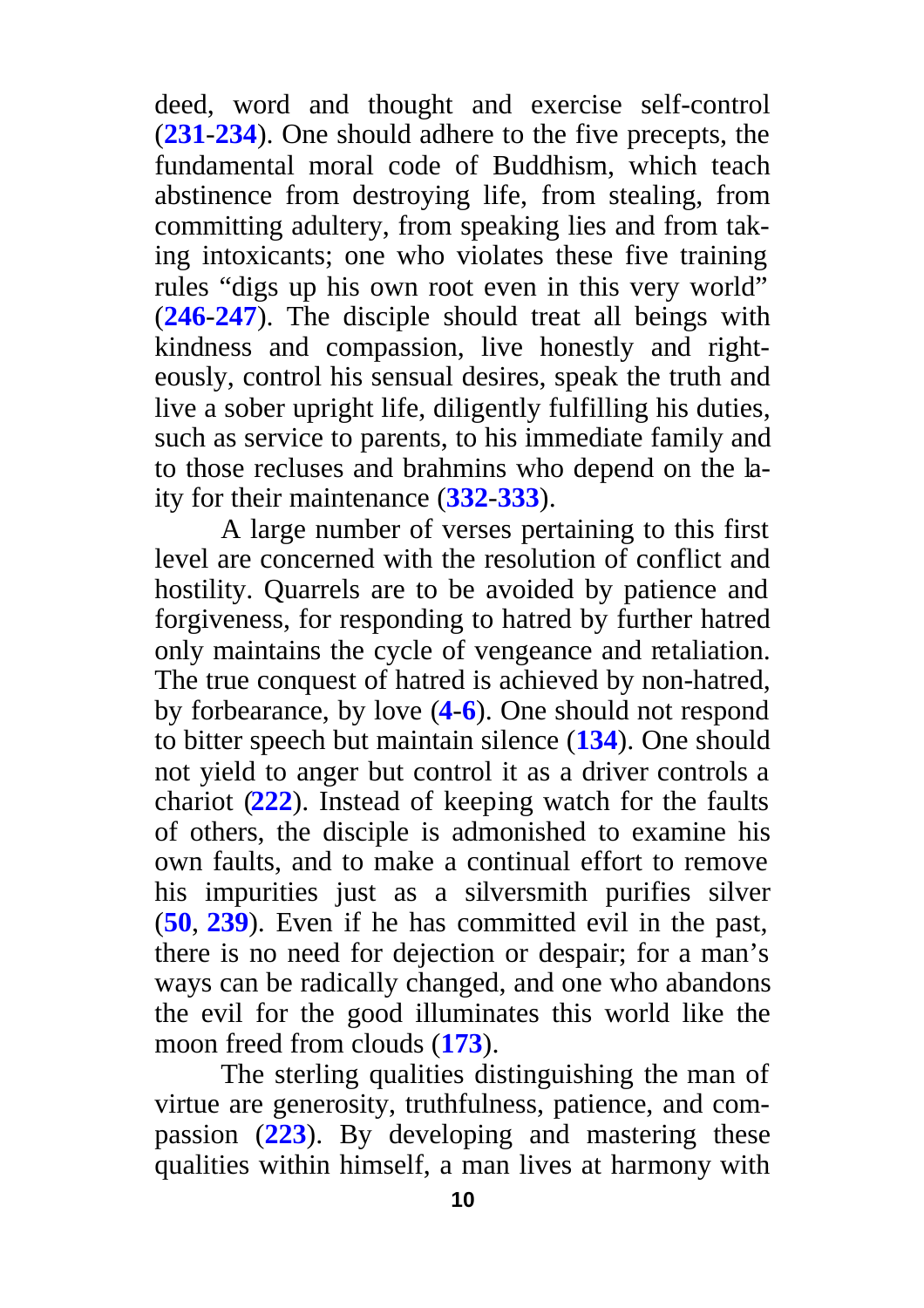his own conscience and at peace with his fellow beings. The scent of virtue, the Buddha declares, is sweeter than the scent of all flowers and perfumes (**[55](#page-32-0)**-**56**). The good man, like the Himalaya mountains, shines from afar, and wherever he goes he is loved and respected (**[303](#page-70-0)**-**304**).

**(ii)** In its second level of teaching, the Dhammapada shows that morality does not exhaust its significance in its contribution to human felicity here and now, but exercises a far more critical influence in molding personal destiny. This level begins with the recognition that, to reflective thought, the human situation demands a more satisfactory context for ethics than mere appeals to altruism can provide. On the one hand our innate sense of moral justice requires that goodness be recompensed with happiness and evil with suffering; on the other our typical experience shows us virtuous people beset with hardships and afflictions and thoroughly bad people riding the waves of fortune (**[119](#page-42-0)**-**120**). Moral intuition tells us that if there is any long-range value to righteousness, the imbalance must somehow be redressed. The visible order does not yield an evident solution, but the Buddha's teaching reveals the factor needed to vindicate our cry for moral justice in an impersonal universal law which reigns over all sentient existence. This is the law of *kamma* (Sanskrit: *karma*), of action and its fruit, which ensures that morally determinate action does not disappear into nothingness but eventually meets its due retribution, the good with happiness, the bad with suffering.

In the popular understanding kamma is sometimes identified with fate, but this is a total misconception utterly inapplicable to the Buddhist doctrine. Kamma means volitional action, action springing from intention, which may manifest itself outwardly as bod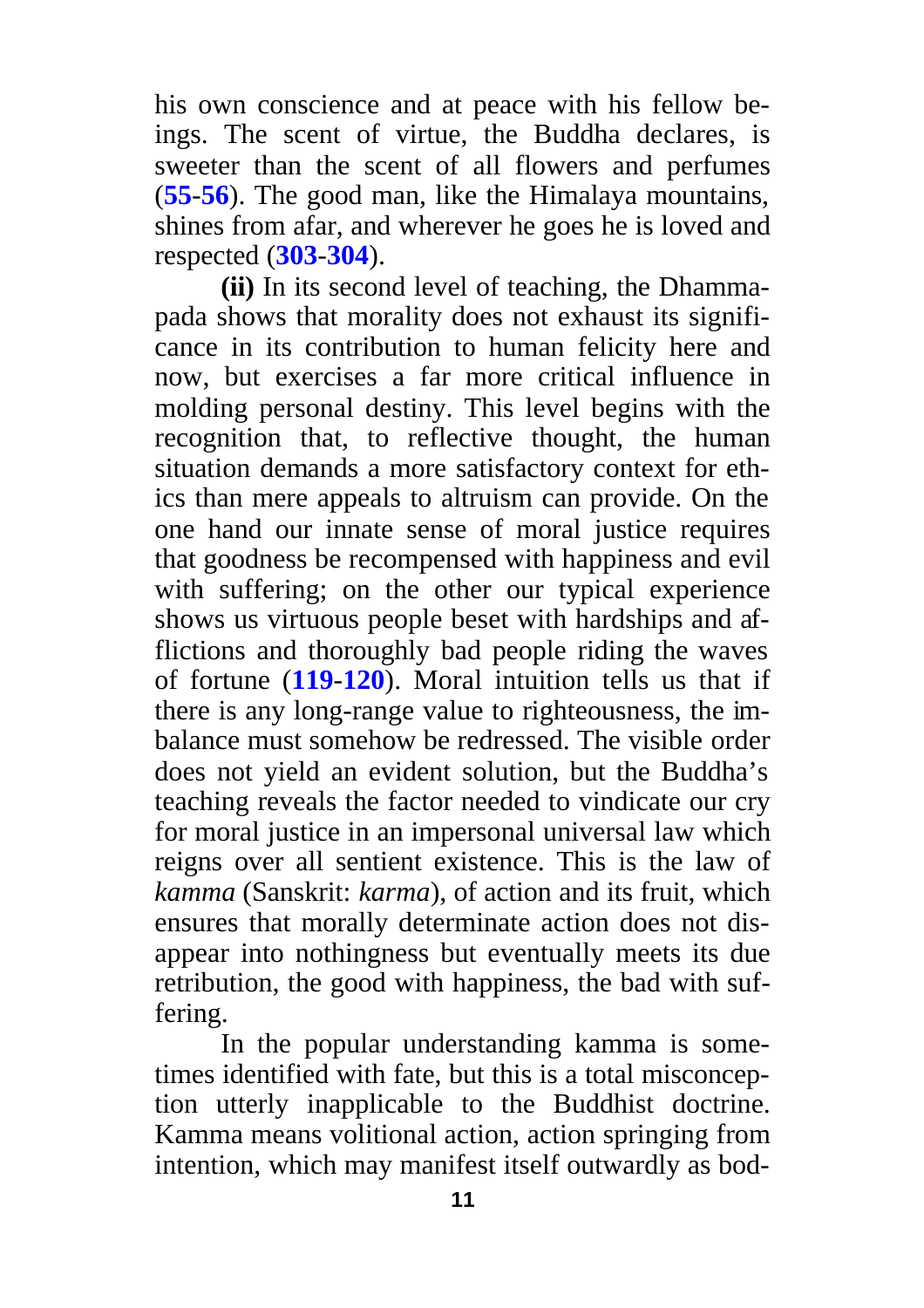ily deeds or speech, or remain internally as unexpressed thoughts, desires and emotions. The Buddha distinguishes kamma into two primary ethical types: unwholesome kamma, action rooted in mental states of greed, hatred and delusion; and wholesome kamma. action rooted in mental states of generosity or detachment, goodwill and understanding. The willed actions a person performs in the course of his life may fade from memory without a trace, but once performed they leave subtle imprints on the mind, seeds with the potential to come to fruition in the future when they meet conditions conducive to their ripening.

The objective field in which the seeds of kamma ripen is the process of rebirths called *samsara.* In the Buddha's teaching, life is not viewed as an isolated occurrence beginning spontaneously with birth and ending in utter annihilation at death. Each single life span is seen, rather, as part of an individualized series of lives having no discoverable beginning in time and continuing on as long as the desire for existence stands intact. Rebirth can take place in various realms. There are not only the familiar realms of human beings and animals, but ranged above we meet heavenly worlds of greater happiness, beauty and power, and ranged below infernal worlds of extreme suffering.

The cause for rebirth into these various realms the Buddha locates in kamma, our own willed actions. In its primary role, kamma determines the sphere into which rebirth takes place, wholesome actions bringing rebirth in higher forms, unwholesome actions rebirth in lower forms. After yielding rebirth, kamma continues to operate, governing the endowments and circumstances of the individual within his given form of existence. Thus, within the human world, previous stores of wholesome kamma will issue in long life, health, wealth,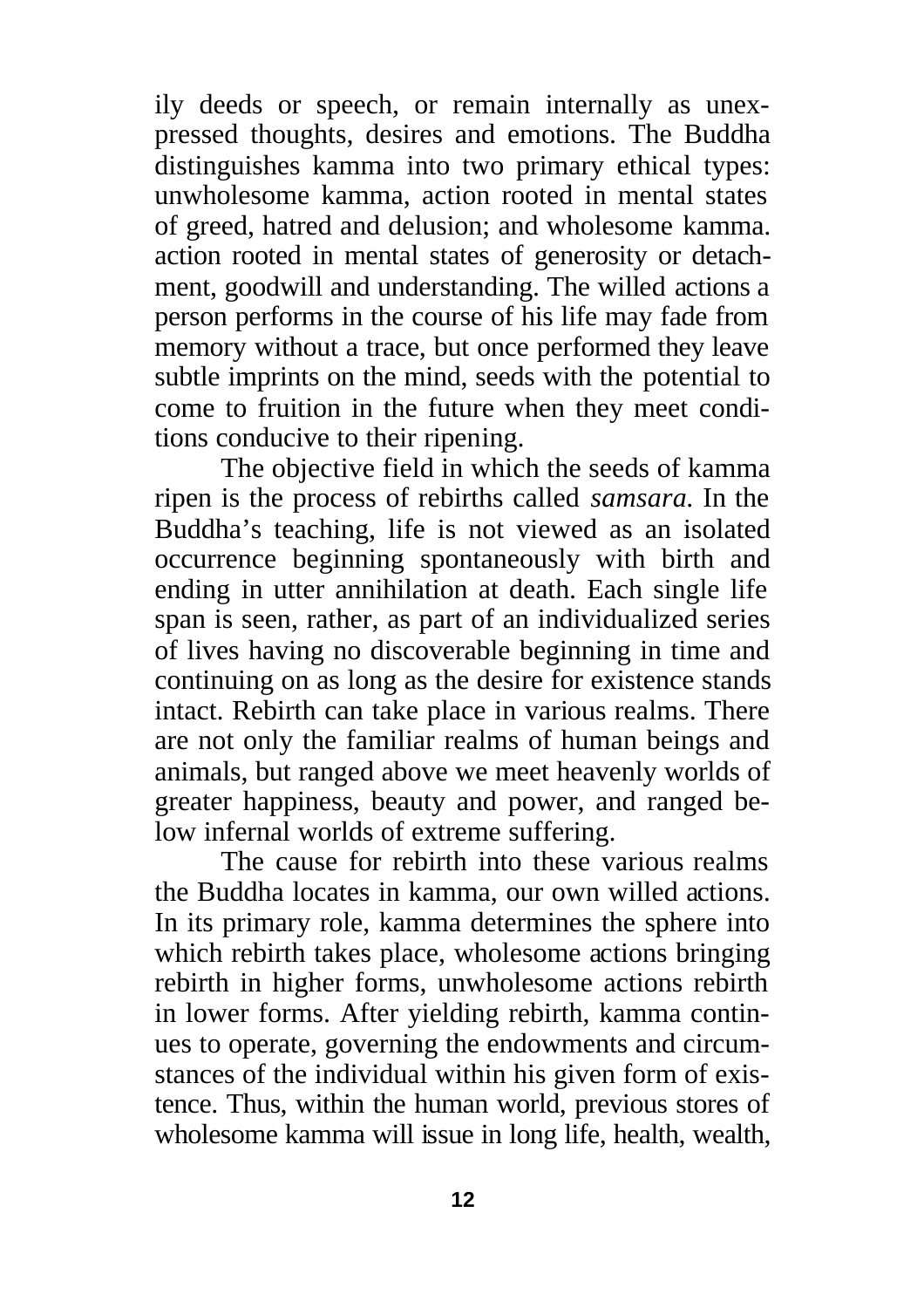beauty and success; stores of unwholesome kamma in short life, illness, poverty, ugliness and failure.

Prescriptively, the second level of teaching found in the Dhammapada is the practical corollary to this recognition of the law of kamma, put forth to show human beings, who naturally desire happiness and freedom from sorrow, the effective means to achieve their objectives. The content of this teaching itself does not differ from that presented at the first level; it is the same set of ethical injunctions for abstaining from evil and for cultivating the good. The difference lies in the perspective from which the injunctions are issued and the aim for the sake of which they are to be taken up. The principles of morality are shown now in their broader cosmic connections, as tied to an invisible but all-embracing law which binds together all life and holds sway over the repeated rotations of the cycle of birth and death. The observance of morality is justified, despite its difficulties and apparent failures, by the fact that it is in harmony with that law, that through the efficacy of kamma, our willed actions become the chief determinant of our destiny both in this life and in future states of becoming. To follow the ethical law leads upwards – to inner development, to higher rebirths and to richer experiences of happiness and joy. To violate the law, to act in the grip of selfishness and hate, leads downwards – to inner deterioration, to suffering and to rebirth in the worlds of misery. This theme is announced already by the pair of verses which opens the Dhammapada, and reappears in diverse formulations throughout the work (see, e.g., **[15](#page-26-0)**-**18**, **[117](#page-42-0)**-**122**, **[127](#page-43-0)**, **132**-**[133](#page-44-0)**, **[Chapter](#page-71-0) 22**).

**(iii)** The ethical counsel based on the desire for higher rebirths and happiness in future lives is not the final teaching of the Buddha, and thus cannot provide the decisive program of personal training commended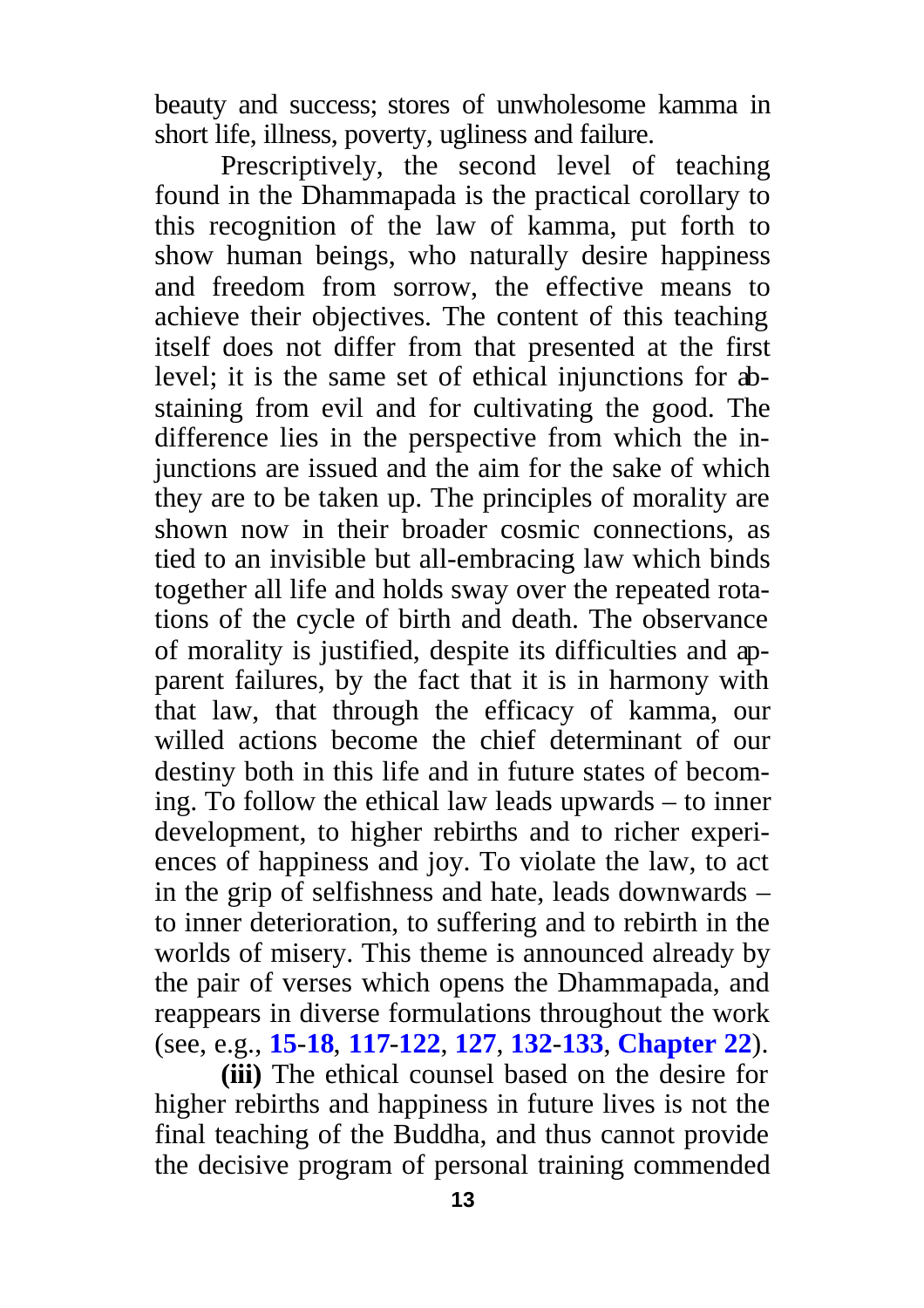by the Dhammapada. In its own sphere of application, it is perfectly valid as a preparatory or provisional teaching for those whose spiritual faculties are not yet ripe but still require further maturation over a succession of lives. A deeper, more searching examination, however, reveals that all states of existence in samsara, even the loftiest celestial abodes, are lacking in genuine worth; for they are all inherently impermanent, without any lasting substance, and thus, for those who cling to them, potential bases for suffering. The disciple of mature faculties, sufficiently prepared by previous experience for the Buddha's distinctive exposition of the Dhamma, does not long even for rebirth among the gods. Having understood the intrinsic inadequacy of all conditioned things, his focal aspiration is only for deliverance from the ever-repeating round of births. This is the ultimate goal to which the Buddha points, as the immediate aim for those of developed faculties and also as the long-term ideal for those in need of further development: Nibbana, the Deathless, the unconditioned state where there is no more birth, aging and death, and no more suffering.

The third level of teaching found in the Dhammapada sets forth the theoretical framework and practical discipline emerging out of the aspiration for final deliverance. The theoretical framework is provided by the teaching of the Four Noble Truths (**[190](#page-53-0)**-**192**, **[273](#page-66-0)**), which the Buddha had proclaimed already in his first sermon and upon which he placed so much stress in his many discourses that all schools of Buddhism have appropriated them as their common foundation. The four truths all center around the fact of suffering (*dukkha*), understood not as mere experienced pain and sorrow, but as the pervasive unsatisfactoriness of everything conditioned (**[202](#page-55-0)**-**203**). The first truth details the various forms of suffering – birth, old age, sickness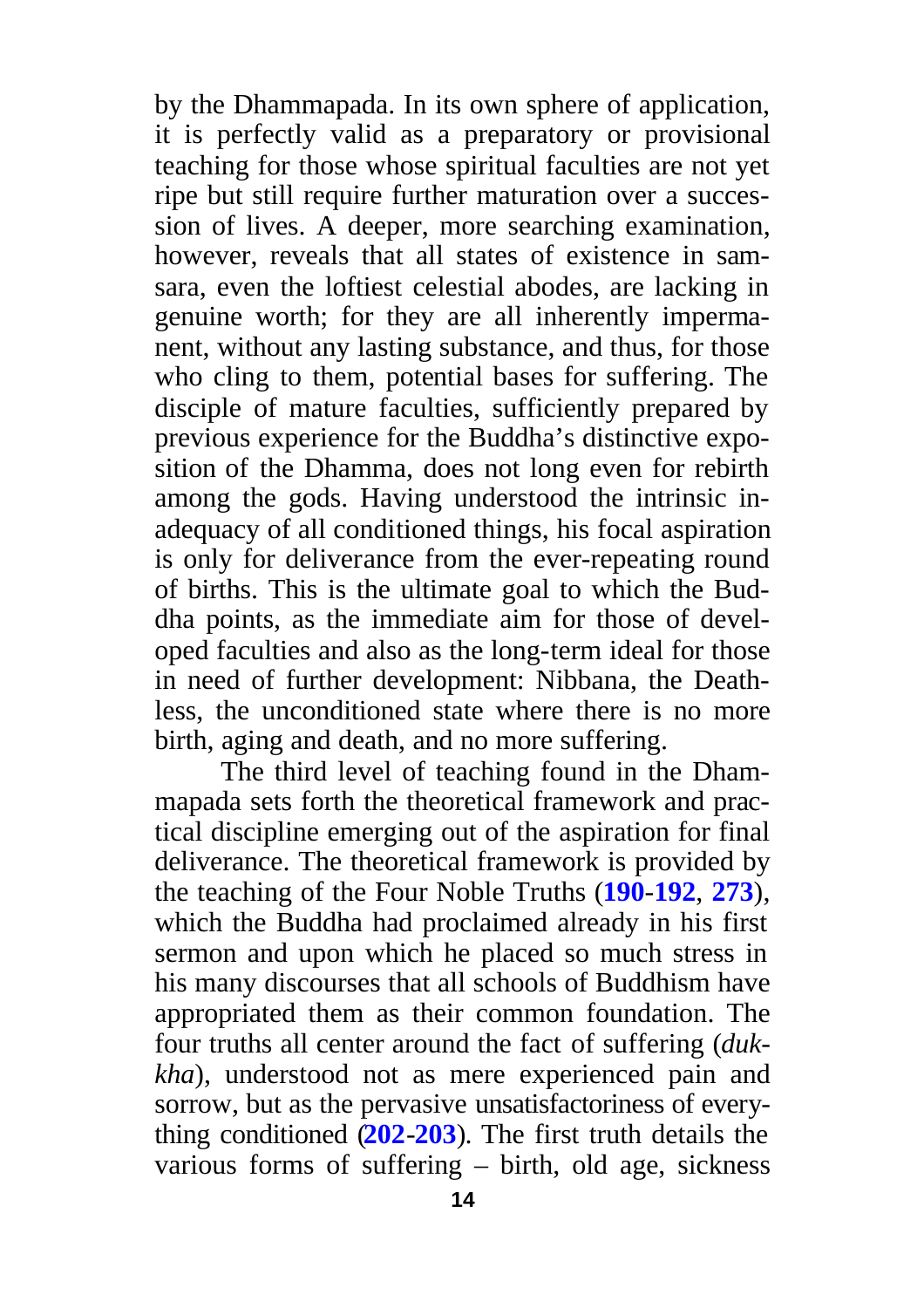and death, the misery of unpleasant encounters and painful separations, the suffering of not obtaining what one wants. It culminates in the declaration that all constituent phenomena of body and mind, "the aggregates of existence" (*khandha*), being impermanent and substanceless, are intrinsically unsatisfactory. The second truth points out that the cause of suffering is craving (*tanha*), the desire for pleasure and existence which drives us through the round of rebirths, bringing in its trail sorrow, anxiety, and despair (**[212](#page-57-0)**-**216**, **[Chapter](#page-75-0) 24**). The third truth declares that the destruction of craving issues in release from suffering, and the fourth prescribes the means to gain release, the Noble Eightfold Path: right understanding, right thought, right speech, right action, right livelihood, right effort, right mindfulness, and right concentration (**[Chapter](#page-66-0) 20**).

If, at this third level, the doctrinal emphasis shifts from the principles of kamma and rebirth to the Four Noble Truths, a corresponding shift in emphasis takes place in the practical sphere as well. The stress now no longer falls on the observation of basic morality and the cultivation of wholesome attitudes as a means to higher rebirths. Instead it falls on the integral development of the Noble Eightfold Path as the means to uproot the craving that nurtures the process of rebirth itself. For practical purposes the eight factors of the path are arranged into three major groups which reveal more clearly the developmental structure of the training: moral discipline (including right speech, right action and right livelihood), concentration (including right effort, right mindfulness and right concentration), and wisdom (including right understanding and right thought). By the training in morality, the coarsest forms of the mental defilements, those erupting as unwholesome deeds and words, are checked and kept under control. By the training in concentration the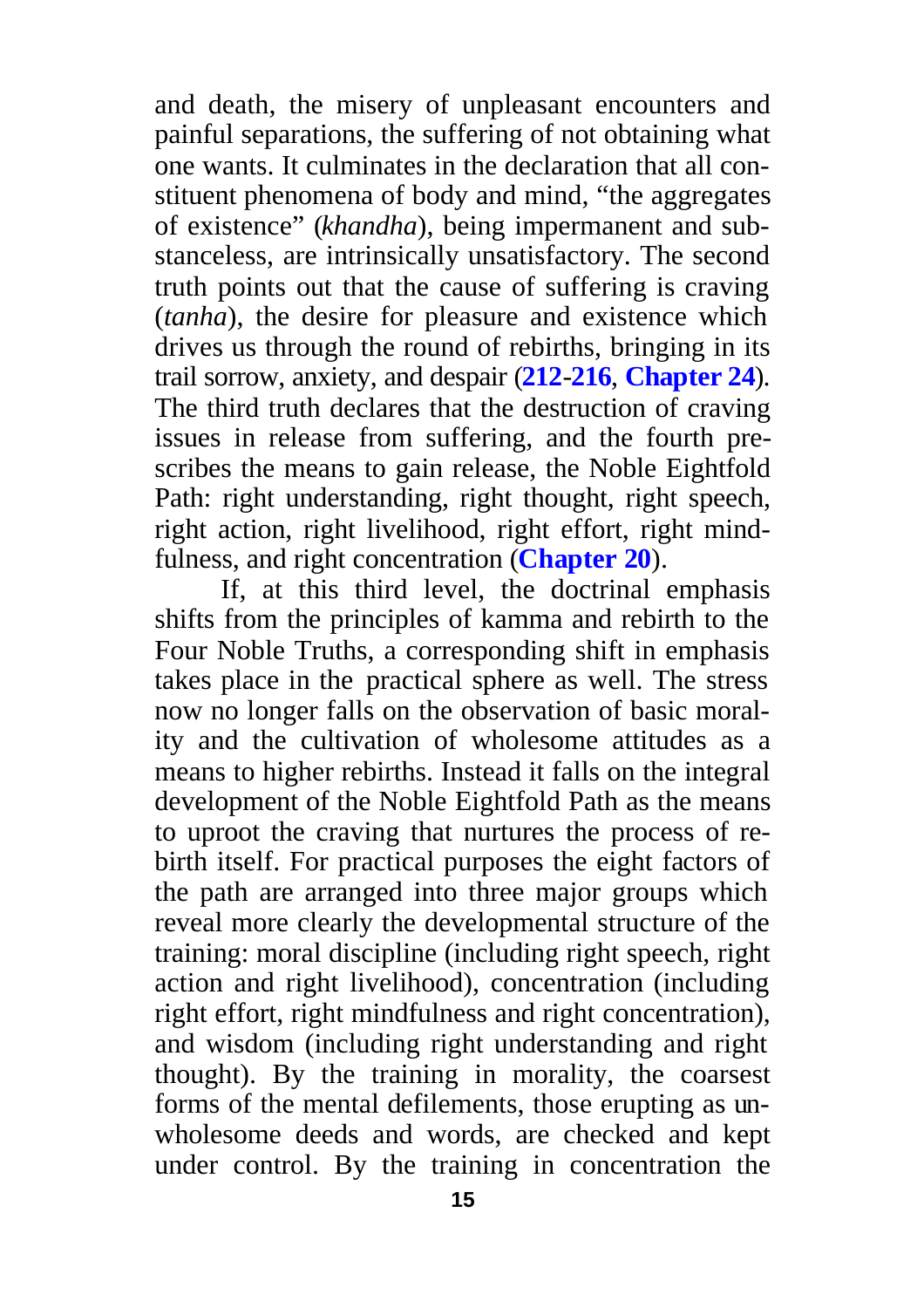mind is made calm, pure and unified, purged of the currents of distractive thoughts. By the training in wisdom the concentrated beam of attention is focused upon the constituent factors of mind and body to investigate and contemplate their salient characteristics. This wisdom, gradually ripened, climaxes in the understanding that brings complete purification and deliverance of mind.

In principle, the practice of the path in all three stages is feasible for people in any walk of life. The Buddha taught it to laypeople as well as to monks, and many of his lay followers reached high stages of attainment. However, application to the development of the path becomes most fruitful for those who have relinquished all other concerns in order to devote themselves wholeheartedly to spiritual training, to living the "holy life" (*brahmacariya*). For conduct to be completely purified, for sustained contemplation and penetrating wisdom to unfold without impediments, adoption of a different style of life becomes imperative, one which minimizes distractions and stimulants to craving and orders all activities around the aim of liberation. Thus the Buddha established the Sangha, the order of monks and nuns, as the special field for those ready to dedicate their lives to the practice of his path, and in the Dhammapada the call to the monastic life resounds throughout.

The entry-way to the monastic life is an act of radical renunciation. The thoughtful, who have seen the transience and hidden misery of worldly life, break the ties of family and social bonds, abandon their homes and mundane pleasures, and enter upon the state of homelessness (**[83](#page-36-0)**, **[87](#page-37-0)**-**89**, **[91](#page-38-0)**). Withdrawn to silent and secluded places, they seek out the company of wise instructors, and guided by the rules of the monastic training, devote their energies to a life of medi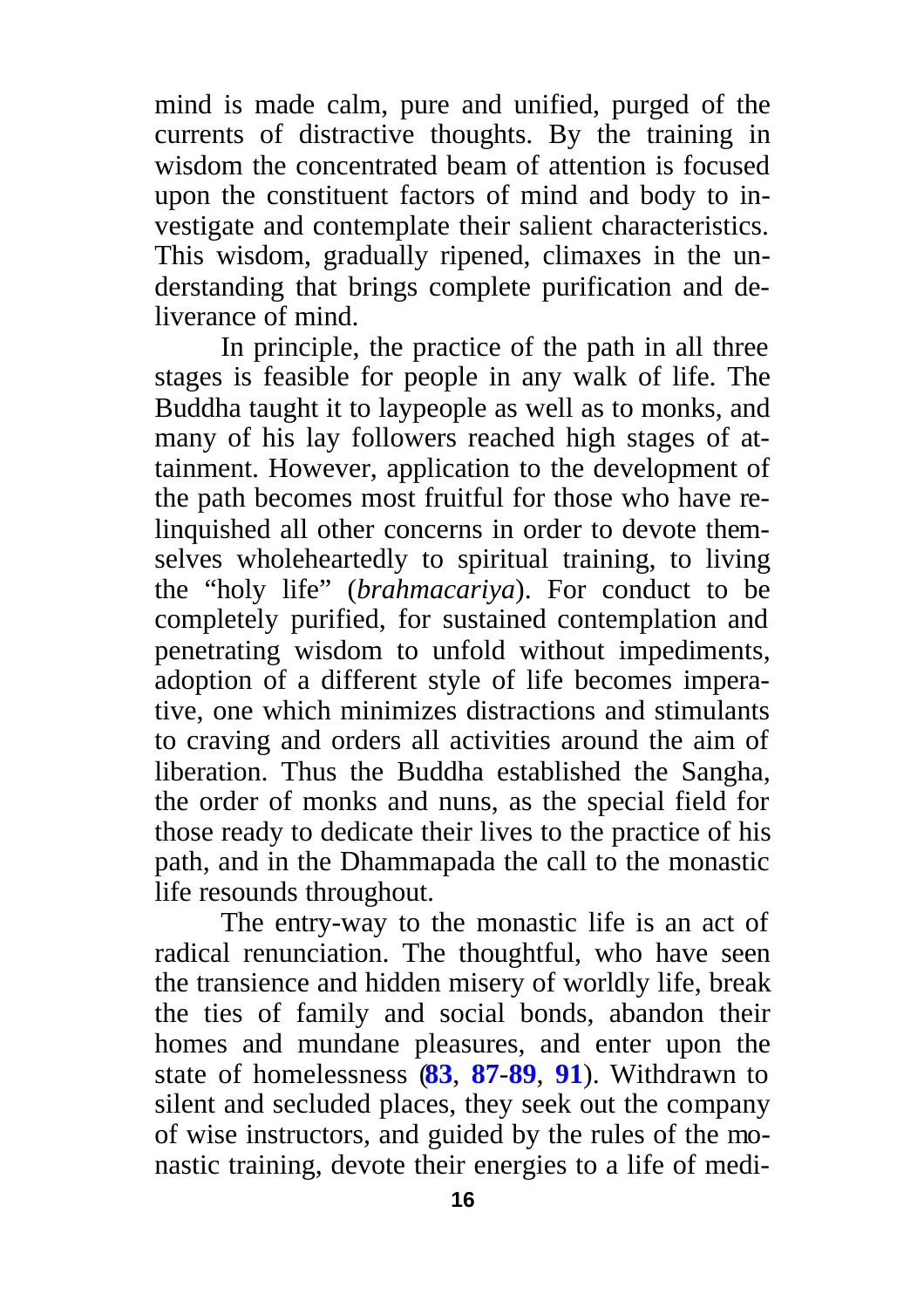tation. Content with the simplest material requisites, moderate in eating, restrained in their senses, they stir up their energy, abide in constant mindfulness and still the restless waves of thoughts (**[185](#page-52-0)**, **[375](#page-81-0)**). With the mind made clear and steady, they learn to contemplate the arising and falling away of all formations, and experience thereby "a delight that transcends all human delights," a joy and happiness that anticipates the bliss of the Deathless (**[373](#page-81-0)**-**374**). The life of meditative contemplation reaches its peak in the development of insight (*vipassana*), and the Dhammapada enunciates the principles to be discerned by insight-wisdom: that all conditioned things are impermanent, that they are all unsatisfactory, that there is no self or truly existent ego entity to be found in anything whatsoever (**[277](#page-66-0)**-**279**). When these truths are penetrated by direct experience, the craving, ignorance and related mental fetters maintaining bondage break asunder, and the disciple rises through successive stages of realization to the full attainment of Nibbana.

**(iv)** The fourth level of teaching in the Dhammapada provides no new disclosure of doctrine or practice, but an acclamation and exaltation of those who have reached the goal. In the Pali Canon the stages of definite attainment along the way to Nibbana are enumerated as four. At the first, called "Streamentry" (*sotapatti*), the disciple gains his first glimpse of "the Deathless" and enters irreversibly upon the path to liberation, bound to reach the goal in seven lives at most. This achievement alone, the Dhammapada declares, is greater than lordship over all the worlds (178). Following Stream-entry come two further stages which weaken and eradicate still more defilements and bring the goal increasingly closer to view. One is called the stage of Once-returner (*sakadagami*), when the disciple will return to the human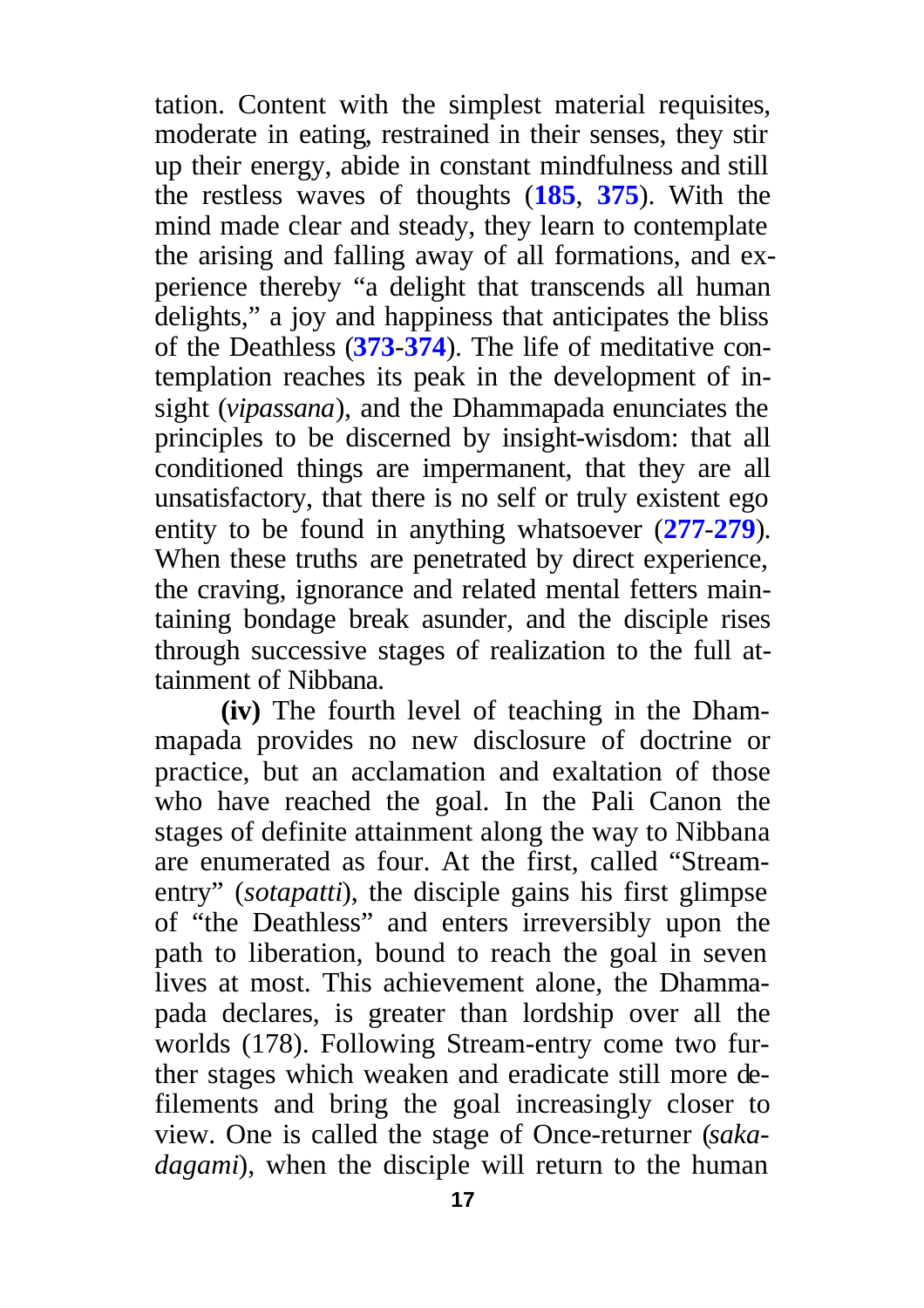world at most only one more time; the other the stage of Non-returner (*anagami*), when he will never come back to human existence but will take rebirth in a celestial plane, bound to win final deliverance there. The fourth and final stage is that of the Arahat, the Perfected One, the fully accomplished sage who has completed the development of the path, eradicated all defilements and freed himself from bondage to the cycle of rebirths. This is the ideal figure of early Buddhism and the supreme hero of the Dhammapada. Extolled in **[Chapter](#page-38-0) 7** under his own name and in **[Chapter](#page-83-0) 26** (**[385](#page-83-0)**-**388**, **396**-**[423](#page-85-0)**) under the name *brahmana,* "holy man," the Arahat serves as a living demonstration of the truth of the Dhamma. Bearing his last body, perfectly at peace, he is the inspiring model who shows in his own person that it is possible to free oneself from the stains of greed, hatred and delusion, to rise above suffering, to win Nibbana in this very life.

The Arahat ideal reaches its optimal exemplification in the Buddha, the promulgator and master of the entire teaching. It was the Buddha who. without any aid or guidance, rediscovered the ancient path to deliverance and taught it to countless others. His arising in the world provides the precious opportunity to hear and practice the excellent Dhamma (**[182](#page-52-0)**, **[194](#page-54-0)**). He is the giver and shower of refuge (**190**-**[192](#page-53-0)**), the Supreme Teacher who depends on nothing but his own self-evolved wisdom (**[353](#page-77-0)**). Born a man, the Buddha always remains essentially human, yet his attainment of Perfect Enlightenment elevates him to a level far surpassing that of common humanity. All our familiar concepts and modes of knowing fail to circumscribe his nature: he is trackless, of limitless range, free from all worldliness, the conqueror of all, the knower of all, untainted by the world (**[179](#page-52-0)**, **180**, **[353](#page-77-0)**).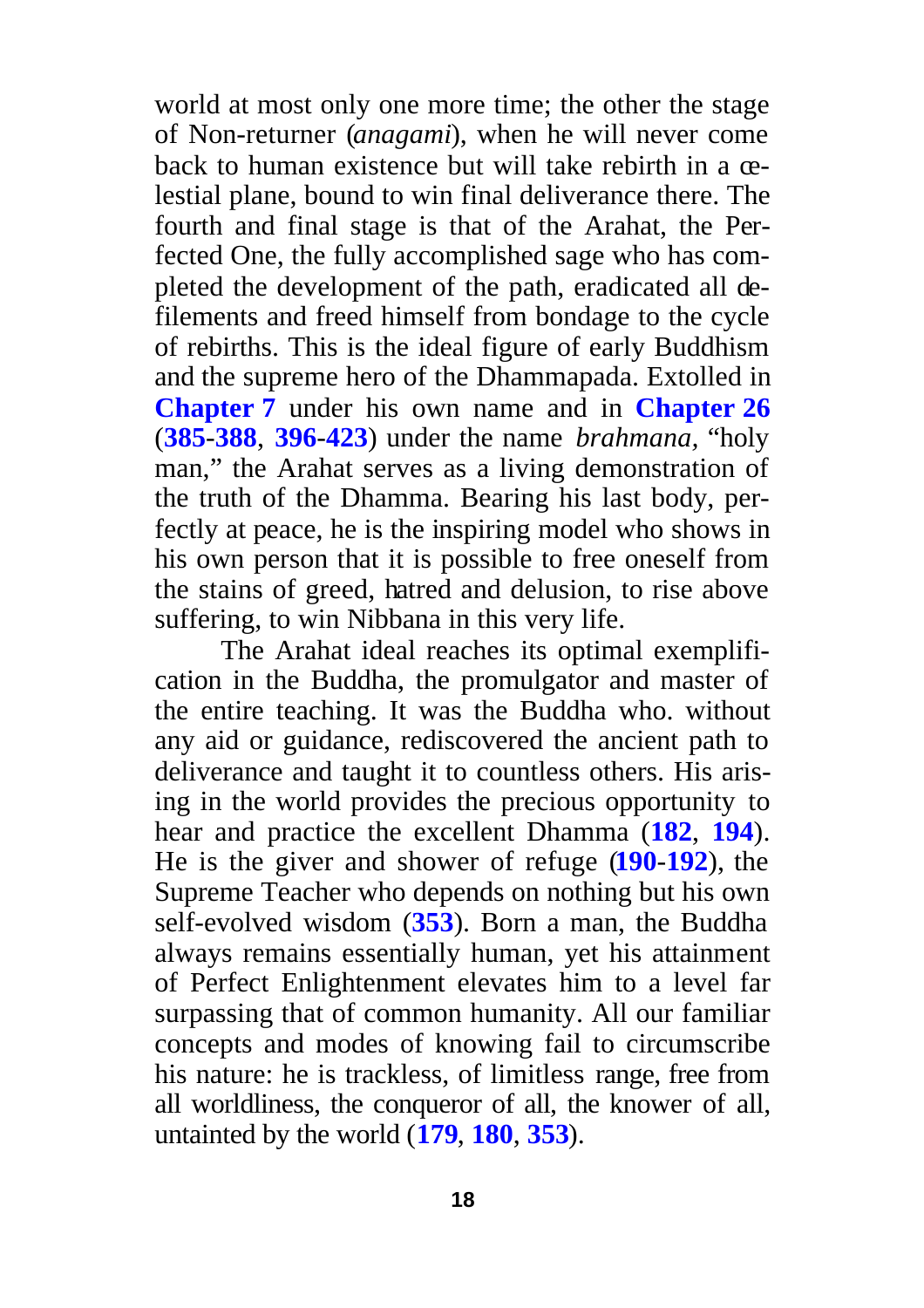Always shining in the splendor of his wisdom, the Buddha by his very being confirms the Buddhist faith in human perfectibility consummates the Dhammapada's picture of man perfected, the Arahat.

The four levels of teaching just discussed give us the key for sorting out the Dhammapada's diverse utterances on Buddhist doctrine and for discerning the intention behind its words of practical counsel. Interlaced with the verses specific to these four main levels, there runs throughout the work a large number of verses not tied to any single level but applicable to all alike. Taken together, these delineate for us the basic world view of early Buddhism. The most arresting feature of this view is its stress on process rather than persistence as the defining mark of actuality. The universe is in flux, a boundless river of incessant becoming sweeping everything along; dust motes and mountains, gods and men and animals, world system after world system without number – all are engulfed by the irrepressible current. There is no creator of this process, no providential deity behind the scenes steering all things to some great and glorious end. The cosmos is beginningless, and in its movement from phase to phase it is governed only by the impersonal, implacable law of arising, change, and passing away.

However, the focus of the Dhammapada is not on the outer cosmos, but on the human world, upon man with his yearning and his suffering. his immense complexity, his striving and movement towards transcendence. The starting point is the human condition as given, and fundamental to the picture that emerges is the inescapable duality of human life, the dichotomies which taunt and challenge man at every turn. Seeking happiness, afraid of pain, loss and death, man walks the delicate balance between good and evil, purity and defilement, progress and decline. His actions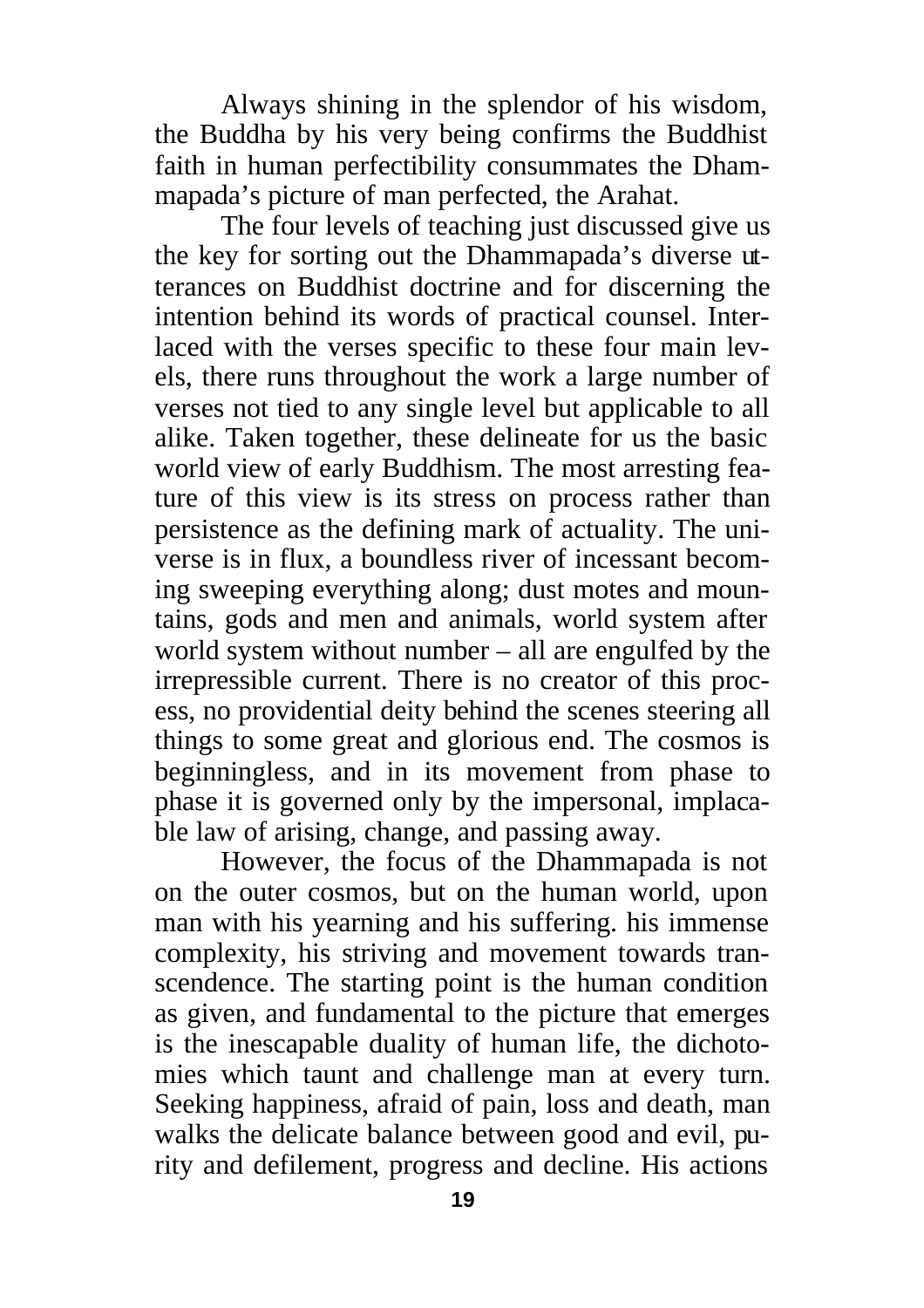are strung out between these moral antipodes, and because he cannot evade the necessity to choose, he must bear the full responsibility for his decisions. Man's moral freedom is a reason for both dread and jubilation, for by means of his choices he determines his own individual destiny, not only through one life, but through the numerous lives to be turned up by the rolling wheel of *samsara.* If he chooses wrongly he can sink to the lowest depths of degradation, if he chooses rightly he can make himself worthy even of the homage of the gods. The paths to all destinations branch out from the present, from the ineluctable immediate occasion of conscious choice and action.

The recognition of duality extends beyond the limits of conditioned existence to include the antithetical poles of the conditioned and the unconditioned, *samsara* and Nibbana, the "near shore" and the "far shore." The Buddha appears in the world as the Great Liberator who shows man the way to break free from the one and arrive at the other, where alone true safety is to be found. But all he can do is indicate the path; the work of treading it lies in the hands of the disciple. The Dhammapada again and again sounds this challenge to human freedom: man is the maker and master of himself, the protector or destroyer of himself, the savior of himself (**[160](#page-48-0)**, **[165](#page-49-0)**, **[380](#page-82-0)**). In the end he must choose between the way that leads back into the world, to the round of becoming, and the way that leads out of the world, to Nibbana. And though this last course is extremely difficult and demanding, the voice of the Buddha speaks words of assurance confirming that it can be done, that it lies within man's power to overcome all barriers and to triumph even over death itself.

The pivotal role in achieving progress in all spheres, the Dhammapada declares, is played by the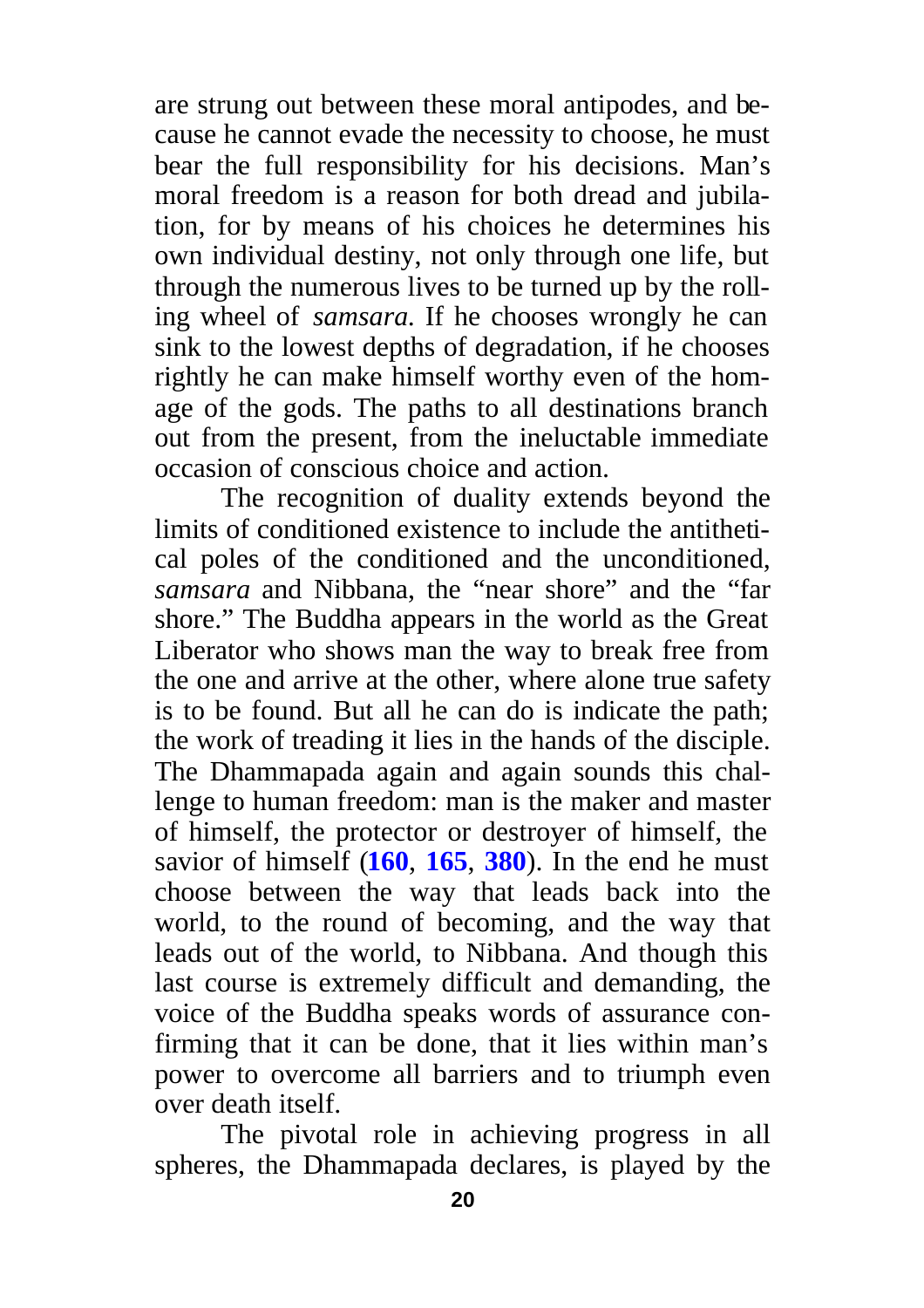mind. In contrast to the Bible, which opens with an account of God's creation of the world, the Dhammapada begins with an unequivocal assertion that mind is the forerunner of all that we are, the maker of our character, the creator of our destiny. The entire discipline of the Buddha, from basic morality to the highest levels of meditation, hinges upon training the mind. A wrongly directed mind brings greater harm than any enemy, a rightly directed mind brings greater good than any other relative or friend (**[42](#page-30-0)**, **43**). The mind is unruly, fickle, difficult to subdue, but by effort, mindfulness and unflagging self-discipline, one can master its vagrant tendencies, escape the torrents of the passions and find "an island which no flood can overwhelm" (**[25](#page-27-0)**). The one who conquers himself, the victor over his own mind, achieves a conquest which can never be undone, a victory greater than that of the mightiest warriors (**[103](#page-40-0)**-**105**).

What is needed most urgently to train and subdue the mind is a quality called heedfulness (*appamada*). Heedfulness combines critical self awareness and unremitting energy in a process of keeping the mind under constant observation to detect and expel the defiling impulses whenever they seek an opportunity to surface. In a world where man has no savior but himself, and where the means to his deliverance lies in mental purification, heedfulness becomes the crucial factor for ensuring that the aspirant keeps to the straight path of training without deviating due to the seductive allurements of sense pleasures or the stagnating influences of laziness and complacency. Heedfulness, the Buddha declares, is the path to the Deathless; heedlessness, the path to death. The wise who understand this distinction abide in heedfulness and experience Nibbana, "the incomparable freedom from bondage" (**[21](#page-27-0)**-**23**).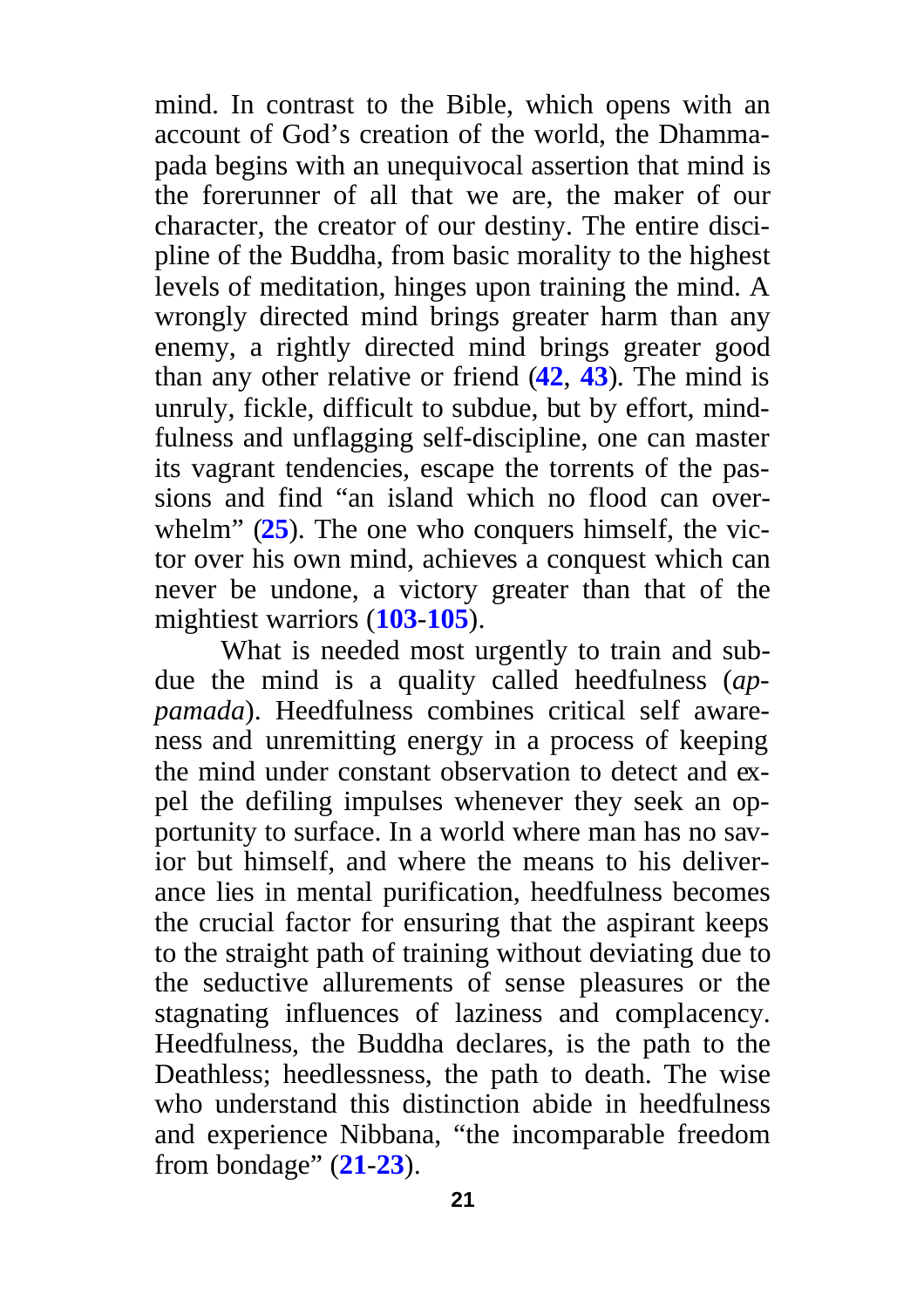As a great religious classic and the chief spiritual testament of early Buddhism, the Dhammapada cannot be gauged in its true value by a single reading, even if that reading is done carefully and reverentially. It yields its riches only through repeated study, sustained reflection, and most importantly, through the application of its principles to daily life. Thence it might be suggested to the reader in search of spiritual guidance that the Dhammapada be used as a manual for contemplation. After his initial reading, he would do well to read several verses or even a whole chapter every day, slowly and carefully, relishing the words. He should reflect on the meaning of each verse deeply and thoroughly, investigate its relevance to his life, and apply it as a guide to conduct. If this is done repeatedly, with patience and perseverance, it is certain that the Dhammapada will confer upon his life a new meaning and sense of purpose. Infusing him with hope and inspiration, gradually it will lead him to discover a freedom and happiness far greater than anything the world can offer.

#### **Bhikkhu Bodhi**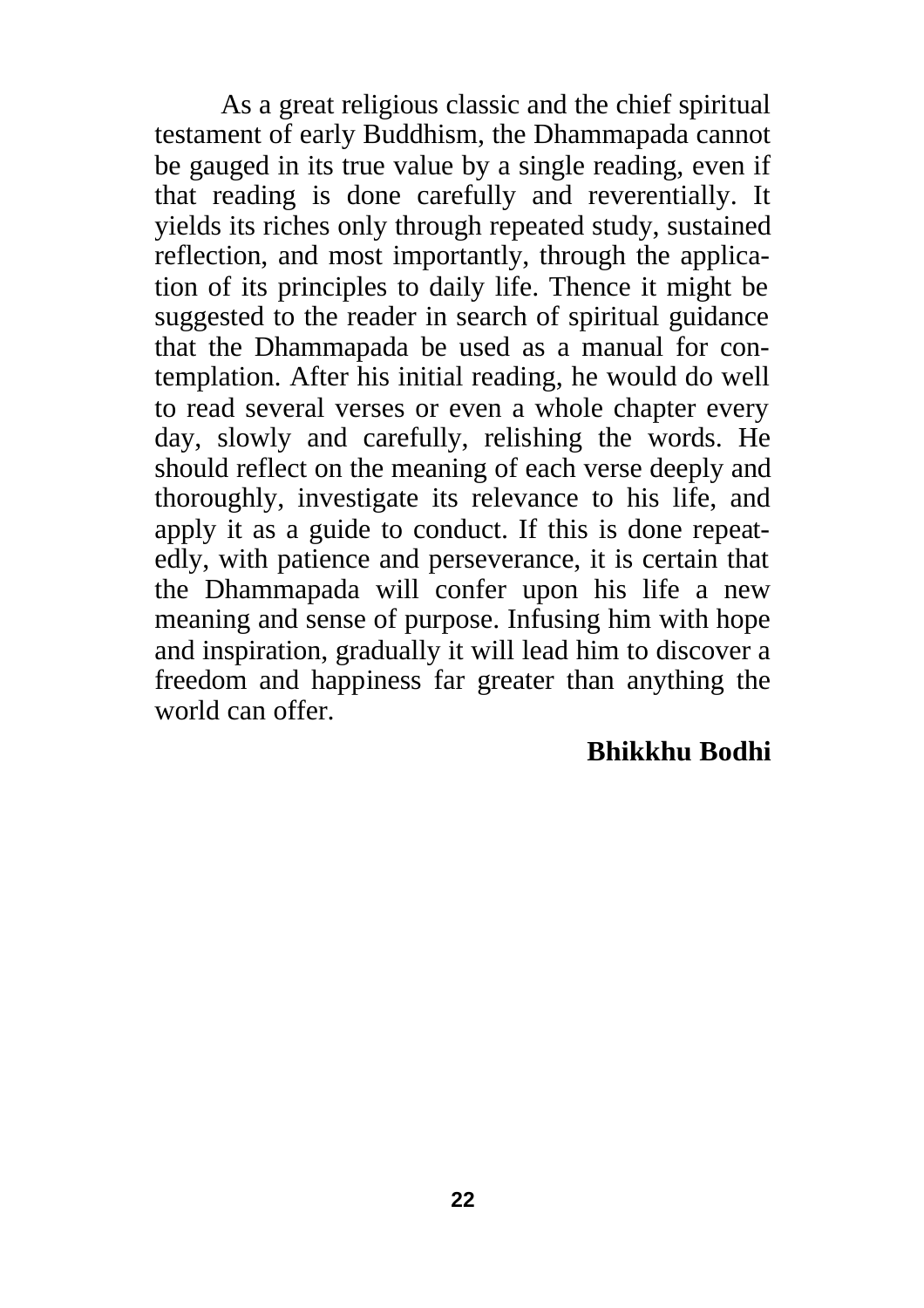- <span id="page-24-0"></span>**1.** Mind precedes all mental states. Mind is their chief; they are all mind-wrought. If with an impure mind a person speaks or acts suffering follows him like the wheel that follows the foot of the ox.
- **2.** Mind precedes all mental states. Mind is their chief; they are all mind-wrought. If with a pure mind a person speaks or acts happiness follows him like his never-departing shadow
- **3.** "He abused me, he struck me, he overpowered me, he robbed me." Those who harbor such thoughts do not still their hatred.
- **4.** "He abused me, he struck me, he overpowered me, he robbed me." Those who do not harbor such thoughts still their hatred.
- **5.** Hatred is never appeased by hatred in this world. By non-hatred alone is hatred appeased. This is a law eternal.
- **6.** There are those who do not realize that one day we all must die. But those who do realize this settle their quarrels.
- **7.** Just as a storm throws down a weak tree, so does Mara overpower the man who lives for the pursuit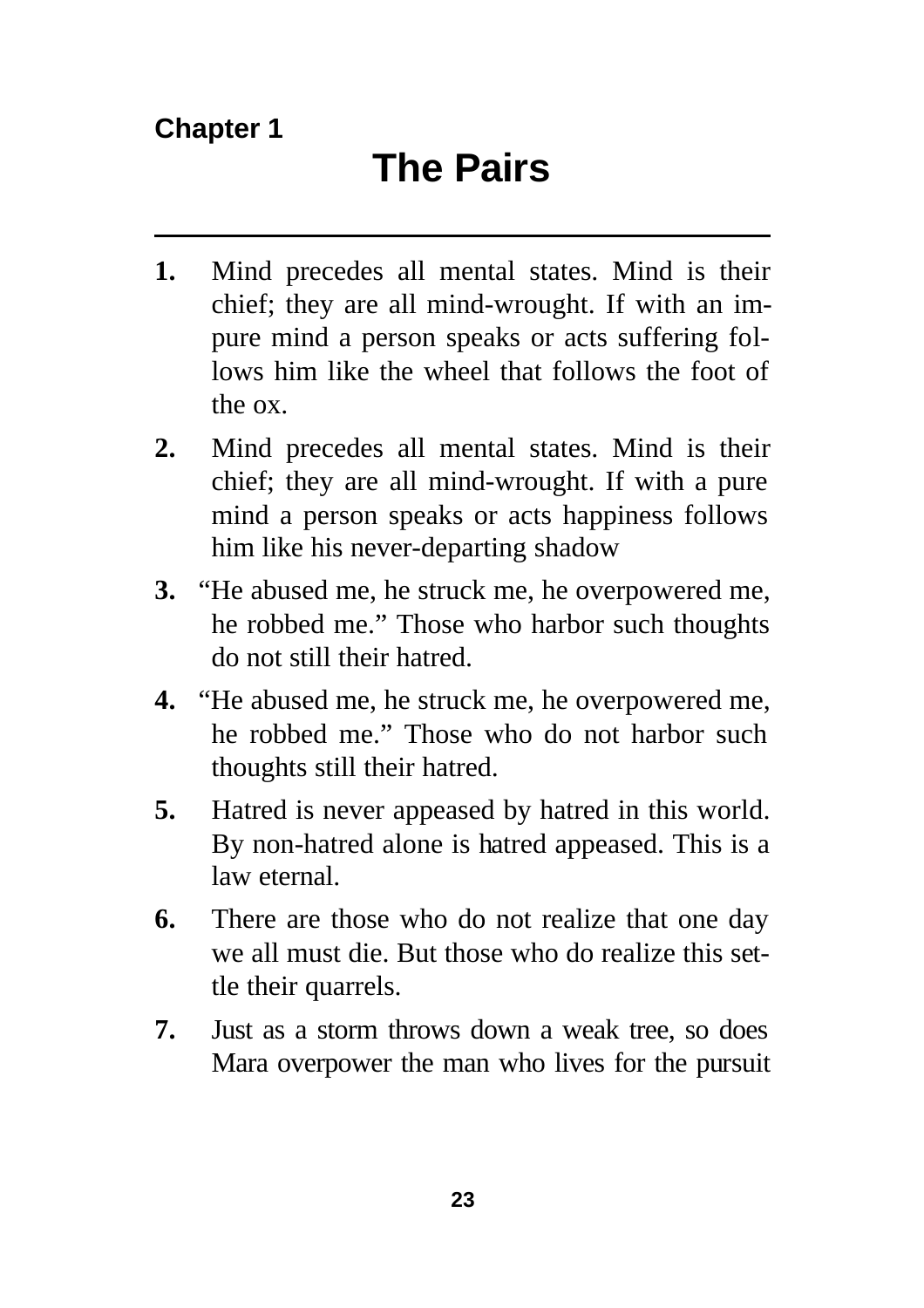of pleasures, who is uncontrolled in his senses, immoderate in eating, indolent, and dissipated.**<sup>1</sup>**

- **8.** Just as a storm cannot prevail against a rocky mountain, so Mara can never overpower the man who lives meditating on the impurities, who is controlled in his senses, moderate in eating, and filled with faith and earnest effort.**<sup>2</sup>**
- **9.** Whoever being depraved, devoid of self-control and truthfulness, should don the monk's yellow robe, he surely is not worthy of the robe.
- **10.** But whoever is purged of depravity, wellestablished in virtues and filled with self-control and truthfulness, he indeed is worthy of the yellow robe.
- **11.** Those who mistake the unessential to be essential and the essential to be unessential, dwelling in wrong thoughts, never arrive at the essential.
- **12.** Those who know the essential to be essential and the unessential to be unessential, dwelling in right thoughts, do arrive at the essential.
- **13.** Just as rain breaks through an ill-thatched house, so passion penetrates an undeveloped mind.

**<sup>1</sup>** *Mara*: the Tempter in Buddhism, represented in the scriptures as an evil-minded deity who tries to lead people from the path to liberation. The commentaries explain Mara as the lord of evil forces, as mental defilements and as death.

**<sup>2</sup>** *The impurities (asubha)*: subjects of meditation which focus on the inherent repulsiveness of the body, recommended especially as powerful antidotes to lust.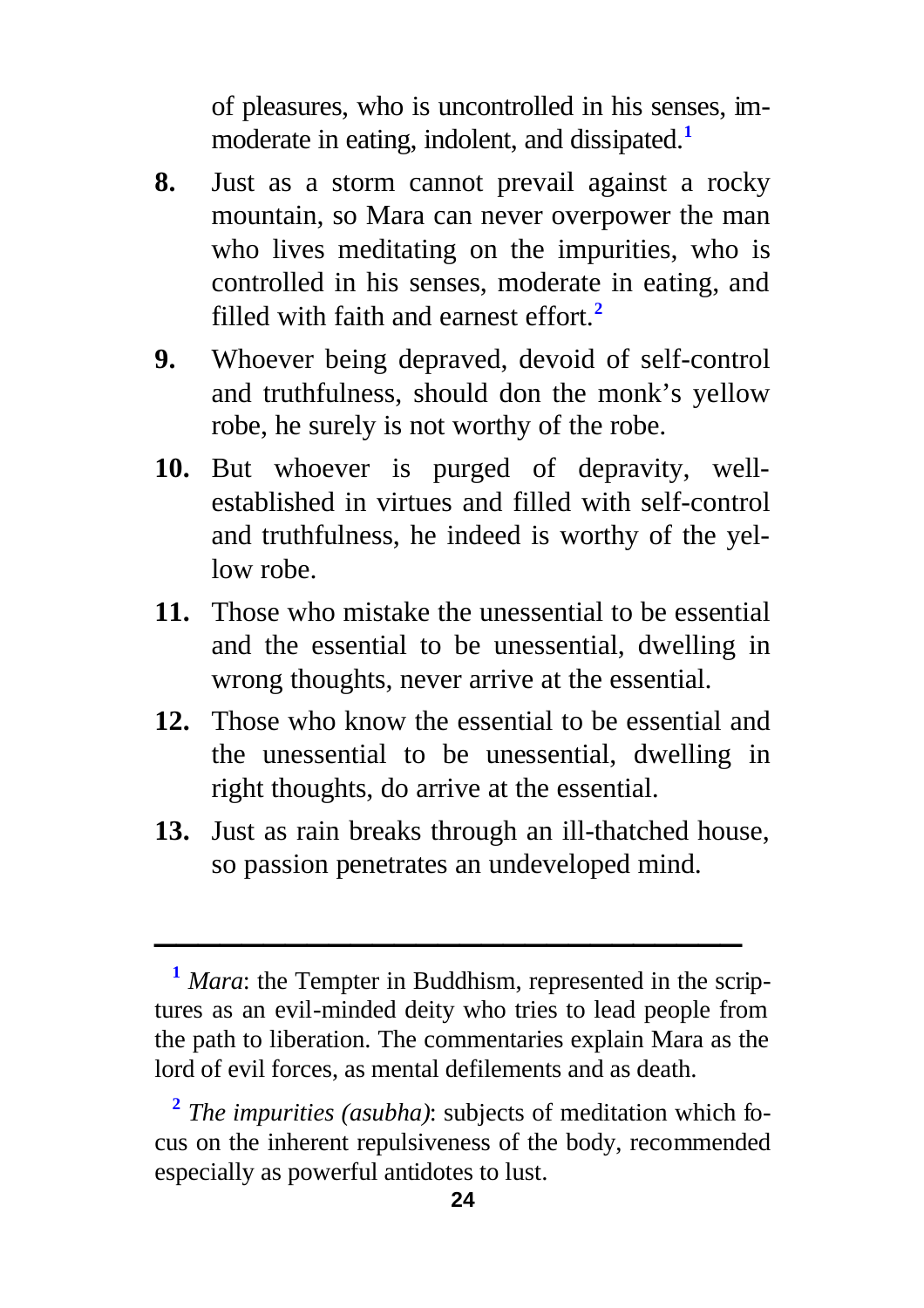- <span id="page-26-0"></span>**14.** Just as rain does not break through a wellthatched house, so passion never penetrates a well-developed mind.
- **15.** The evil-doer grieves here and hereafter; he grieves in both the worlds. He laments and is afflicted, recollecting his own impure deeds.
- **16.** The doer of good rejoices here and hereafter; he rejoices in both the worlds. He rejoices and exults, recollecting his own pure deeds.
- **17.** The evil-doer suffers here and hereafter; he suffers in both the worlds. The thought, "Evil have I done," torments him, and he suffers even more when gone to realms of woe.
- **18.** The doer of good delights here and hereafter; he delights in both the worlds. The thought, "Good have I done," delights him, and he delights even more when gone to realms of bliss.
- **19.** Much though he recites the sacred texts, but acts not accordingly, that heedless man is like a cowherd who only counts the cows of others – he does not partake of the blessings of the holy life.
- **20.** Little though he recites the sacred texts, but puts the Teaching into practice, forsaking lust, hatred, and delusion, with true wisdom and emancipated mind, clinging to nothing of this or any other world – he indeed partakes of the blessings of a holy life.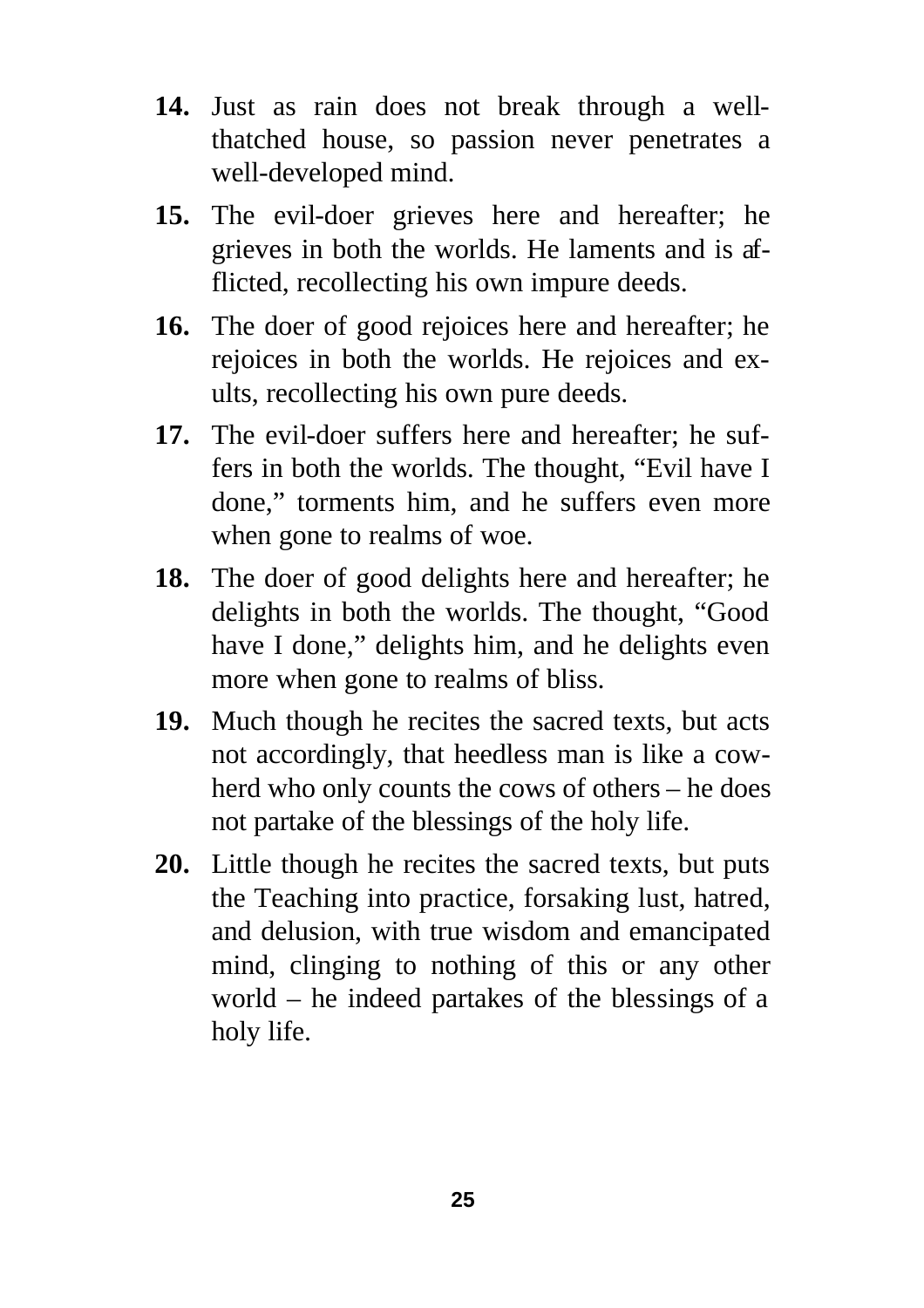- <span id="page-27-0"></span>**21.** Heedfulness is the path to the Deathless. Heedlessness is the path to death. The heedful die not. The heedless are as if dead already.**<sup>3</sup>**
- **22.** Clearly understanding this excellence of heedfulness, the wise exult therein and enjoy the resort of the Noble Ones.**<sup>4</sup>**
- **23.** The wise ones, ever meditative and steadfastly persevering, alone experience Nibbana, the incomparable freedom from bondage.
- **24.** Ever grows the glory of him who is energetic, mindful and pure in conduct, discerning and selfcontrolled, righteous and heedful.
- **25.** By effort and heedfulness, discipline and selfmastery, let the wise one make for himself an island which no flood can overwhelm.
- **26.** The foolish and ignorant indulge in heedlessness, but the wise one keeps his heedfulness as his best treasure.

**<sup>3</sup>** *The Deathless (amata)*: Nibbana, so called because those who attain it are free from the cycle of repeated birth and death.

**<sup>4</sup>** *The Noble Ones (ariya)*: those who have reached any of the four stages of supramundane attainment leading irreversibly to Nibbana.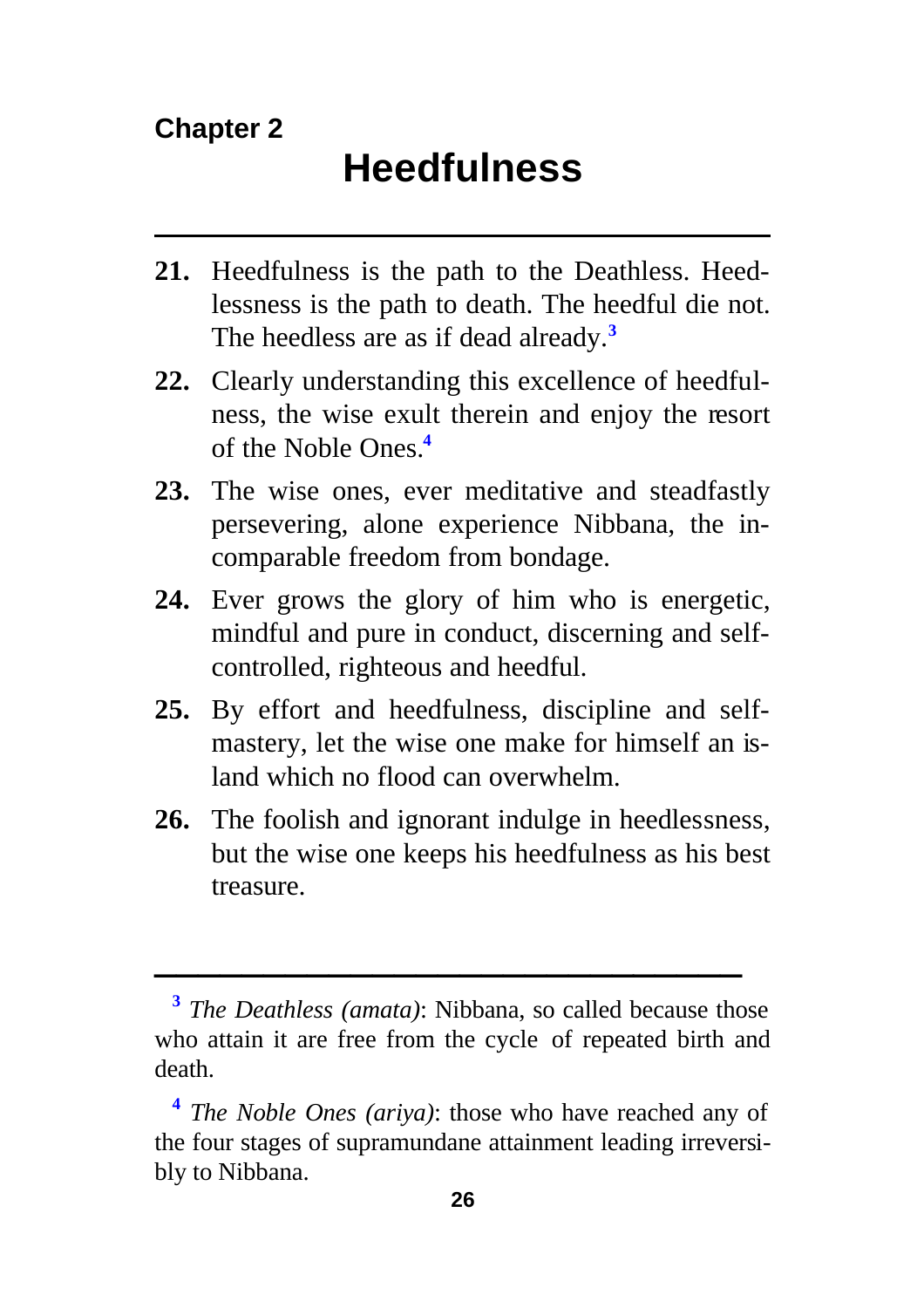- **27.** Do not give way to heedlessness. Do not indulge in sensual pleasures. Only the heedful and meditative attain great happiness.
- **28.** Just as one upon the summit of a mountain beholds the groundlings, even so when the wise man casts away heedlessness by heedfulness and ascends the high tower of wisdom, this sorrowless sage beholds the sorrowing and foolish multitude.
- **29.** Heedful among the heedless, wide-awake among the sleepy, the wise man advances like a swift horse leaving behind a weak jade.
- **30.** By Heedfulness did Indra become the overlord of the gods. Heedfulness is ever praised, and heedlessness ever despised.**<sup>5</sup>**
- **31.** The monk who delights in heedfulness and looks with fear at heedlessness advances like fire, burning all fetters, small and large.
- **32.** The monk who delights in heedfulness and looks with fear at heedlessness will not fall. He is close to Nibbana.

**<sup>5</sup>** *Indra*: the ruler of the gods in ancient Indian mythology.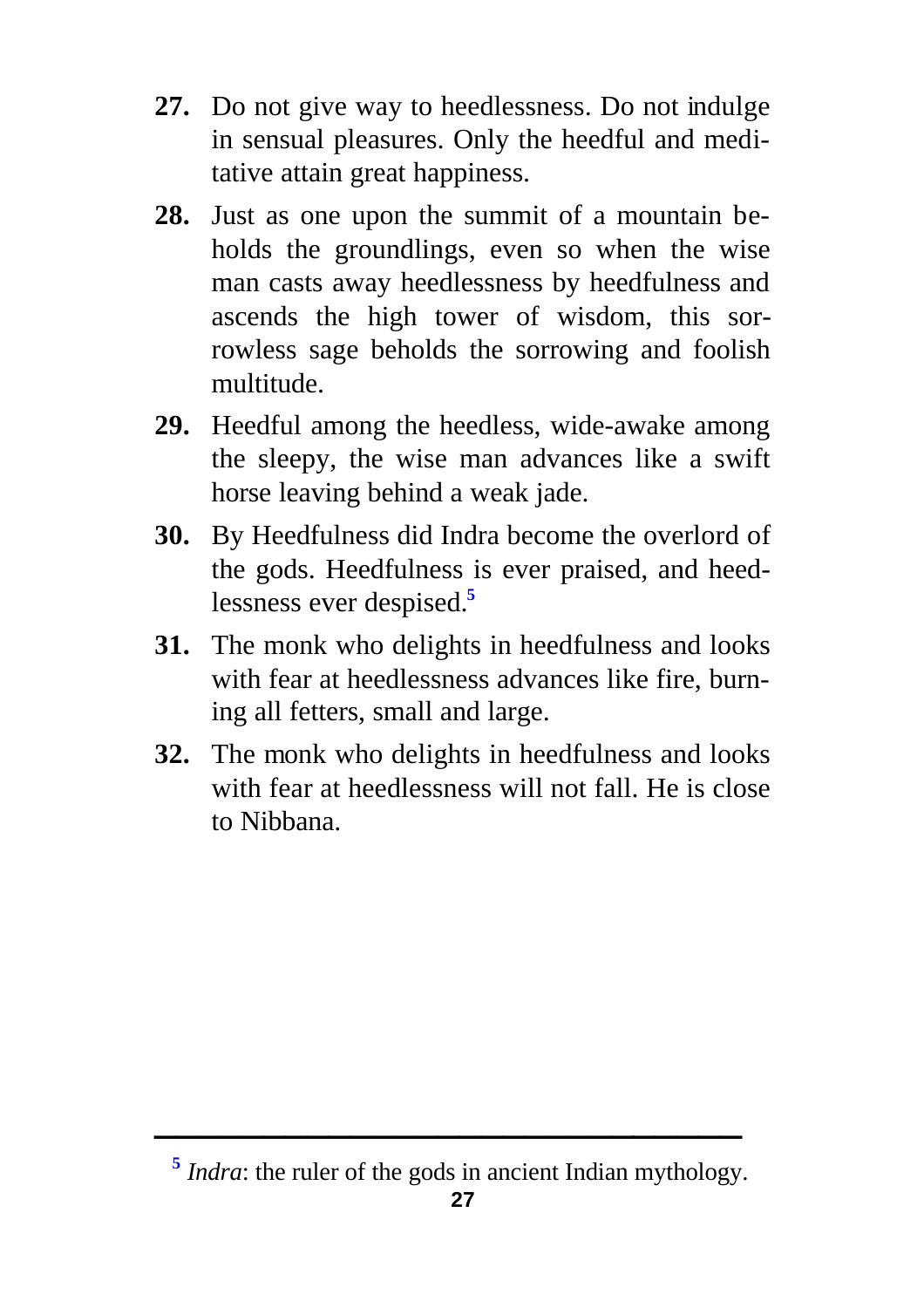- <span id="page-29-0"></span>**33.** Just as a fletcher straightens an arrow shaft, even so the discerning man straightens his mind – so fickle and unsteady, so difficult to guard.
- **34.** As a fish when pulled out of water and cast on land throbs and quivers, even so is this mind agitated. Hence should one abandon the realm of Mara.
- **35.** Wonderful, indeed, it is to subdue the mind, so difficult to subdue, ever swift, and seizing whatever it desires. A tamed mind brings happiness.
- **36.** Let the discerning man guard the mind, so difficult to detect and extremely subtle, seizing whatever it desires. A guarded mind brings happiness.
- **37.** Dwelling in the cave (of the heart), the mind, without form, wanders far and alone. Those who subdue this mind are liberated from the bonds of Mara.
- **38.** Wisdom never becomes perfect in one whose mind is not steadfast, who knows not the Good Teaching and whose faith wavers.
- **39.** There is no fear for an awakened one, whose mind is not sodden (by lust) nor afflicted (by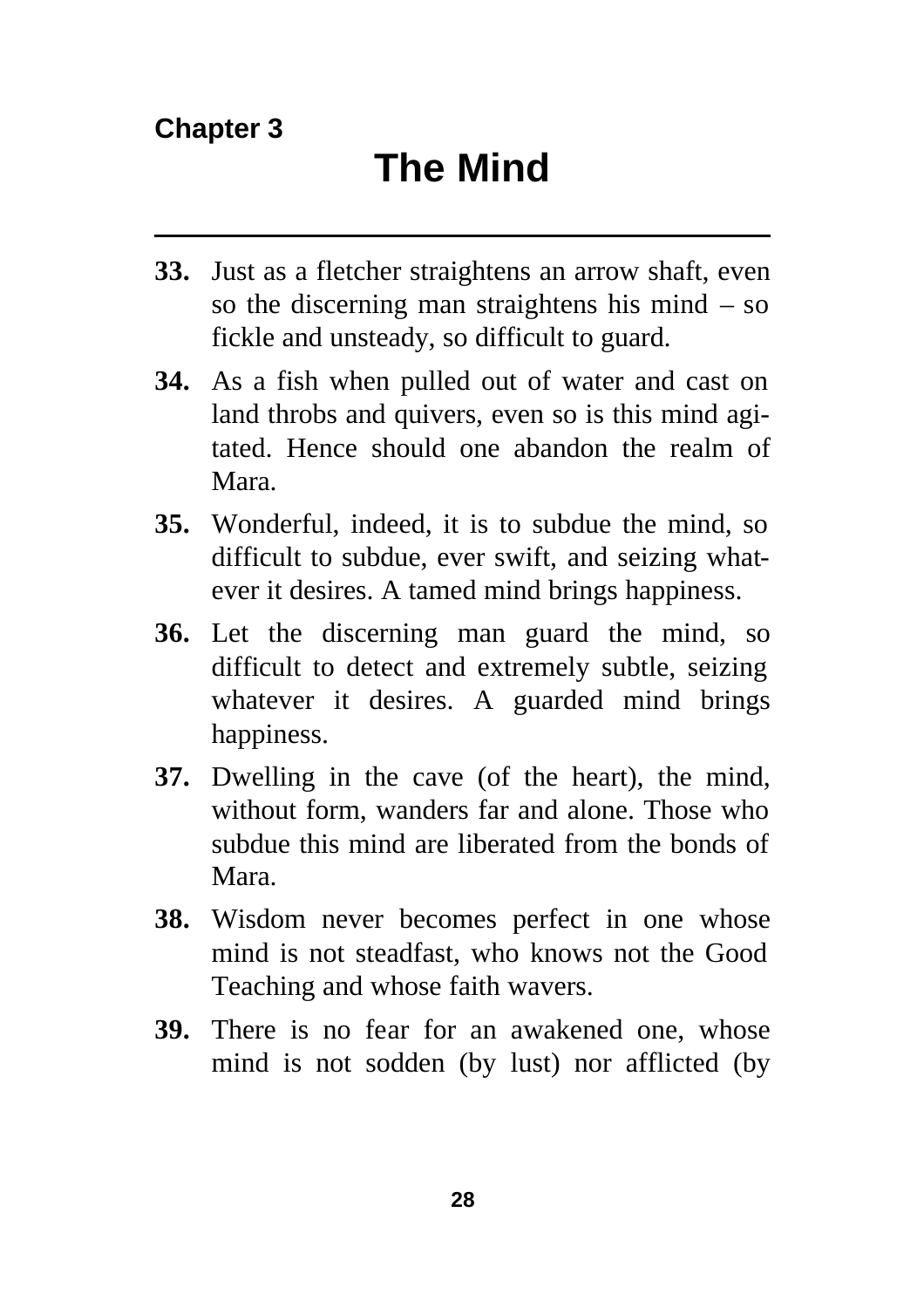hate), and who has gone beyond both merit and demerit.**<sup>6</sup>**

- <span id="page-30-0"></span>**40.** Realizing that this body is as fragile as a clay pot, and fortifying this mind like a well-fortified city, fight out Mara with the sword of wisdom. Then, guarding the conquest, remain unattached.
- **41.** Ere long, alas! this body will lie upon the earth, unheeded and lifeless, like a useless log.
- **42.** Whatever harm an enemy may do to an enemy, or a hater to a hater, an ill-directed mind inflicts on oneself a greater harm.
- **43.** Neither mother, father, nor any other relative can do one greater good than one's own well-directed mind.

<sup>&</sup>lt;sup>6</sup> The Arahat is said to be beyond both merit and demerit because, as he has abandoned all defilements, he can no longer perform evil actions; and as he has no more attachment, his virtuous actions no longer bear kammic fruit.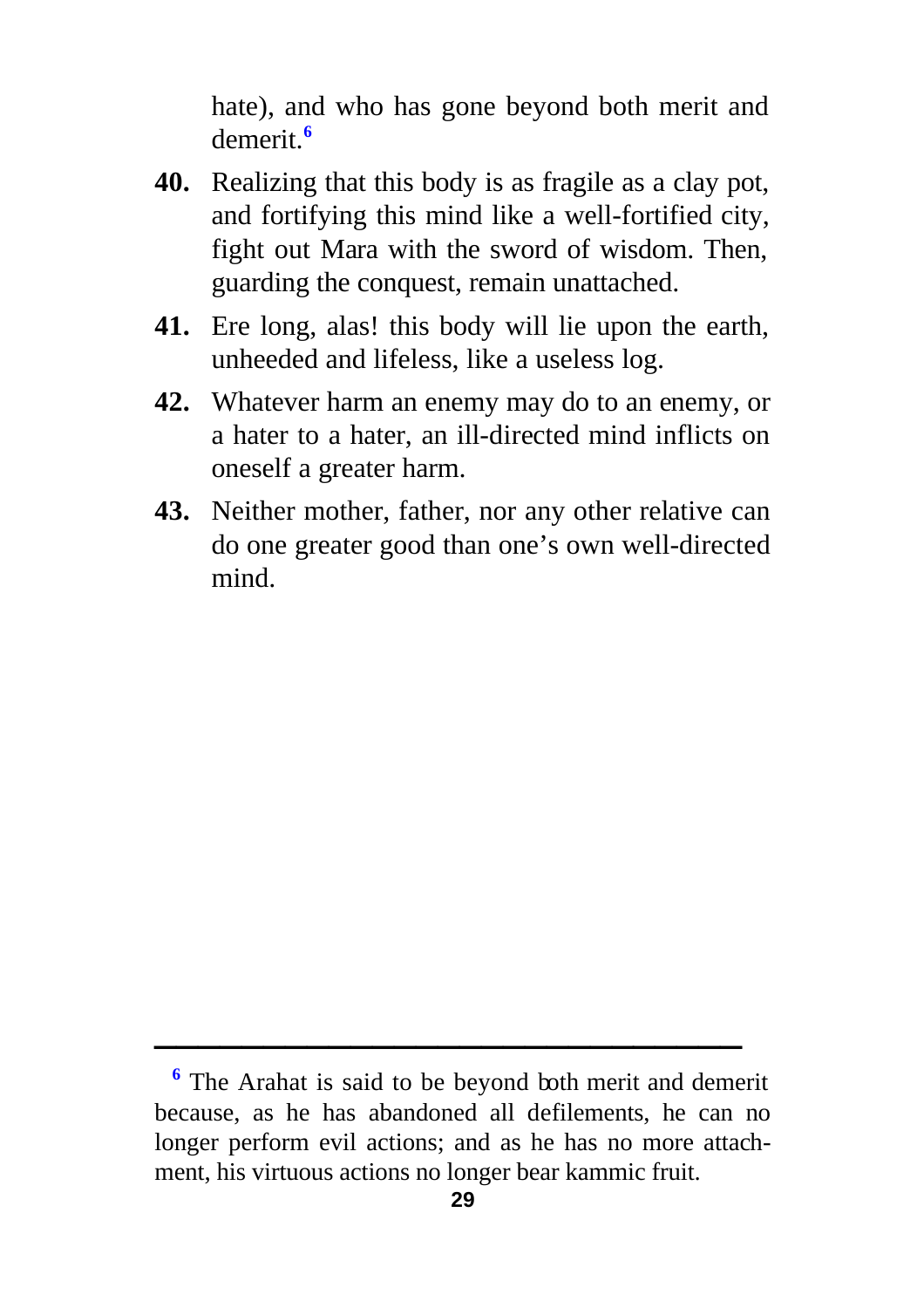- <span id="page-31-0"></span>**44.** Who shall overcome this earth, this realm of Yama and this sphere of men and gods? Who shall bring to perfection the well-taught path of wisdom as an expert garland-maker would his floral design?
- **45.** A striver-on-the path shall overcome this earth, this realm of Yama and this sphere of men and gods. The striver-on-the-path shall bring to perfection the well-taught path of wisdom, as an expert garland-maker would his floral design.**<sup>7</sup>**
- **46.** Realizing that this body is like froth, penetrating its mirage-like nature, and plucking out Mara's flower-tipped arrows of sensuality, go beyond sight of the King of Death!
- **47.** As a mighty flood sweeps away the sleeping village, so death carries away the person of distracted mind who only plucks the flowers (of pleasure).
- **48.** The Destroyer brings under his sway the person of distracted mind who, insatiate in sense desires, only plucks the flowers (of pleasure).

**<sup>7</sup>** *The Striver-on-the-Path (sekha)*: one who has achieved any of the first three stages of supramundane attainment: a Stream-enterer, Once-returner, or Non-returner.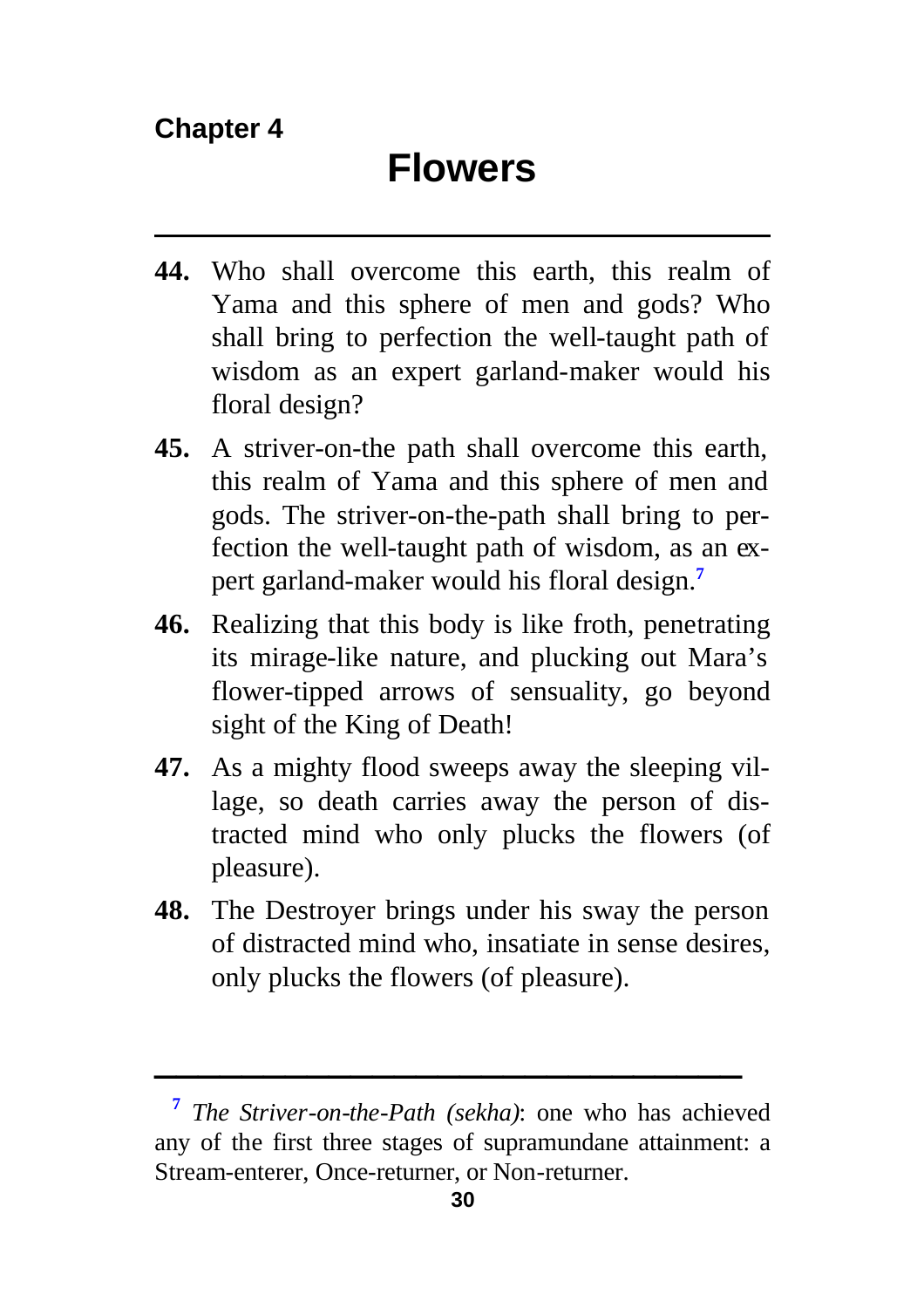- <span id="page-32-0"></span>**49.** As a bee gathers honey from the flower without injuring its color or fragrance, even so the sage goes on his alms-round in the village.**<sup>8</sup>**
- **50.** Let none find fault with others; let none see the omissions and commissions of others. But let one see one's own acts, done and undone.
- **51.** Like a beautiful flower full of color but without fragrance, even so, fruitless are the fair words of one who does not practice them.
- **52.** Like a beautiful flower full of color and also fragrant, even so, fruitful are the fair words of one who practices them.
- **53.** As from a great heap of flowers many garlands can be made, even so should many good deeds be done by one born a mortal.
- **54.** Not the sweet smell of flowers, not even the fragrance of sandal, *tagara,* or jasmine blows against the wind. But the fragrance of the virtuous blows against the wind. Truly the virtuous man pervades all directions with the fragrance of his virtue.**<sup>9</sup>**
- **55.** Of all the fragrances sandal, *tagara,* blue lotus and jasmine – the fragrance of virtue is the sweetest.

<sup>&</sup>lt;sup>8</sup> The "sage in the village" is the Buddhist monk who receives his food by going silently from door to door with his alms bowls, accepting whatever is offered.

**<sup>9</sup>** *Tagara*: a fragrant powder obtained from a particular kind of shrub.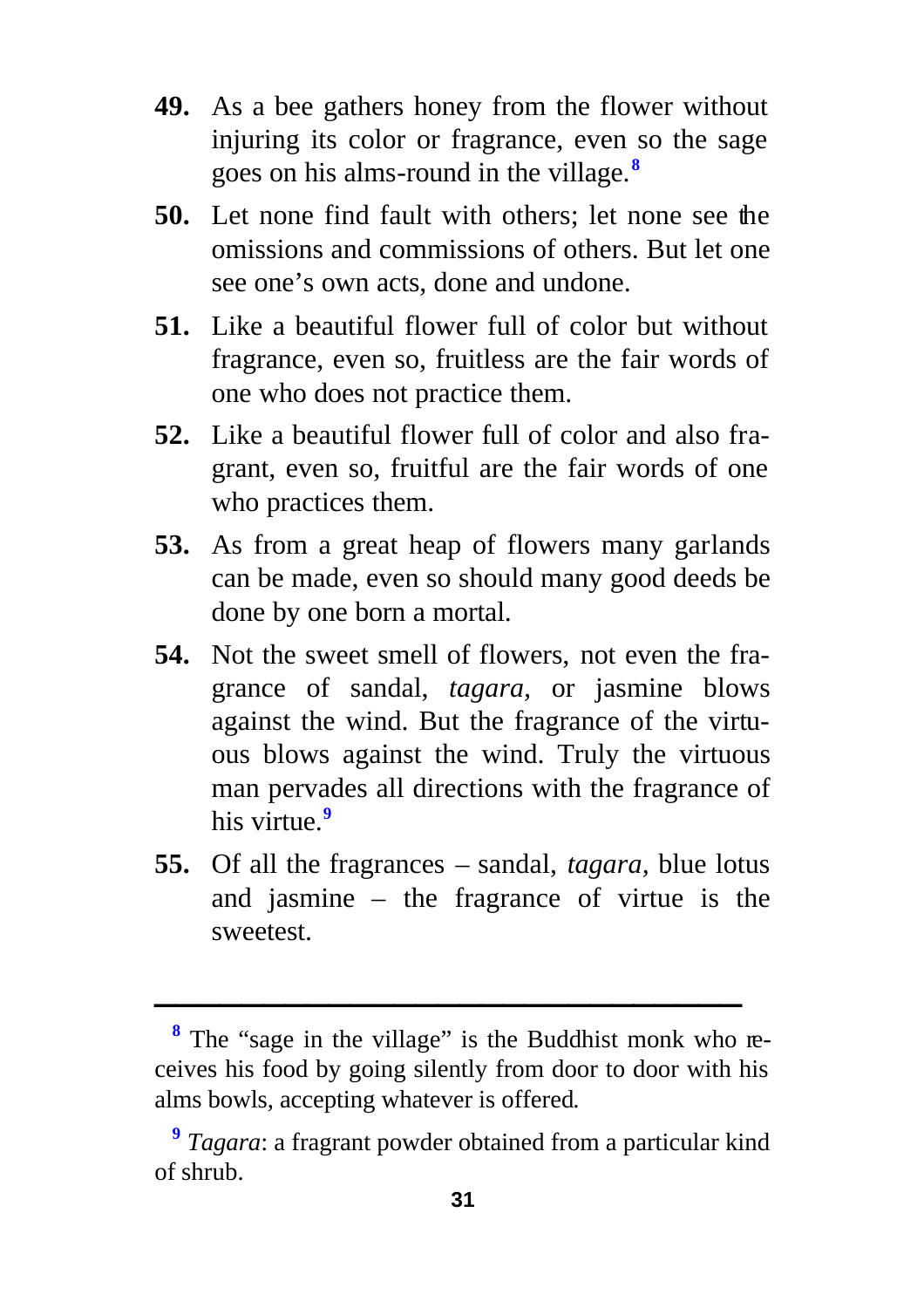- **56.** Faint is the fragrance of *tagara* and sandal, but excellent is the fragrance of the virtuous, wafting even amongst the gods.
- **57.** Mara never finds the path of the truly virtuous, who abide in heedfulness and are freed by perfect knowledge.
- **58.** Upon a heap of rubbish in the road-side ditch blooms a lotus, fragrant and pleasing.
- **59.** Even so, on the rubbish heap of blinded mortals the disciple of the Supremely Enlightened One shines resplendent in wisdom.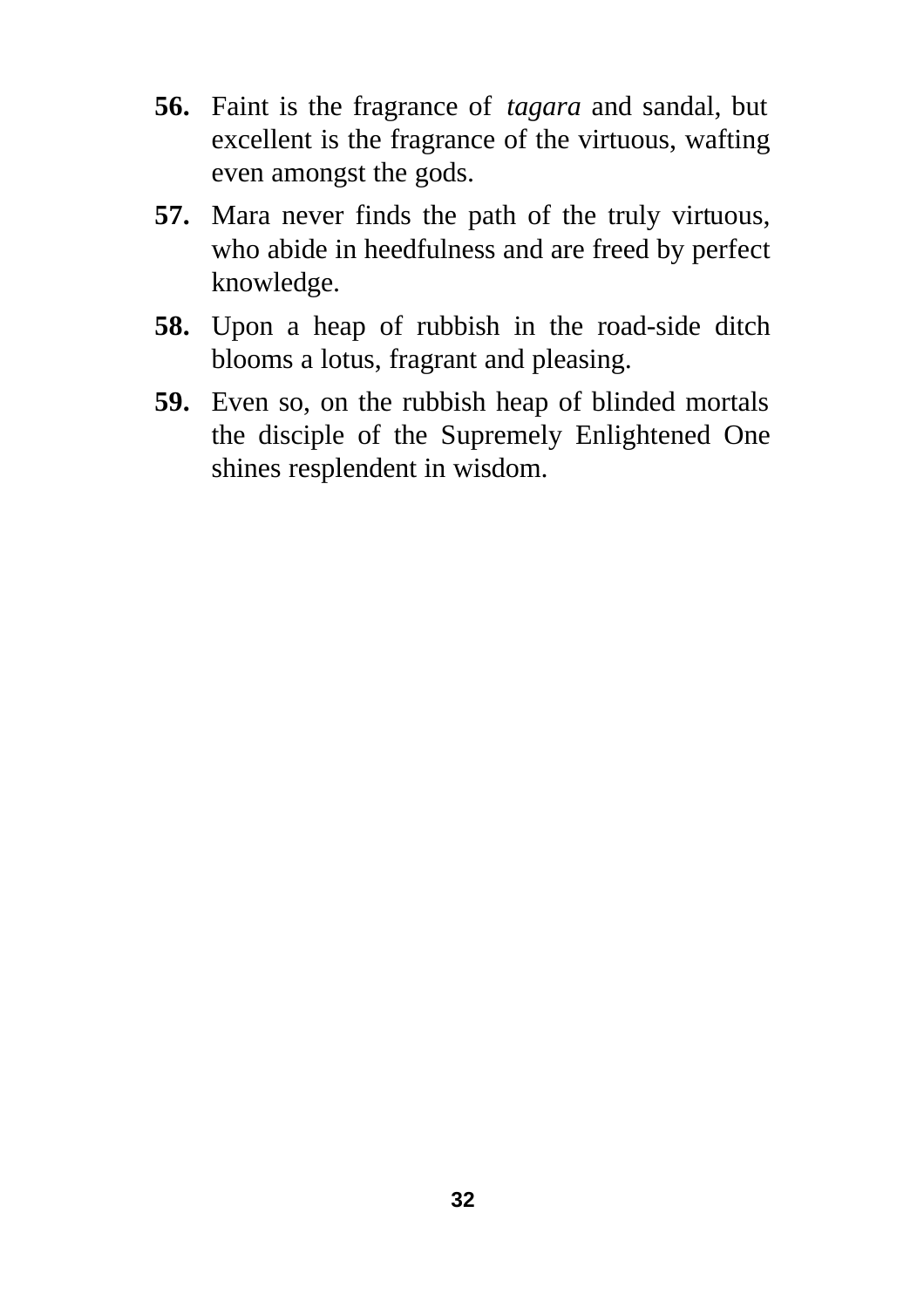- <span id="page-34-0"></span>**60.** Long is the night to the sleepless; long is the league to the weary. Long is worldly existence to fools who know not the Sublime Truth.
- **61.** Should a seeker not find a companion who is better or equal, let him resolutely pursue a solitary course; there is no fellowship with the fool.
- **62.** The fool worries, thinking, "I have sons, I have wealth." Indeed, when he himself is not his own, whence are sons, whence is wealth?
- **63.** A fool who knows his foolishness is wise at least to that extent, but a fool who thinks himself wise is a fool indeed.
- **64.** Though all his life a fool associates with a wise man, he no more comprehends the Truth than a spoon tastes the flavor of the soup.
- **65.** Though only for a moment a discerning person associates with a wise man, quickly he comprehends the Truth, just as the tongue tastes the flavor of the soup.
- **66.** Fools of little wit are enemies unto themselves as they move about doing evil deeds, the fruits of which are bitter.
- **67.** Ill done is that action of doing which one repents later, and the fruit of which one, weeping, reaps with tears.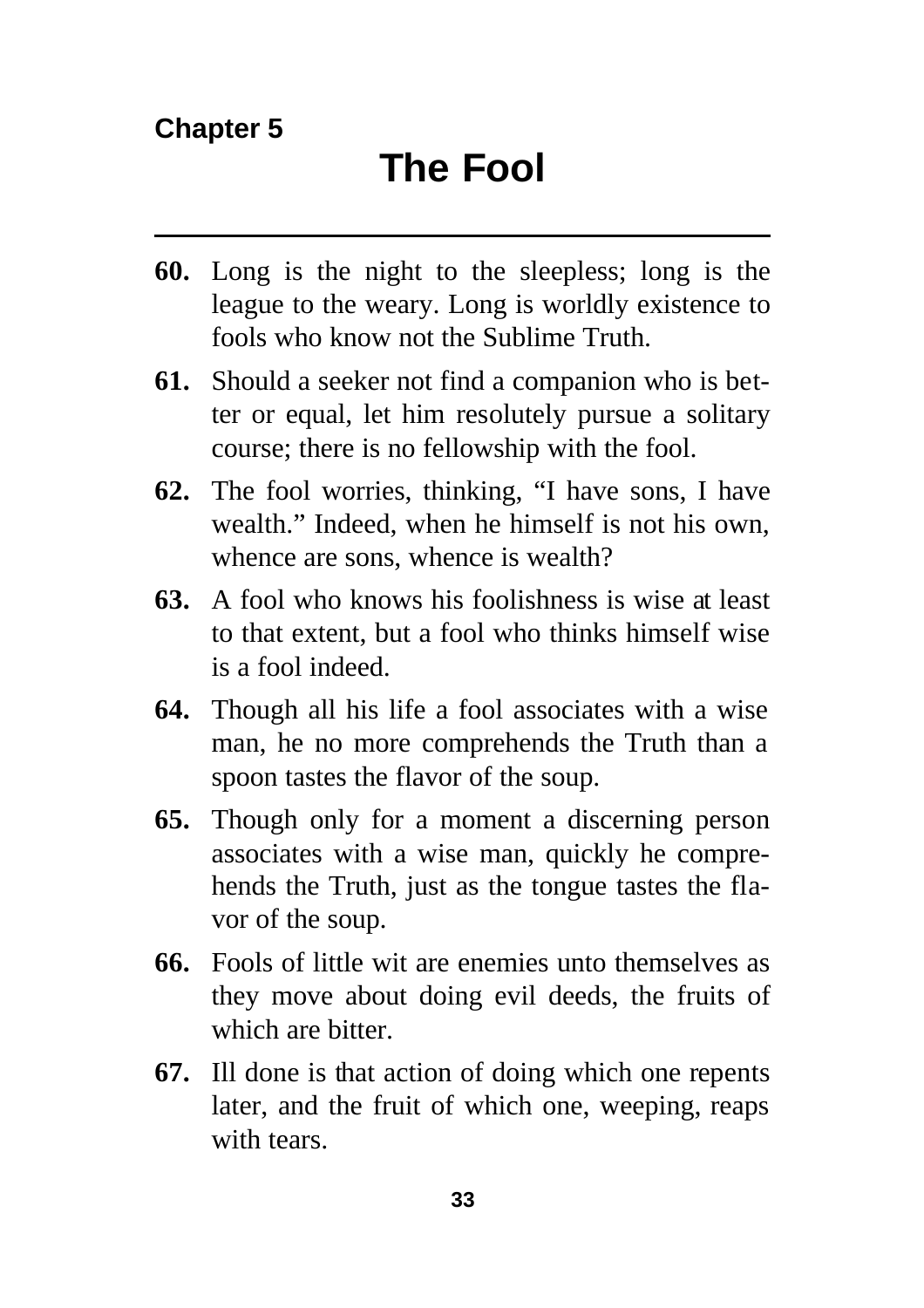- **68.** Well done is that action of doing which one repents not later, and the fruit of which one, reaps with delight and happiness.
- **69.** So long as an evil deed has not ripened, the fool thinks it as sweet as honey. But when the evil deed ripens, the fool comes to grief.
- **70.** Month after month a fool may eat his food with the tip of a blade of grass, but he still is not worth a sixteenth part of the those who have comprehended the Truth.
- **71.** Truly, an evil deed committed does not immediately bear fruit, like milk that does not turn sour all at once. But smoldering, it follows the fool like fire covered by ashes.
- **72.** To his own ruin the fool gains knowledge, for it cleaves his head and destroys his innate goodness.
- **73.** The fool seeks undeserved reputation, precedence among monks, authority over monasteries, and honor among householders.
- **74.** "Let both laymen and monks think that it was done by me. In every work, great and small, let them follow me" – such is the ambition of the fool; thus his desire and pride increase.
- **75.** One is the quest for worldly gain, and quite another is the path to Nibbana. Clearly understanding this, let not the monk, the disciple of the Buddha, be carried away by worldly acclaim, but develop detachment instead.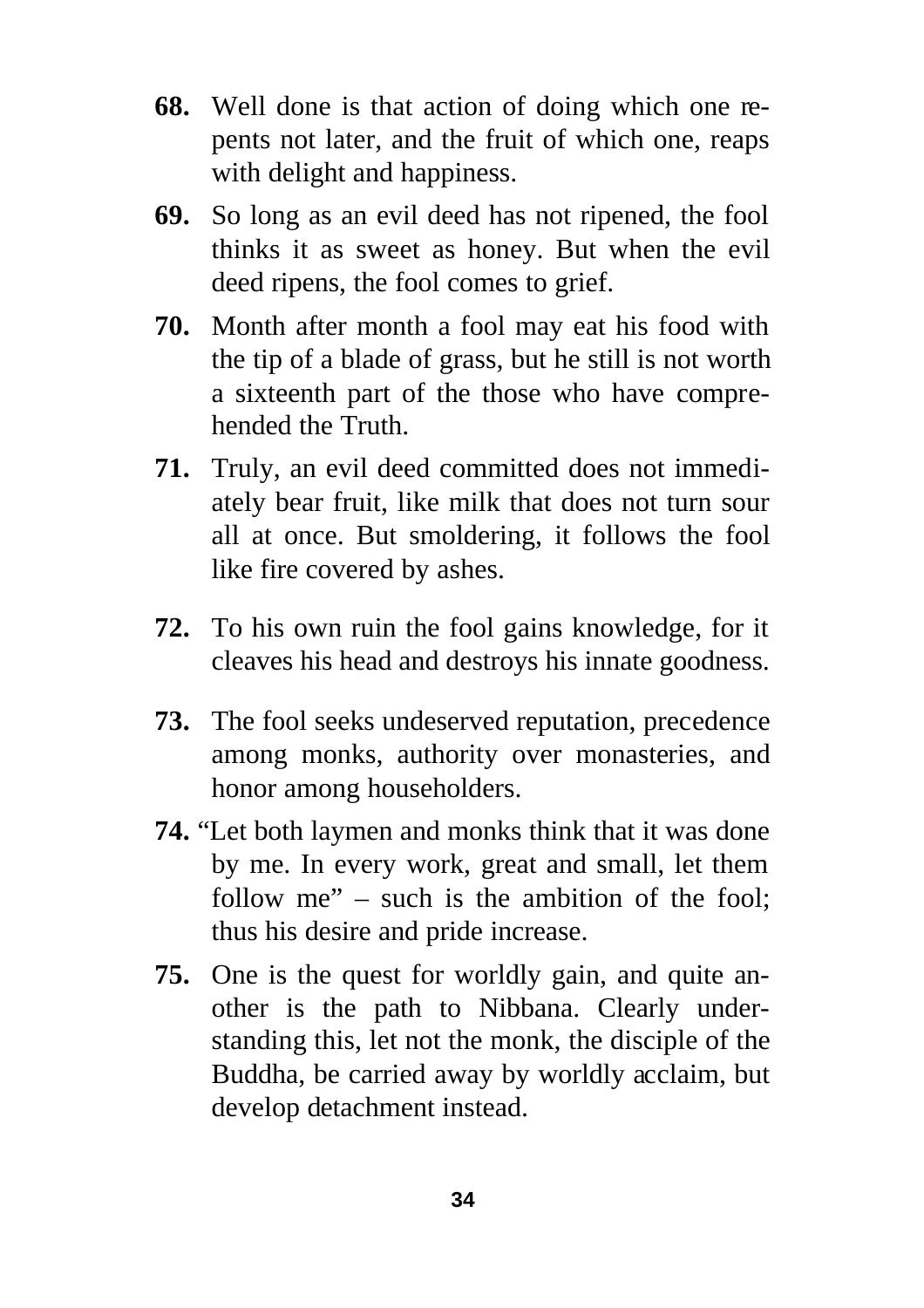- **76.** Should one find a man who points out faults and who reproves, let him follow such a wise and sagacious person as one would a guide to hidden treasure. It is always better, and never worse, to cultivate such an association.
- **77.** Let him admonish, instruct and shield one from wrong; he, indeed, is dear to the good and detestable to the evil.
- **78.** Do not associate with evil companions; do not seek the fellowship of the vile. Associate with the good friends; seek the fellowship of noble men.
- **79.** He who drinks deep the Dhamma lives happily with a tranquil mind. The wise man ever delights in the Dhamma made known by the Noble One (the Buddha).
- **80.** Irrigators regulate the rivers; fletchers straighten the arrow shaft; carpenters shape the wood; the wise control themselves.
- **81.** Just as a solid rock is not shaken by the storm, even so the wise are not affected by praise or blame.
- **82.** On hearing the Teachings, the wise become perfectly purified, like a lake deep, clear and still.
- **83.** The good renounce (attachment for) everything. The virtuous do not prattle with a yearning for pleasures. The wise show no elation or depression when touched by happiness or sorrow.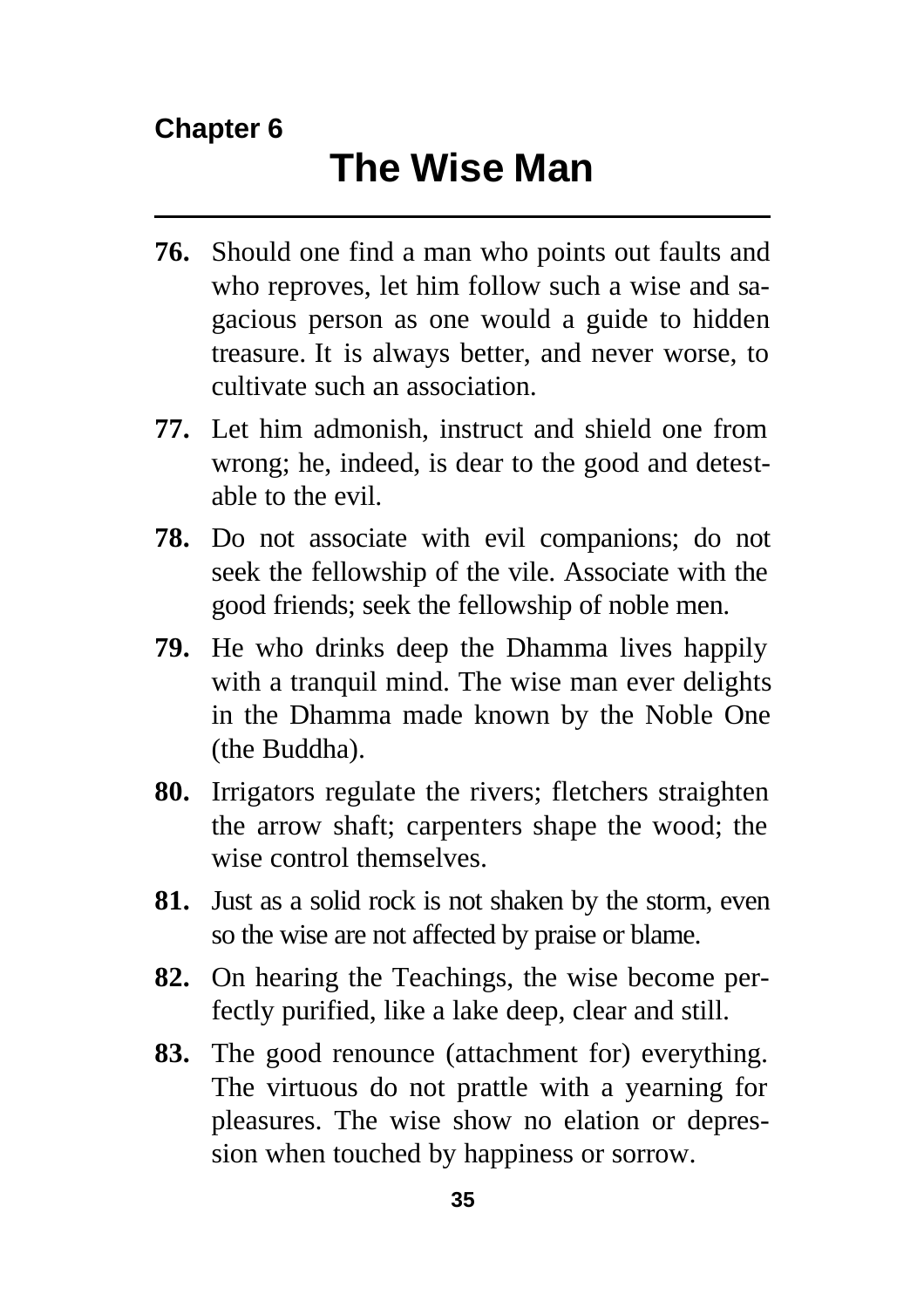- **84.** He is indeed virtuous, wise, and righteous who neither for his own sake nor for the sake of another (does any wrong), who does not crave for sons, wealth, or kingdom, and does not desire success by unjust means.
- **85.** Few among men are those who cross to the farther shore. The rest, the bulk of men, only run up and down the hither bank.
- **86.** But those who act according to the perfectly taught Dhamma will cross the realm of Death, so difficult to cross.
- **87-88.** Abandoning the dark way, let the wise man cultivate the bright path. Having gone from home to homelessness, let him yearn for that delight in detachment, so difficult to enjoy. Giving up sensual pleasures, with no attachment, let the wise man cleanse himself of defilements of the mind.
- **89.** Those whose minds have reached full excellence in the factors of enlightenment, who, having renounced acquisitiveness, rejoice in not clinging to things – rid of cankers, glowing with wisdom, they have attained Nibbana in this very life.**<sup>10</sup>**

**<sup>10</sup>** This verse describes the Arahat, dealt with more fully in the following chapter. The "cankers" (asava) are the four basic defilements of sensual desire, desire for continued existence, false views and ignorance.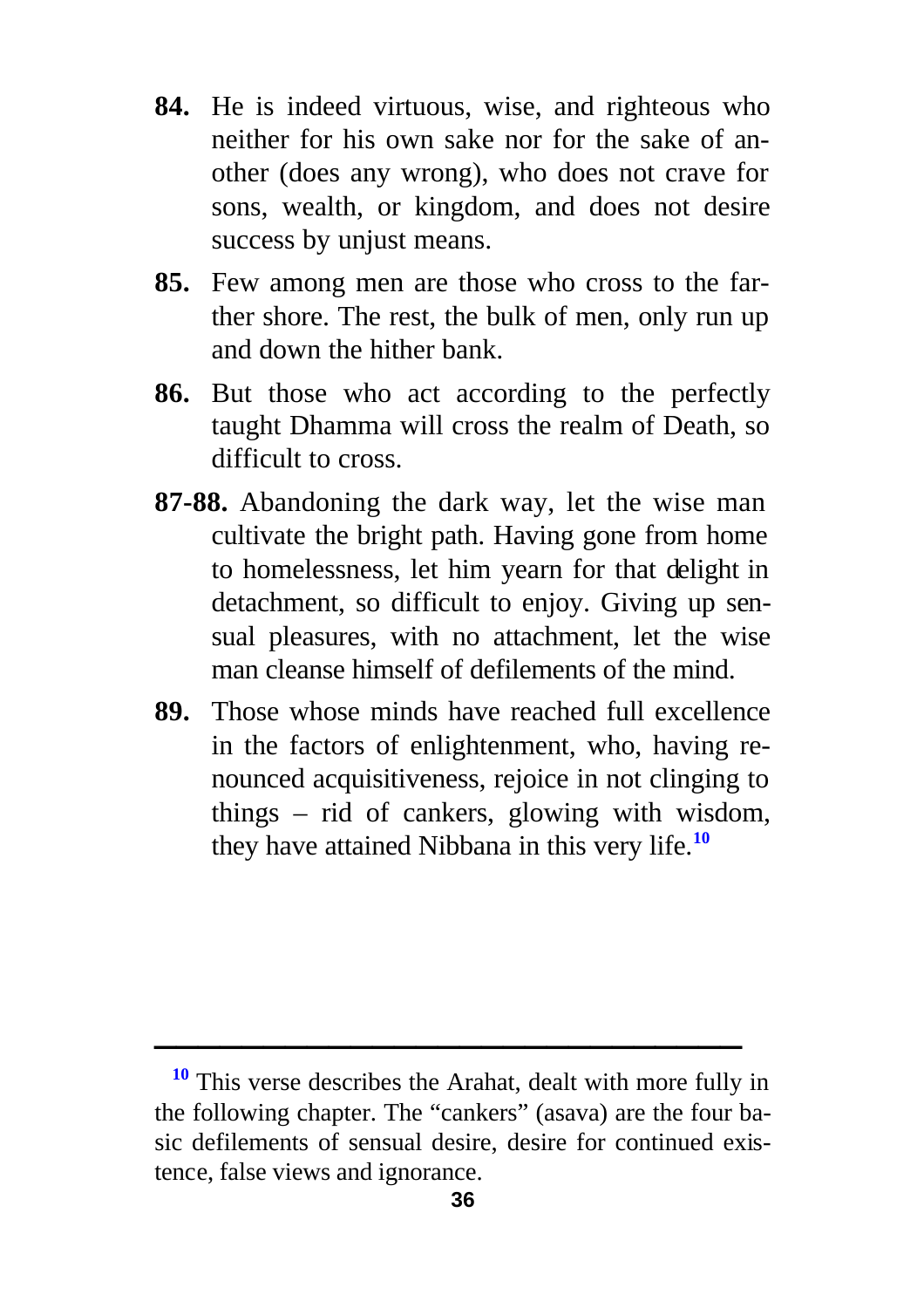### **Chapter 7**

## **The Arahat: The Perfected One**

- **90.** The fever of passion exists not for him who has completed the journey, who is sorrowless and wholly set free, and has broken all ties.
- **91.** The mindful ones exert themselves. They are not attached to any home; like swans that abandon the lake, they leave home after home behind.
- **92.** Those who do not accumulate and are wise regarding food, whose object is the Void, the Unconditioned Freedom – their track cannot be traced, like that of birds in the air.
- **93.** He whose cankers are destroyed and who is not attached to food, whose object is the Void, the Unconditioned Freedom – his path cannot be traced, like that of birds in the air.
- **94.** Even the gods hold dear the wise one, whose senses are subdued like horses well trained by a charioteer, whose pride is destroyed and who is free from the cankers.
- **95.** There is no more worldly existence for the wise one who, like the earth, resents nothing, who is firm as a high pillar and as pure as a deep pool free from mud.
- **96.** Calm is his thought, calm his speech, and calm his deed, who, truly knowing, is wholly freed, perfectly tranquil and wise.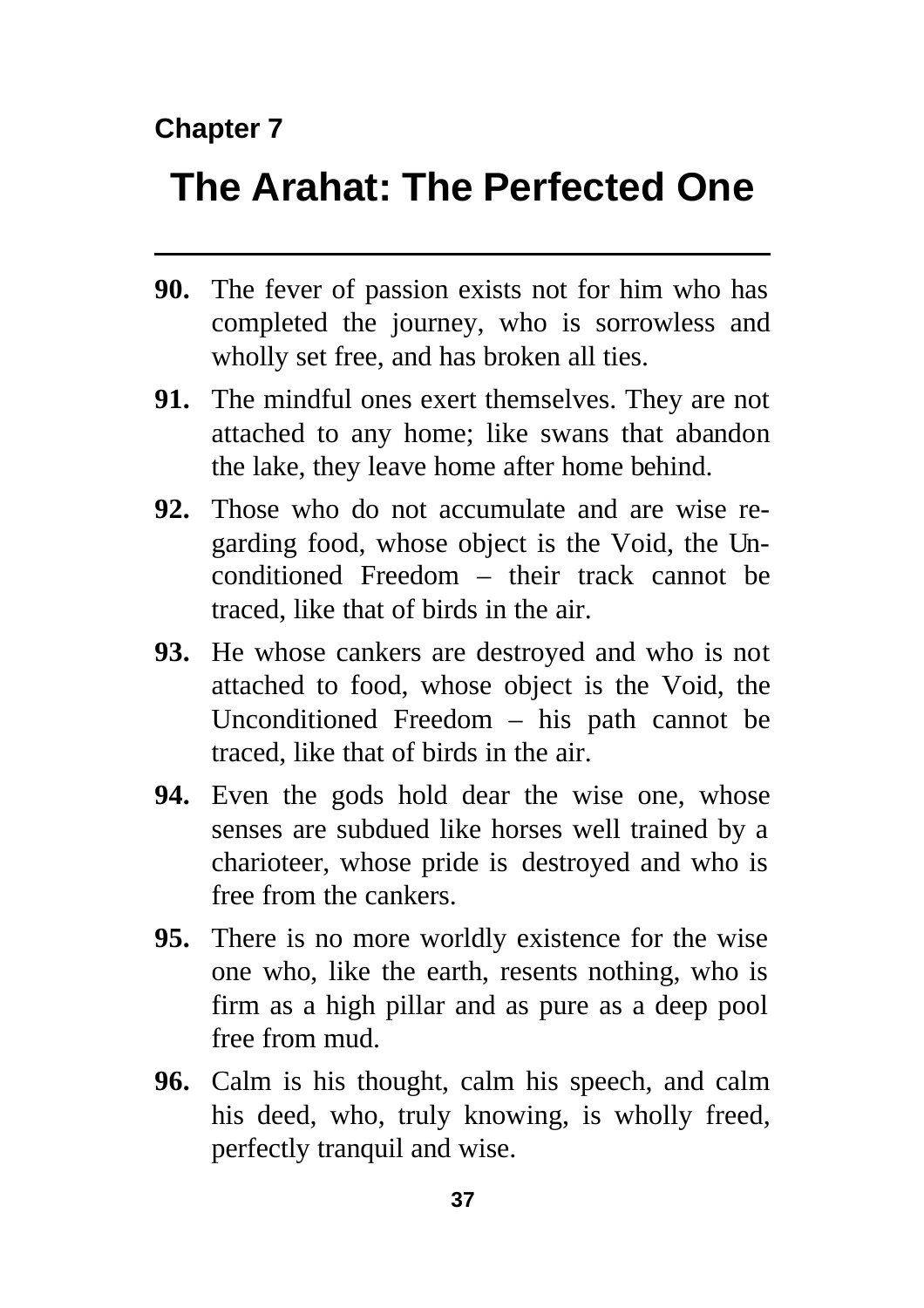- **97.** The man who is without blind faith, who knows the Uncreate, who has severed all links, destroyed all causes (for karma, good and evil), and thrown out all desires – he, truly, is the most excellent of men.**<sup>11</sup>**
- **98.** Inspiring, indeed, is that place where Arahats dwell, be it a village, a forest, a vale, or a hill.
- **99.** Inspiring are the forests in which worldlings find no pleasure. There the passionless will rejoice, for they seek no sensual pleasures.

**<sup>11</sup>** In the Pali this verse presents a series of puns, and if the "underside" of each pun were to be translated, the verse would read thus: "The man who is faithless, ungrateful, a burglar, who destroys opportunities and eats vomit – he truly is the most excellent of men."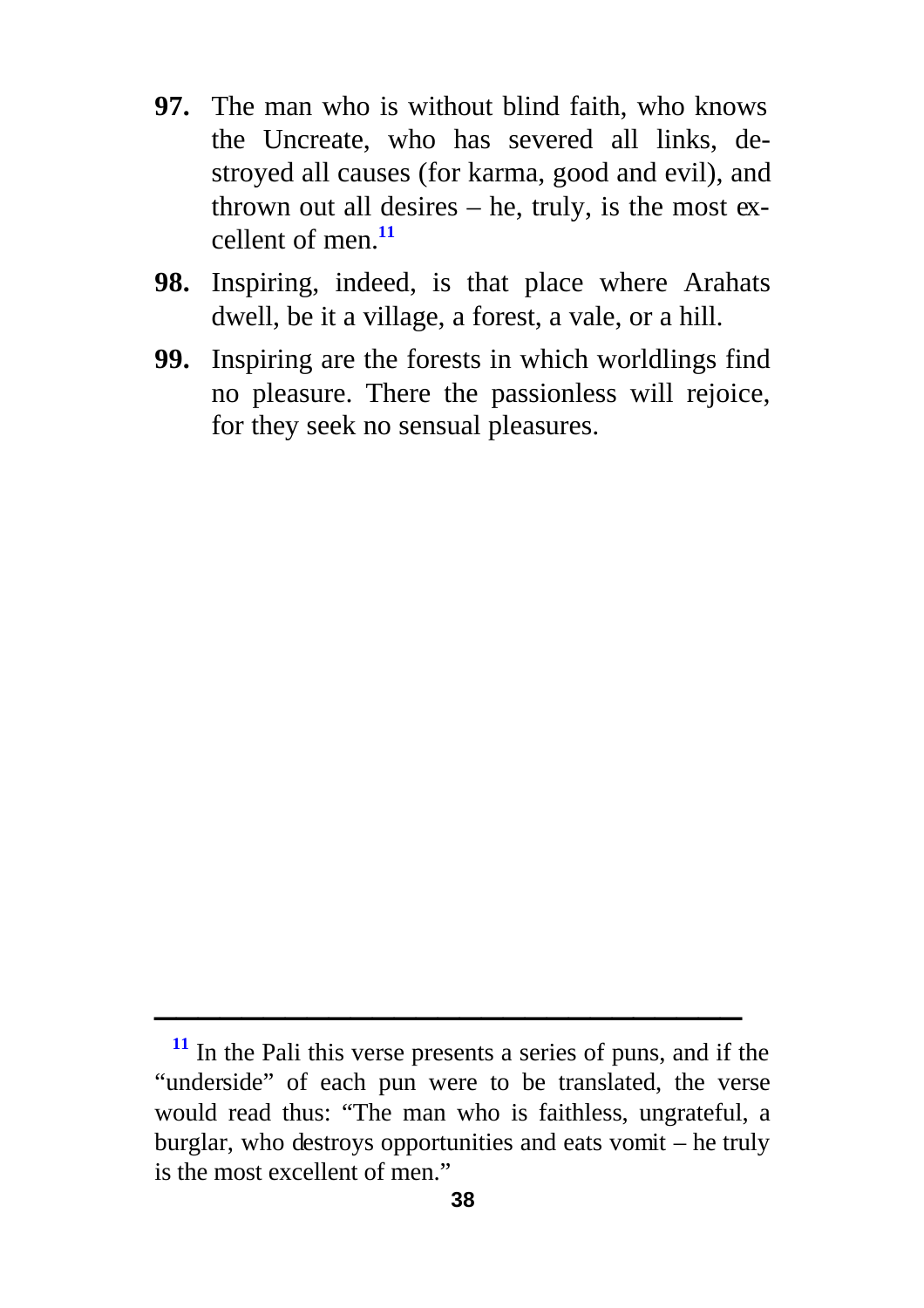# **The Thousands**

- **100.** Better than a thousand useless words is one useful word, hearing which one attains peace.
- **101.** Better than a thousand useless verses is one useful verse, hearing which one attains peace.
- **102.** Better than reciting a hundred meaningless verses is the reciting of one verse of Dhamma, hearing which one attains peace.
- **103.** Though one may conquer a thousand times a thousand men in battle, yet he indeed is the noblest victor who conquers himself.
- **104-105.** Self-conquest is far better then the conquest of others. Not even a god, an angel, Mara or Brahma can turn into defeat the victory of a person who is self-subdued and ever restrained in conduct.**<sup>12</sup>**
- **106.** Though month after month for a hundred years one should offer sacrifices by the thousands, yet if only for a moment one should worship those of perfected minds that honor is indeed better than a century of sacrifice.
- **107.** Though for a hundred years one should tend the sacrificial fire in the forest, yet if only for a moment one should worship those of perfected

**<sup>12</sup>** *Brahma*: a high divinity in ancient Indian religion.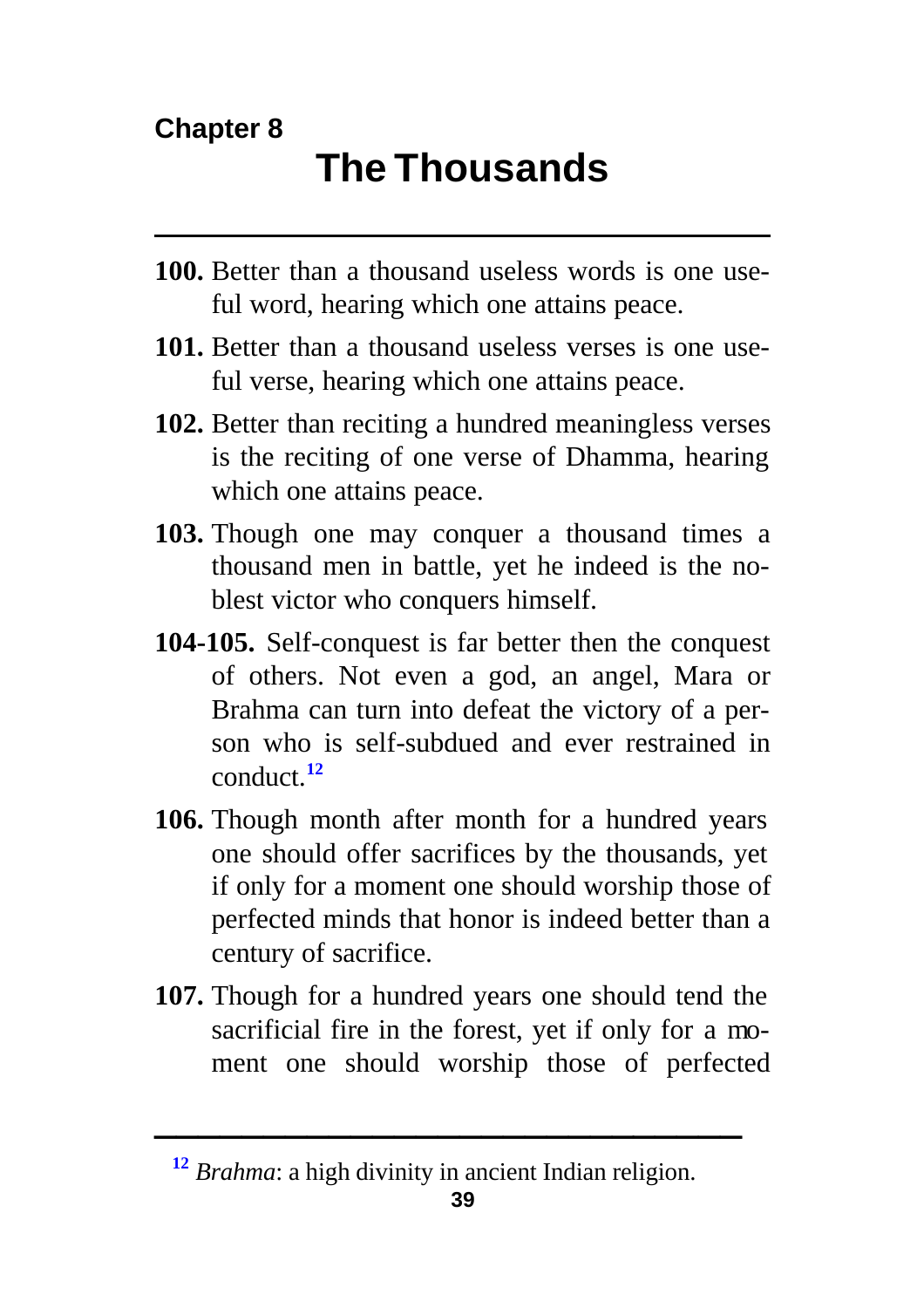minds, that worship is indeed better than a century of sacrifice.

- **108.** Whatever gifts and oblations one seeking merit might offer in this world for a whole year, all that is not worth one fourth of the merit gained by revering the Upright Ones, which is truly excellent.
- **109.** To one ever eager to revere and serve the elders, these four blessing accrue: long life and beauty, happiness and power.
- **110.** Better it is to live one day virtuous and meditative than to live a hundred years immoral and uncontrolled.
- **111.** Better it is to live one day wise and meditative than to live a hundred years foolish and uncontrolled.
- **112.** Better it is to live one day strenuous and resolute than to live a hundred years sluggish and dissipated.
- **113.** Better it is to live one day seeing the rise and fall of things than to live as hundred years without ever seeing the rise and fall of things.
- **114.** Better it is to live one day seeing the Deathless than to live a hundred years without ever seeing the Deathless.
- **115.** Better it is to live one day seeing the Supreme Truth than to live a hundred years without ever seeing the Supreme Truth.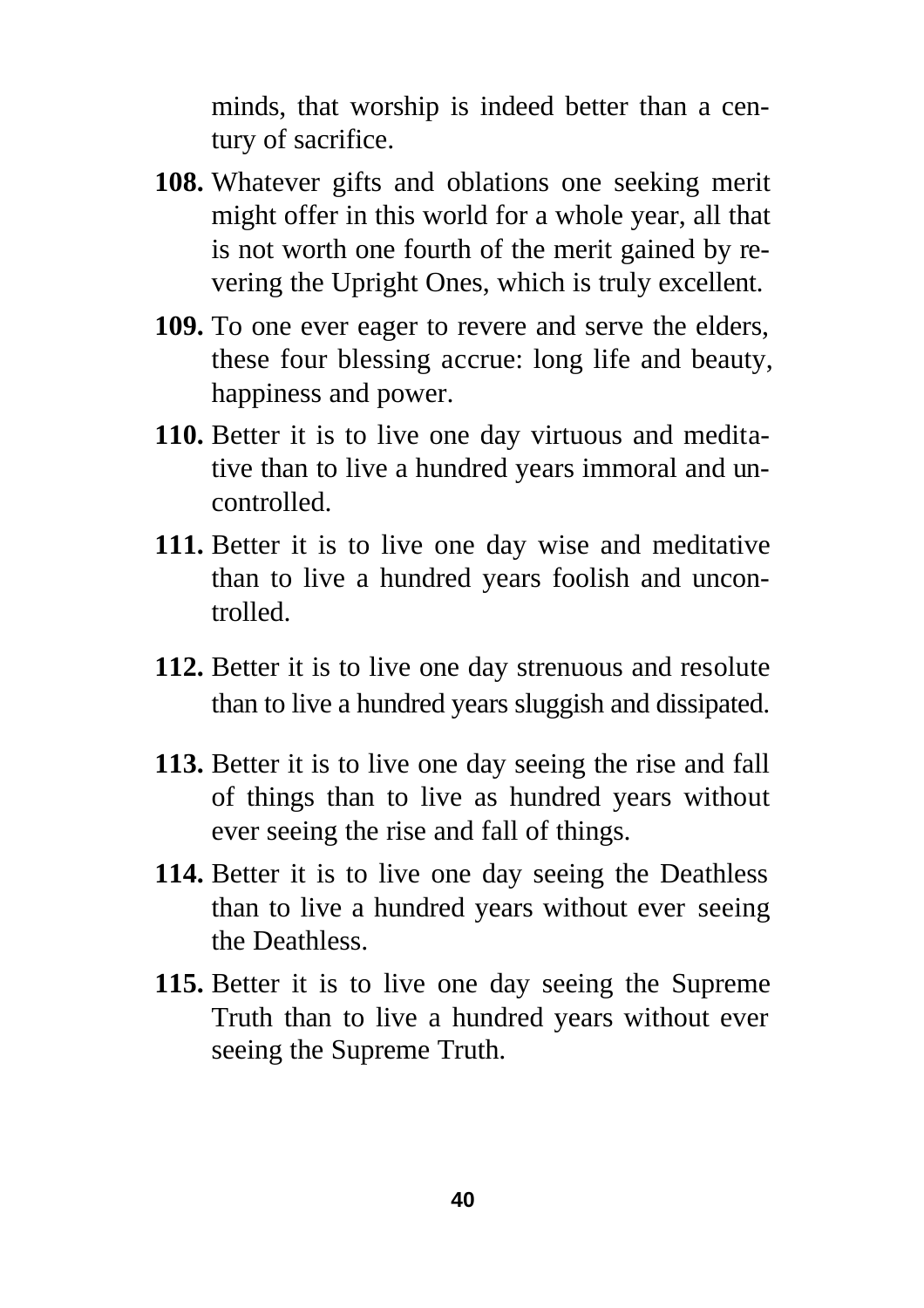- **116.** Hasten to do good; restrain your mind from evil. He who is slow in doing good, his mind delights in evil.
- **117.** Should a person commit evil, let him not do it again and again. Let him not find pleasure therein, for painful is the accumulation of evil.
- **118.** Should a person do good, let him do it again and again. let him fin pleasure therein, for blissful is the accumulation of good.
- **119.** It may be well with the evil-doer as long as the evil ripens not. But when it does ripen, then the evil-doer sees (the painful results of) his evil deeds.
- **120.** It may be ill with the doer of good as long as the good ripens not. But when it does ripen, then the doer of good sees (the pleasant results of) his good deeds.
- **121.** Think not lightly of evil, saying, "It will not come to me." Drop by drop is the water pot filled. Likewise, the fool, gathering it little by little, fills himself with evil.
- **122.** Think not lightly of good, saying, "It will not come to me." Drop by drop is the water pot filled. Likewise, the wise man, gathering it little by little, fills himself with good.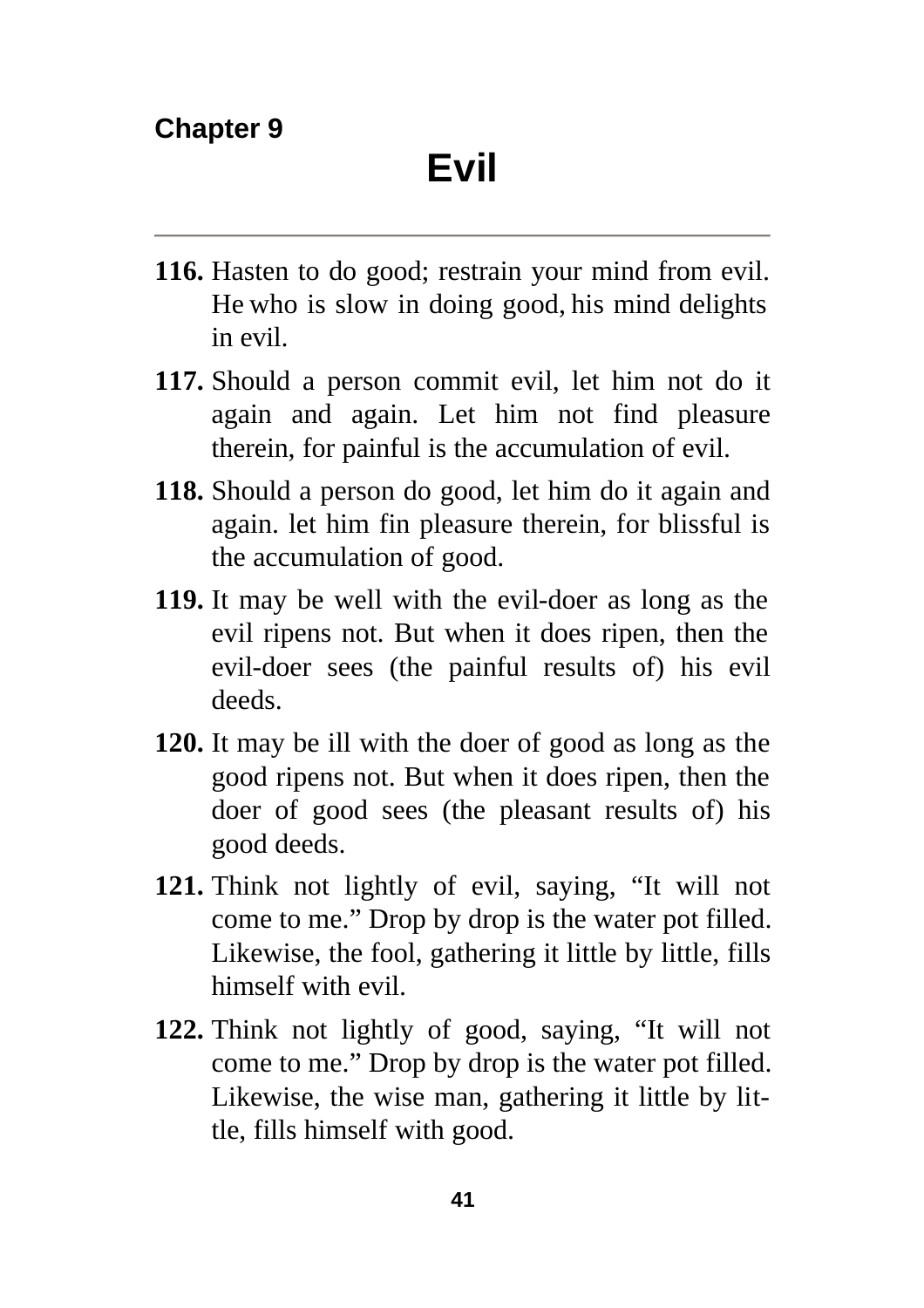- **123.** Just as a trader with a small escort and great wealth would avoid a perilous route, or just as one desiring to live avoids poison, even so should one shun evil.
- **124.** If on the hand there is no wound, one may carry even poison in it. Poison does not affect one who is free from wounds. For him who does no evil, there is no ill.
- **125.** Like fine dust thrown against the wind, evil falls back upon that fool who offends an inoffensive, pure and guiltless man.
- **126.** Some are born in the womb; the wicked are born in hell; the devout go to heaven; the stainless pass into Nibbana.
- **127.** Neither in the sky nor in mid-ocean, nor by entering into mountain clefts, nowhere in the world is there a place where one may escape from the results of evil deeds.
- **128.** Neither in the sky nor in mid-ocean, nor by entering into mountain clefts, nowhere in the world is there a place where one may will not be overcome by death.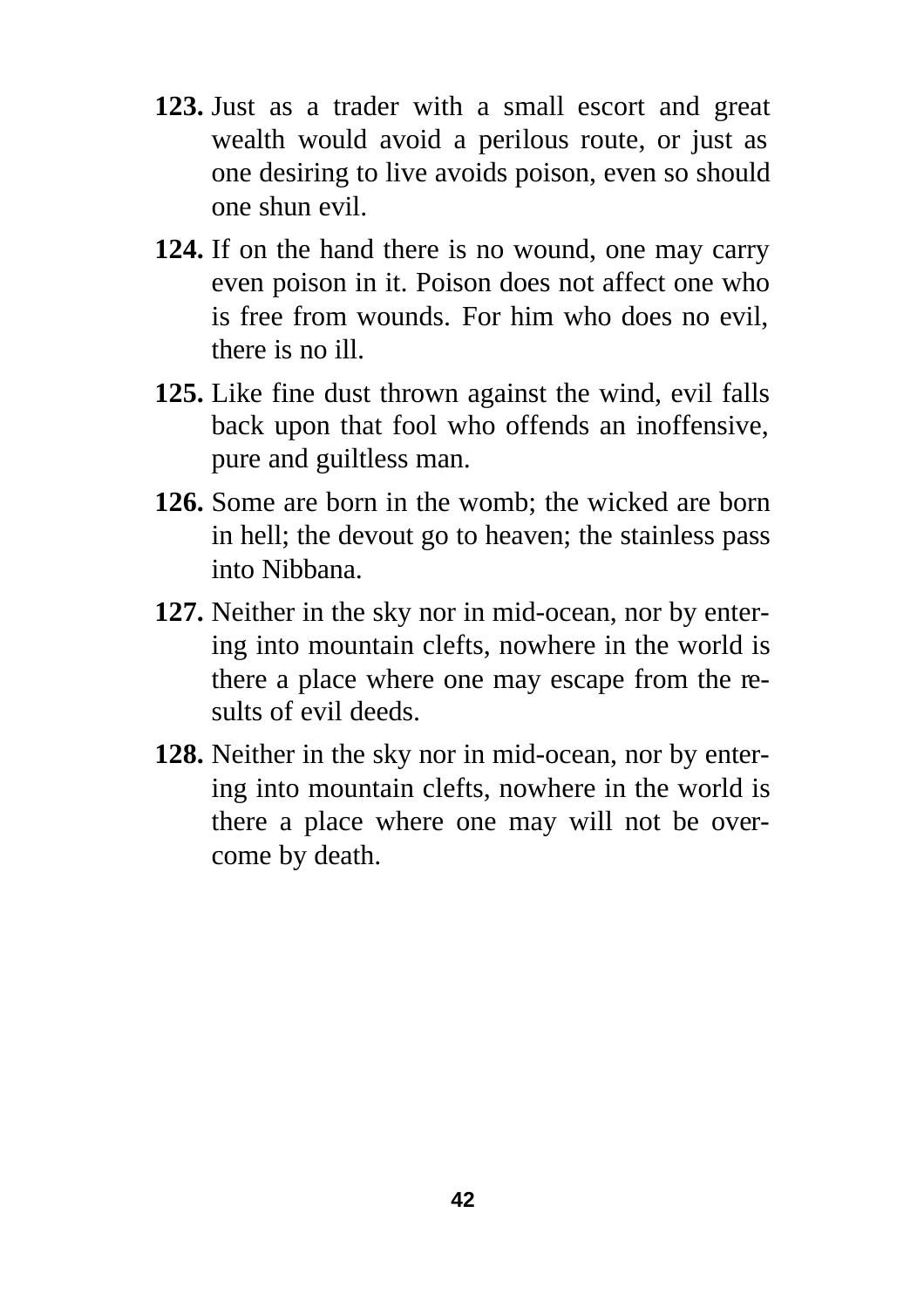- **129.** All tremble at violence; all fear death. Putting oneself in the place of another, one should not kill nor cause another to kill.
- **130.** All tremble at violence; life is dear to all. Putting oneself in the place of another, one should not kill nor cause another to kill.
- **131.** One who, while himself seeking happiness, oppresses with violence other beings who also desire happiness, will not attain happiness hereafter.
- **132.** One who, while himself seeking happiness, does not oppress with violence other beings who also desire happiness, will find happiness hereafter.
- **133.** Speak not harshly to anyone, for those thus spoken to might retort. Indeed, angry speech hurts, and retaliation may overtake you.
- **134.** If, like a broken gong, you silence yourself, you have approached Nibbana, for vindictiveness is no longer in you.
- **135.** Just as a cowherd drives the cattle to pasture with a staff, so do old age and death drive the life force of beings (from existence to existence).
- **136.** When the fool commits evil deeds, he does not realize (their evil nature). The witless man is tormented by his own deeds, like one burnt by fire.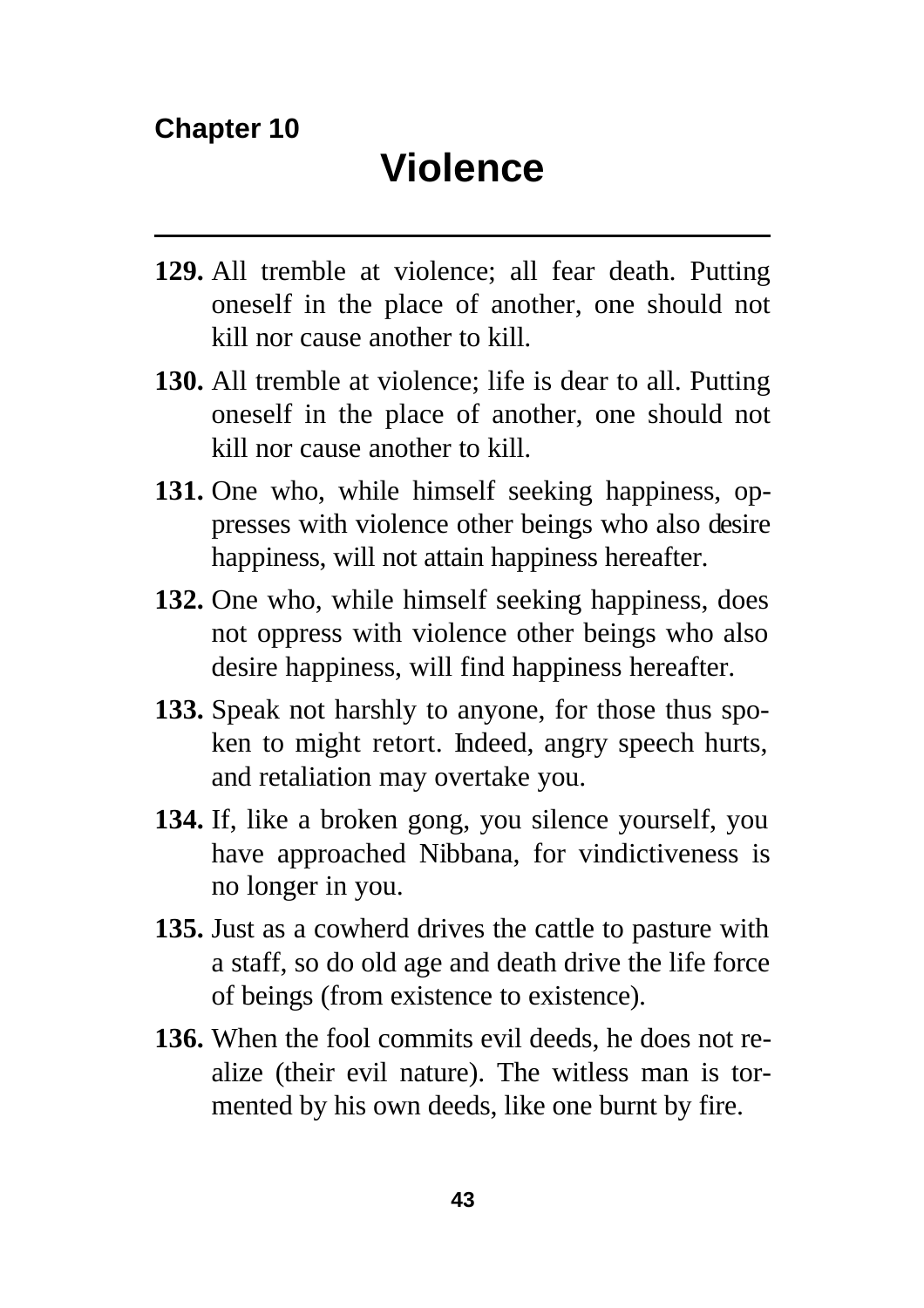- **137.** He who inflicts violence on those who are unarmed, and offends those who are inoffensive, will soon come upon one of these ten states:
- **138-140** Sharp pain, or disaster, bodily injury, serious illness, or derangement of mind, trouble from the government, or grave charges, loss of relatives, or loss of wealth, or houses destroyed by ravaging fire; upon dissolution of the body that ignorant man is born in hell.
- **141.** Neither going about naked, nor matted locks, nor filth, nor fasting, nor lying on the ground, nor smearing oneself with ashes and dust, nor sitting on the heels (in penance) can purify a mortal who has not overcome doubt.
- **142.** Even though he be well-attired, yet if he is posed, calm, controlled and established in the holy life, having set aside violence towards all beings – he, truly, is a holy man, a renunciate, a monk.
- **143.** Only rarely is there a man in this world who, restrained by modesty, avoids reproach, as a thoroughbred horse avoids the whip.
- **144.** Like a thoroughbred horse touched by the whip, be strenuous, be filled with spiritual yearning. By faith and moral purity, by effort and meditation, by investigation of the truth, by being rich in knowledge and virtue, and by being mindful, destroy this unlimited suffering.
- **145.** Irrigators regulate the waters, fletchers straighten arrow shafts, carpenters shape wood, and the good control themselves.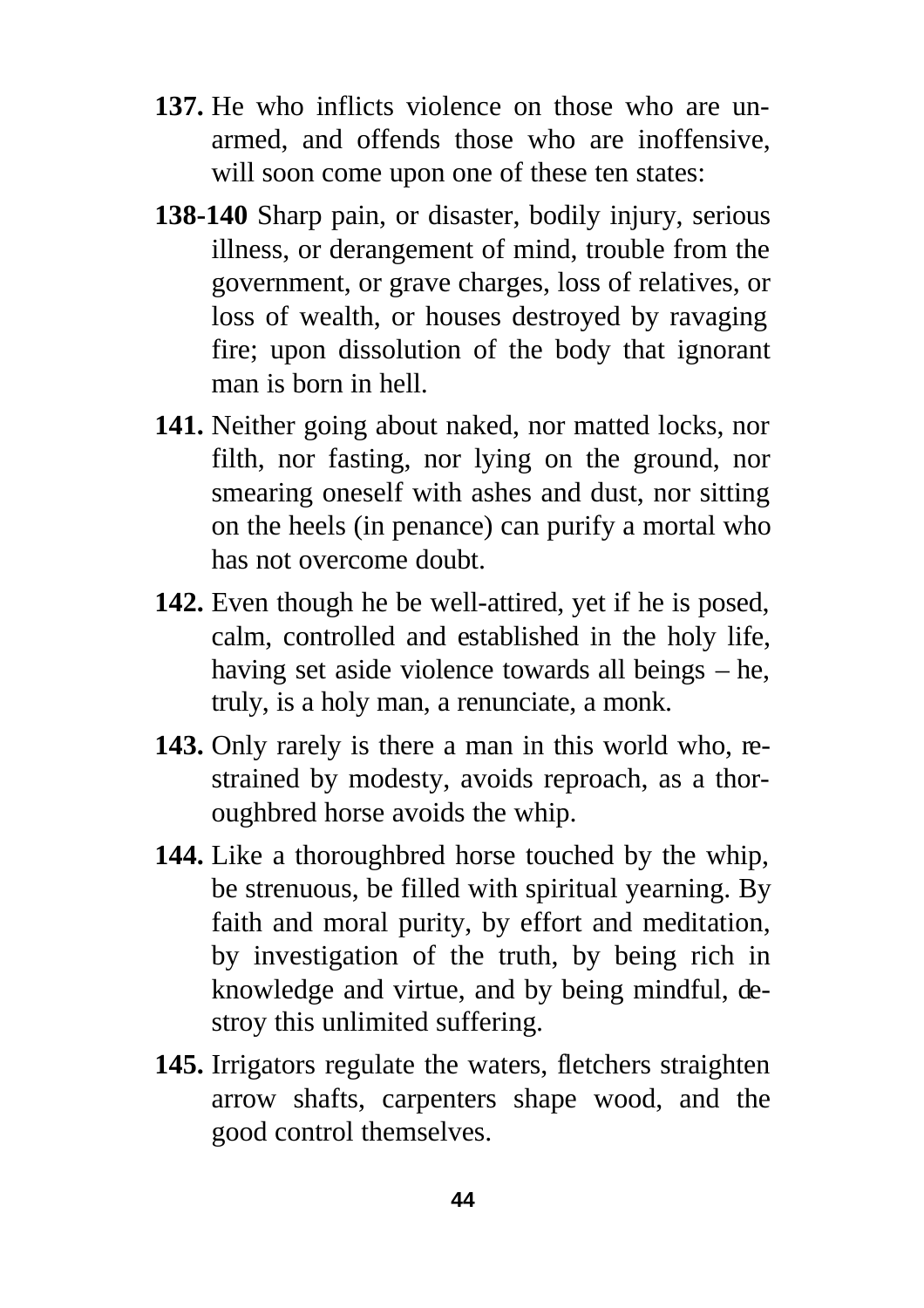- **146.** When this world is ever ablaze, why this laughter, why this jubilation? Shrouded in darkness, will you not see the light?
- **147.** Behold this body a painted image, a mass of heaped up sores, infirm, full of hankering – of which nothing is lasting or stable!
- **148.** Fully worn out is this body, a nest of disease, and fragile. This foul mass breaks up, for death is the end of life.
- **149.** These dove-colored bones are like gourds that lie scattered about in autumn. Having seen them, how can one seek delight?
- **150.** This city (body) is built of bones, plastered with flesh and blood; within are decay and death, pride and jealousy.
- **151.** Even gorgeous royal chariots wear out, and indeed this body too wears out. But the Dhamma of the Good does not age; thus the Good make it known to the good.
- **152.** The man of little learning grows old like a bull. He grows only in bulk, but, his wisdom does not grow.
- **153.** Through many a birth in samsara have I wandered in vain, seeking in the builder of this house (of life). Repeated birth is indeed suffering!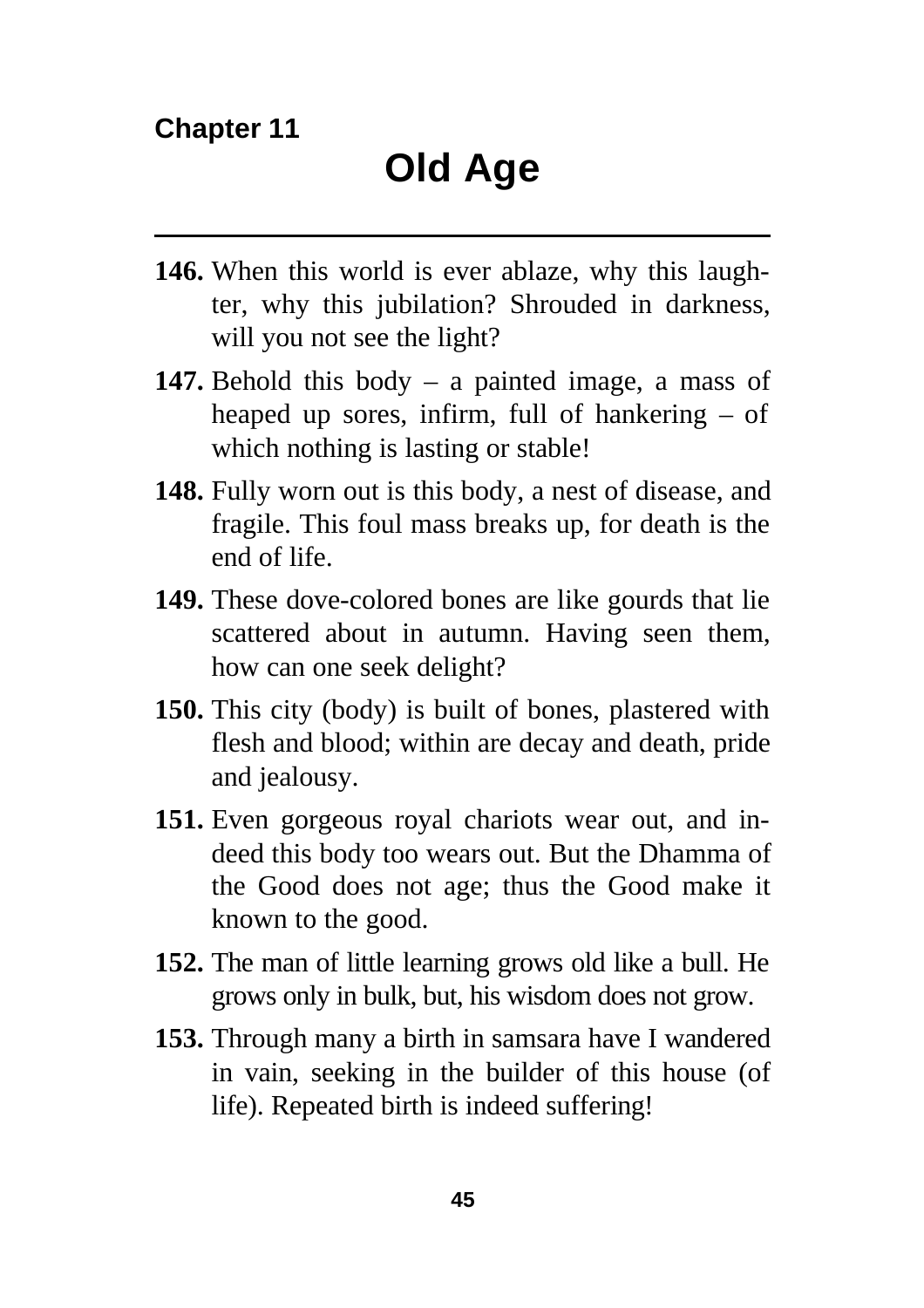- **154.** O house-builder, you are seen! You will not build this house again. For your rafters are broken and your ridgepole shattered. My mind has reached the Unconditioned; I have attained the destruction of craving.**<sup>13</sup>**
- **155.** Those who in youth have not led the holy life, or have failed to acquire wealth, languish like old cranes in the pond without fish.
- **156.** Those who in youth have not lead the holy life, or have failed to acquire wealth, lie sighing over the past, like worn out arrows (shot from) a bow.

**<sup>13</sup>** According to the commentary, these verses are the Buddha's "Song of Victory," his first utterance after his Enlightenment. The **house** is individualized existence in samsara, the **house-builder** craving, the **rafters** the passions and the **ridge-pole** ignorance.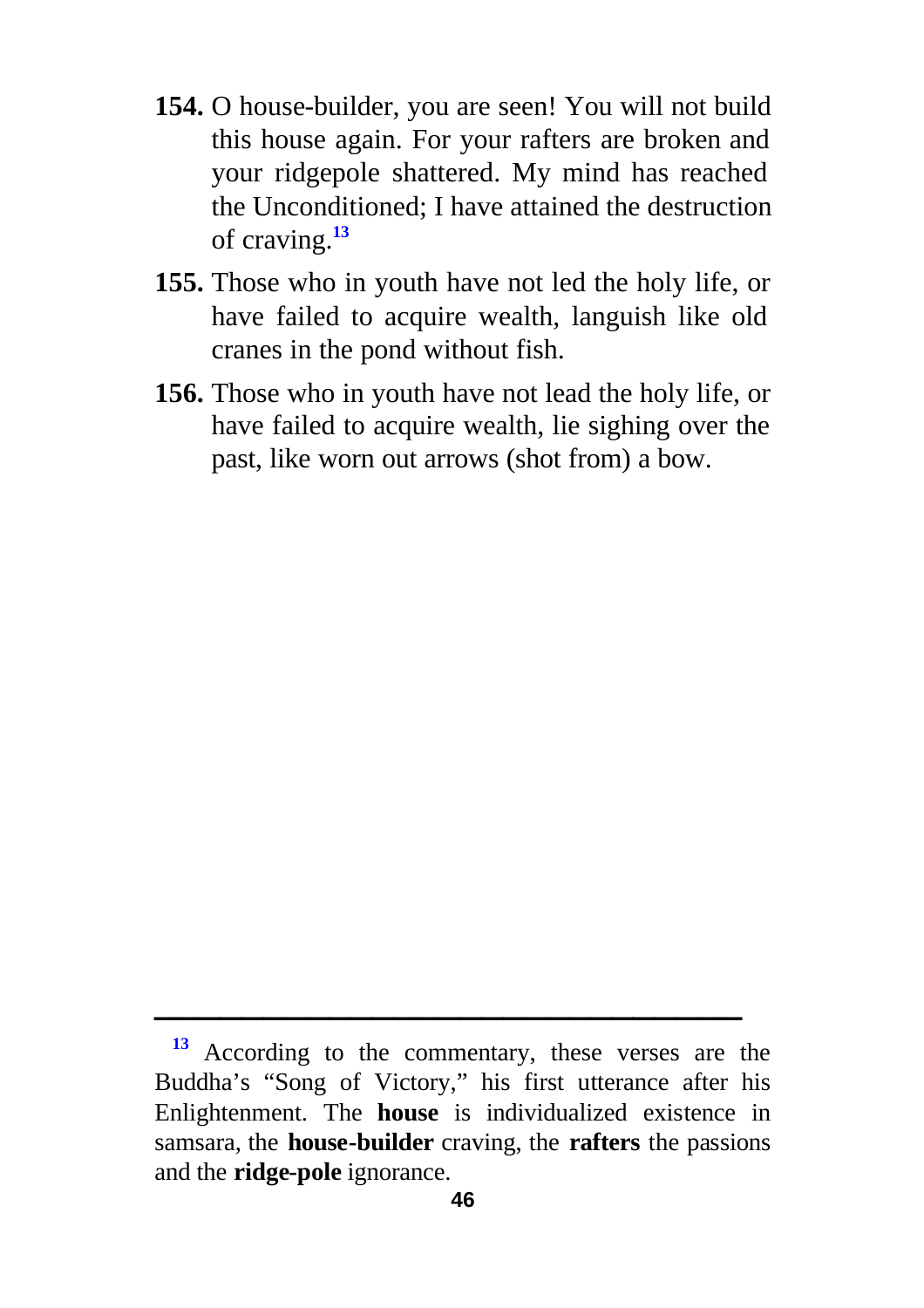- **157.** If one holds oneself dear, one should diligently watch oneself. Let the wise man keep vigil during any of the three watches of the night.
- **158.** One should first establish oneself in what is proper; then only should one instruct others. Thus the wise man will not be reproached.
- **159.** One should do what one teaches others to do; if one would train others, one should be well controlled oneself. Difficult, indeed, is self-control.
- **160.** One truly is the protector of oneself; who else could the protector be? With oneself fully controlled, one gains a mastery that is hard to gain.
- **161.** The evil a witless man does by himself, born of himself and produced by himself, grinds him as a diamond grinds a hard gem.
- **162.** Just as a single creeper strangles the tree on which it grows, even so, a man who is exceedingly depraved harms himself as only an enemy might wish.
- **163.** Easy to do are things that are bad and harmful to oneself. But exceedingly difficult to do are things that are good and beneficial.
- **164.** Whoever, on account of perverted views, scorns the Teaching of the Perfected Ones, the Noble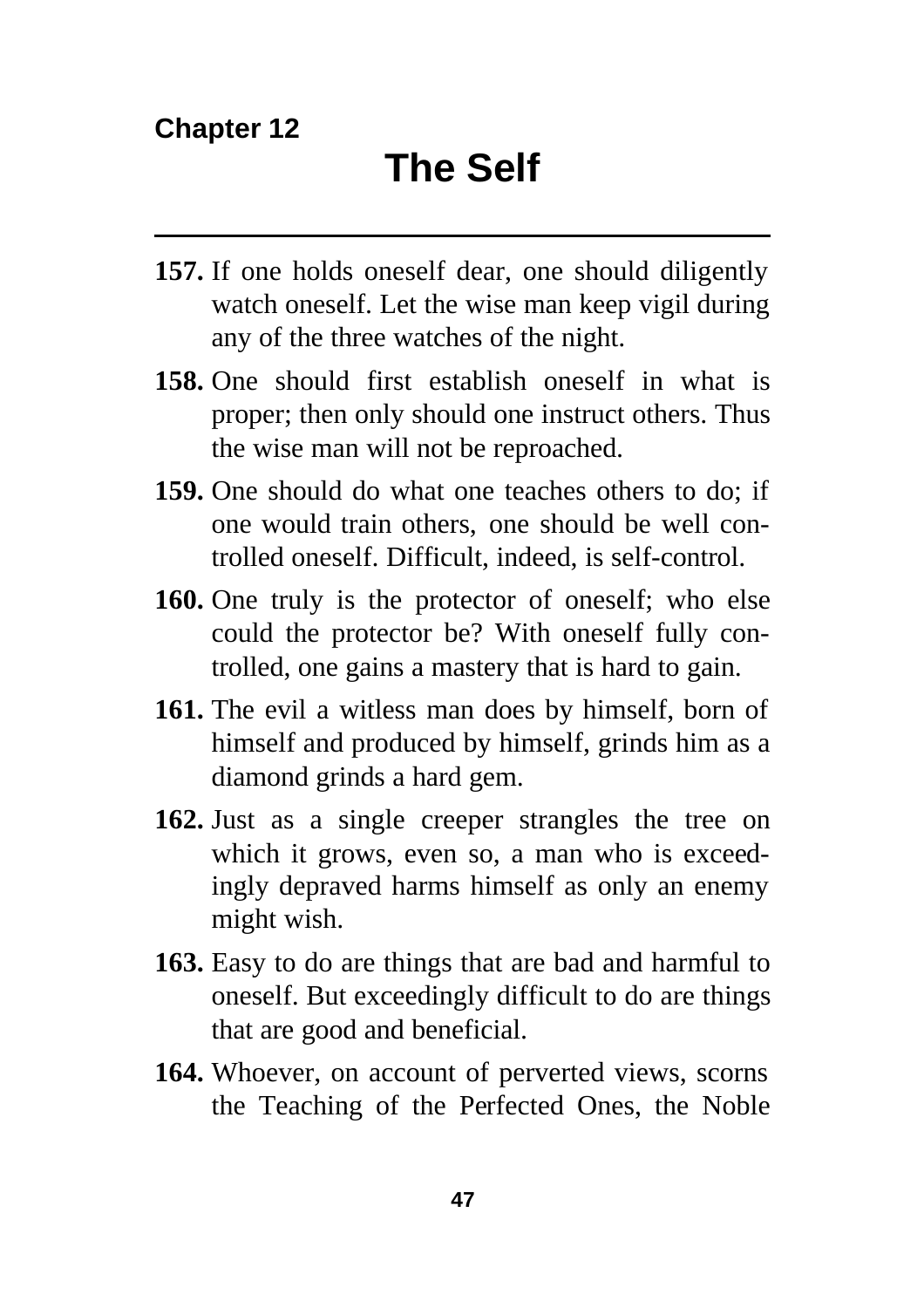and Righteous Ones – that fool, like the bamboo, produces fruits only for self destruction.**<sup>14</sup>**

- **165.** By oneself is evil done; by oneself is one defiled. By oneself is evil left undone; by oneself is one made pure. Purity and impurity depended on oneself; no one can purify another.
- **166.** Let one not neglect one's own welfare for the sake of another, however great. Clearly understanding one's own welfare, let one be intent upon the good.

**<sup>14</sup>** Certain reeds of the bamboo family perish immediately after producing fruits.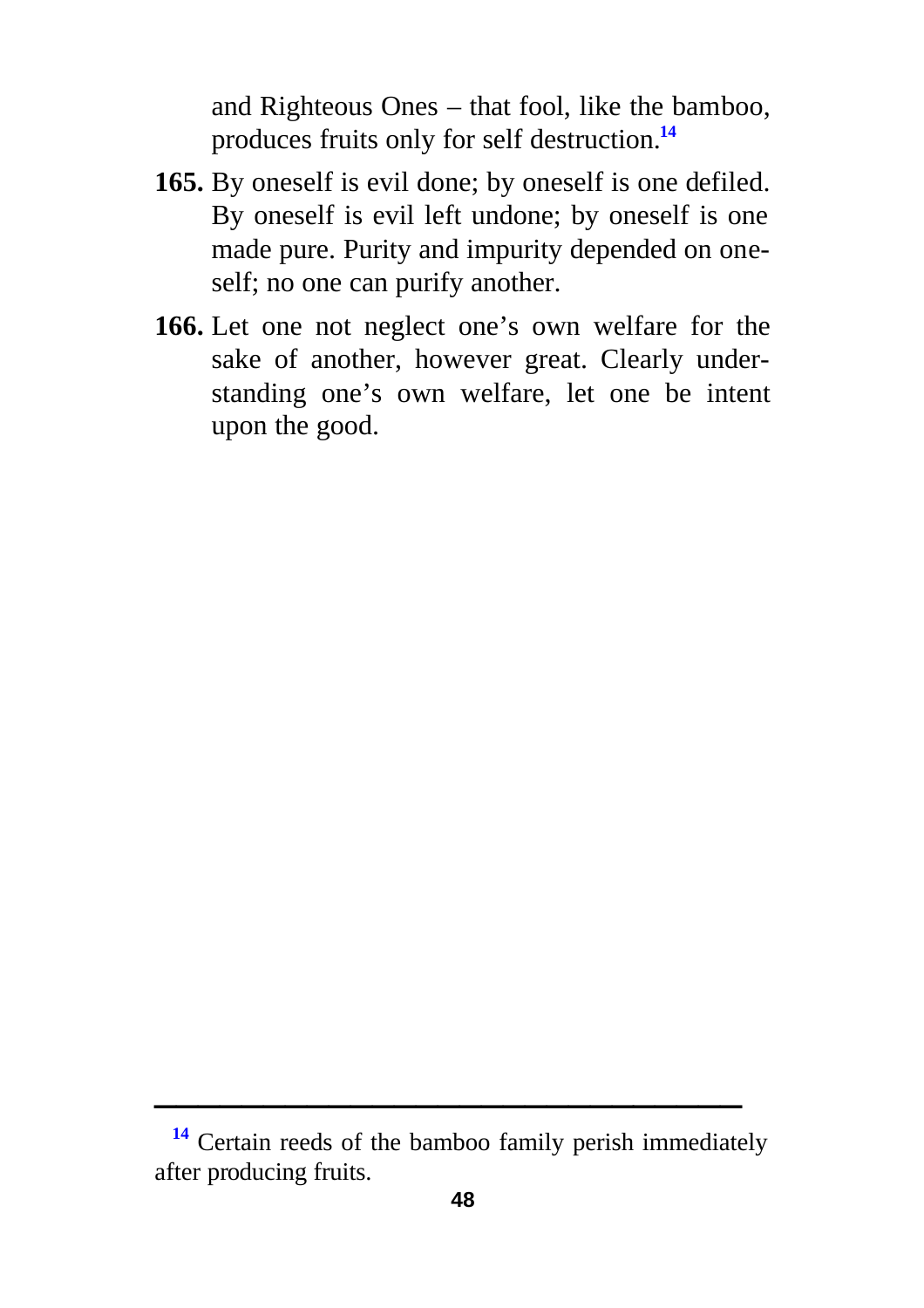- **167.** Follow not the vulgar way; live not in heedlessness; hold not false views; linger not long in worldly existence.
- **168.** Arise! Do not be heedless! Lead a righteous life. The righteous live happily both in this world and the next.
- **169.** Lead a righteous life; lead not a base life. The righteous live happily both in this world and the next.
- **170.** One who looks upon the world as a bubble and a mirage, him the King of Death sees not.
- **171.** Come! Behold this world, which is like a decorated royal chariot. Here fools flounder, but the wise have no attachment to it.
- **172.** He who having been heedless is heedless no more, illuminates this world like the moon freed from clouds.
- **173.** He, who by good deeds covers the evil he has done, illuminates this world like the moon freed from clouds.
- **174.** Blind is the world; here only a few possess insight. Only a few, like birds escaping from the net, go to realms of bliss.
- **175.** Swans fly on the path of the sun; men pass through the air by psychic powers; the wise are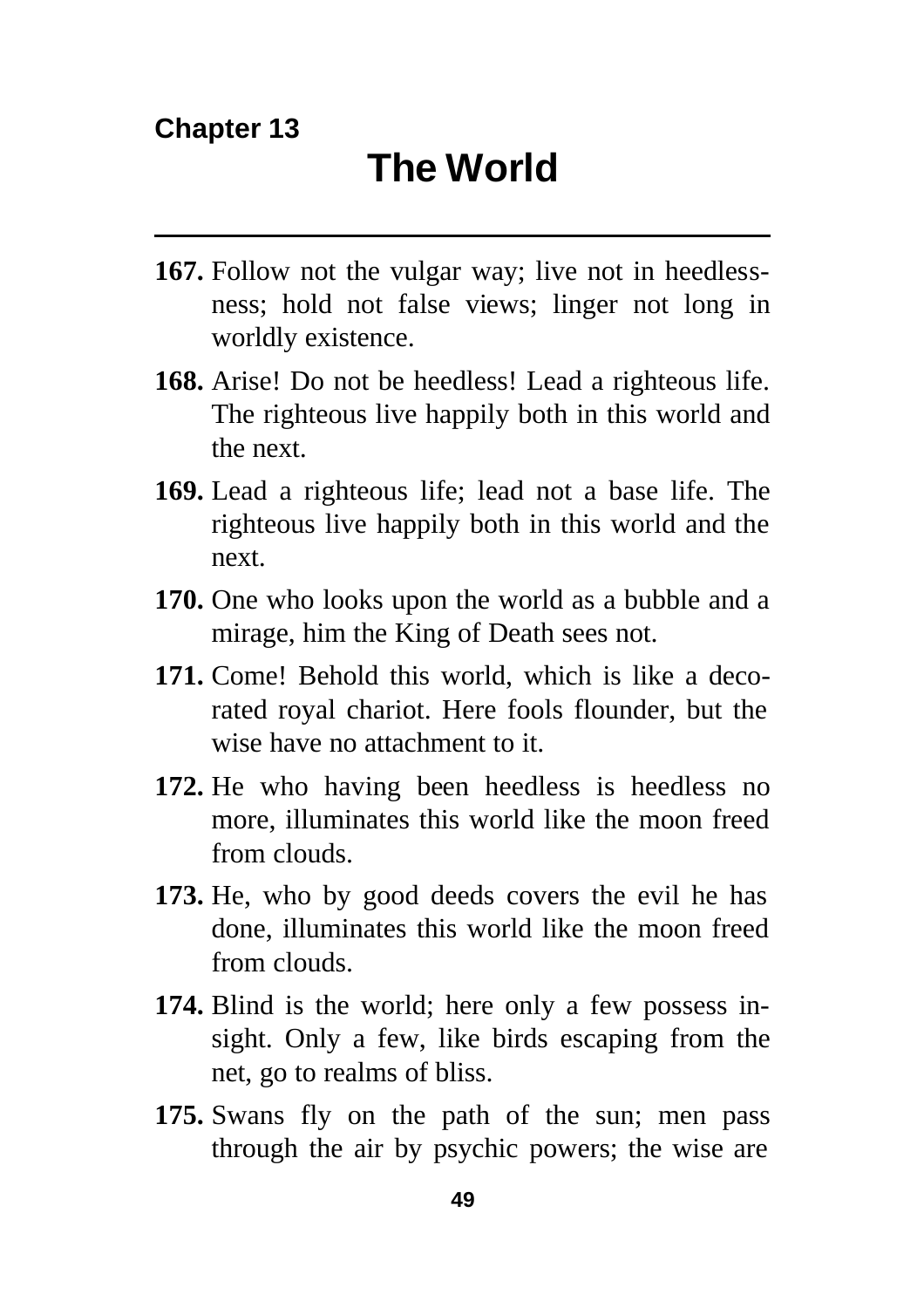led away from the world after vanquishing Mara and his host.

- **176.** For a liar who has violated the one law (of truthfulness) who holds in scorn the hereafter, there is no evil that he cannot do.
- **177.** Truly, misers fare not to heavenly realms; nor, indeed, do fools praise generosity. But the wise man rejoices in giving, and by that alone does he become happy hereafter.
- **178.** Better than sole sovereignty over the earth, better than going to heaven, better even than lordship over all the worlds is the supramundane Fruition of Stream Entrance.**<sup>15</sup>**

**<sup>15</sup>** *Stream-entry (sotapatti)*: the first stage of supramundane attainment.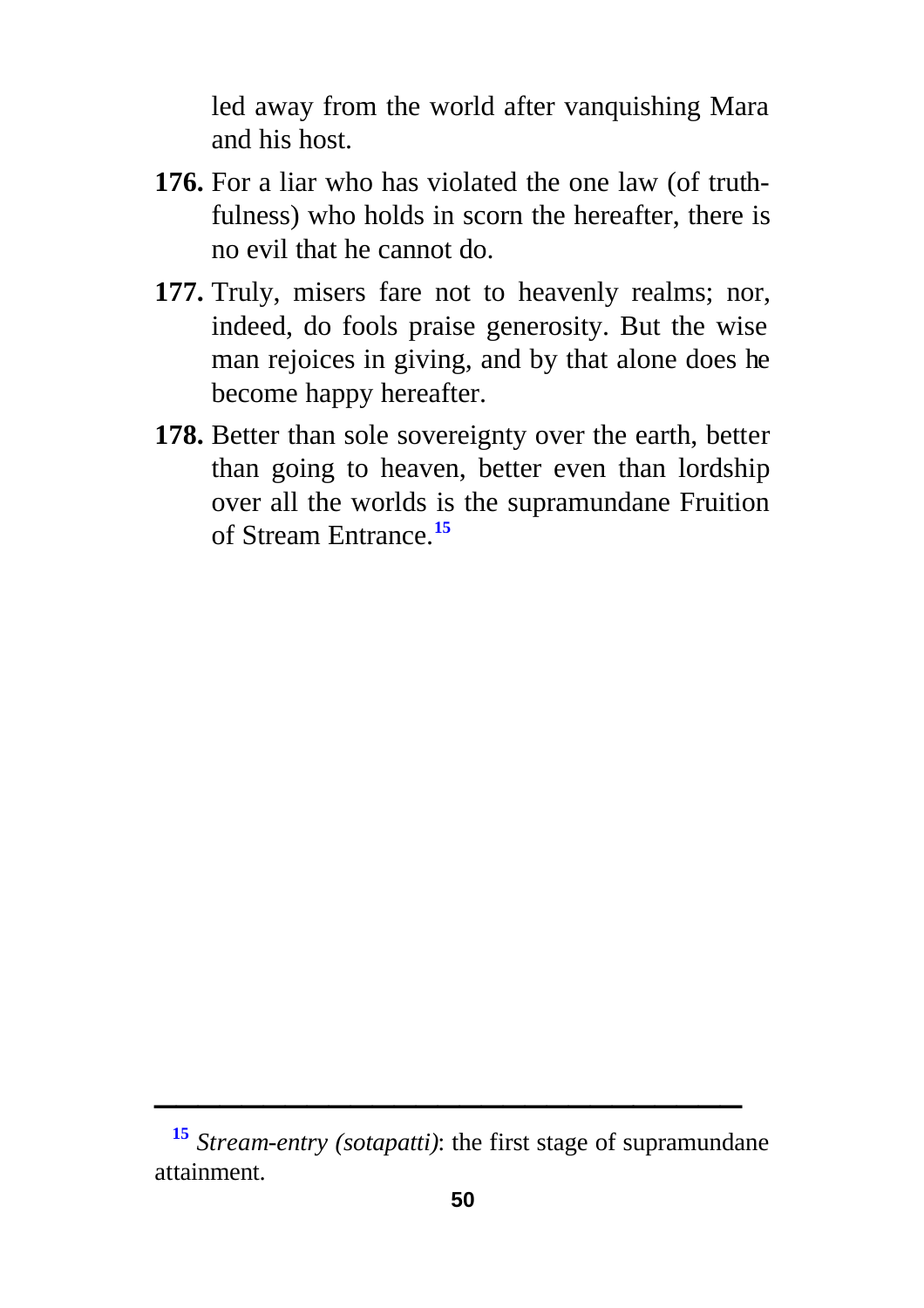- **179.** By what track can you trace that trackless Buddha of limitless range, whose victory nothing can undo, whom none of the vanquished defilements can ever pursue?
- **180.** By what track can you trace that trackless Buddha of limitless range, in whom exists no longer, the entangling and embroiling craving that perpetuates becoming?
- **181.** Those wise ones who are devoted to meditation and who delight in the calm of renunciation – such mindful ones, Supreme Buddhas, even the gods hold dear.
- **182.** Hard is it to be born a man; hard is the life of mortals. Hard is it to gain the opportunity of hearing the Sublime Truth, and hard to encounter is the arising of the Buddhas.
- **183.** To avoid all evil, to cultivate good, and to cleanse one's mind – this is the teaching of the Buddhas.
- **184.** Enduring patience is the highest austerity. "Nibbana is supreme," say the Buddhas. He is not a true monk who harms another, nor a true renunciate who oppresses others.
- **185.** Not despising, not harming, restraint according to the code of monastic discipline, moderation in food, dwelling in solitude, devotion to meditation – this is the teaching of the Buddhas.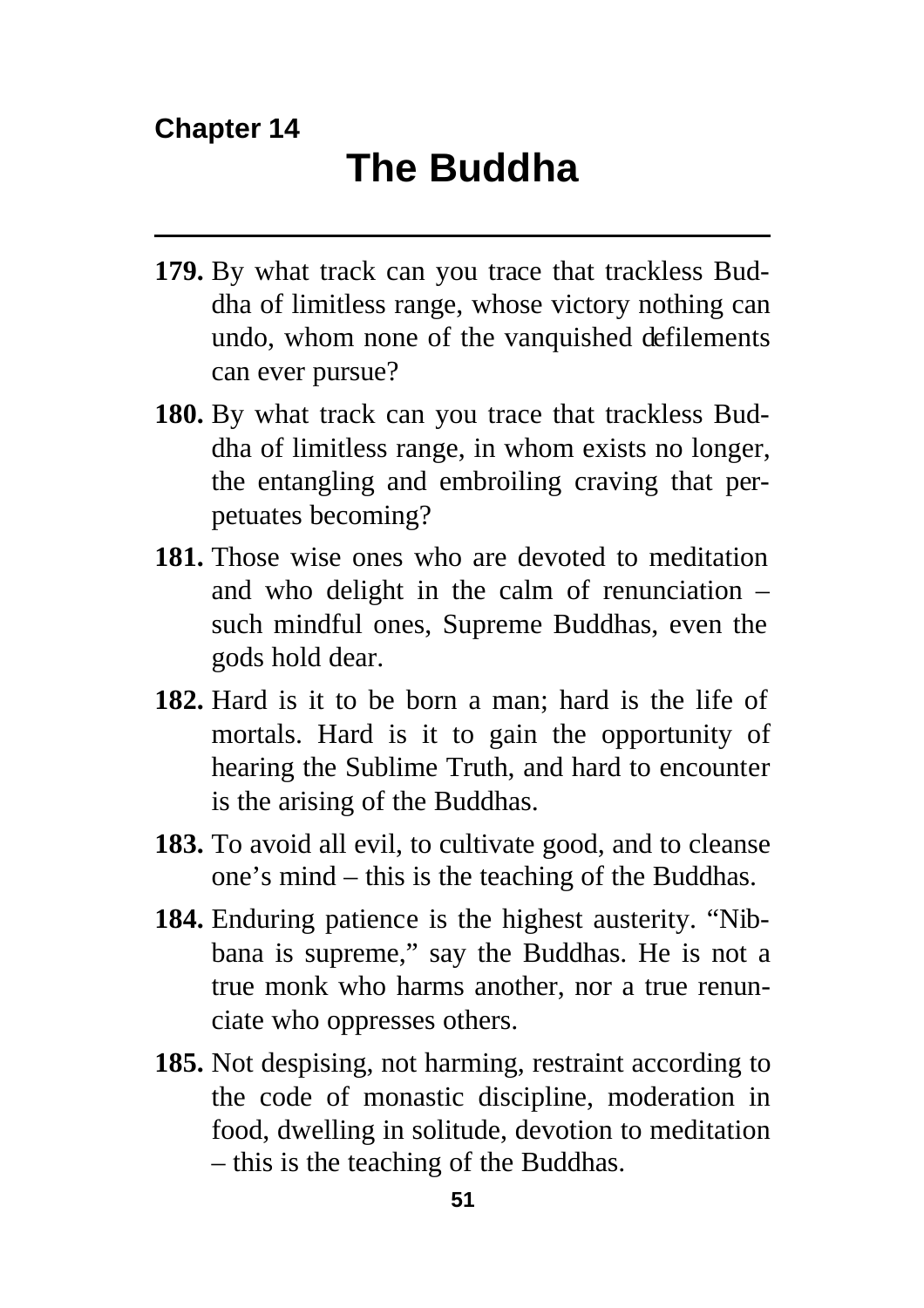- **186-187.** There is no satisfying sensual desires, even with the rain of gold coins. For sensual pleasures give little satisfaction and much pain. Having understood this, the wise man finds no delight even in heavenly pleasures. The disciple of the Supreme Buddha delights in the destruction of craving.
- **188.** Driven only by fear, do men go for refuge to many places – to hills, woods, groves, trees and shrines.
- **189.** Such, indeed, is no safe refuge; such is not the refuge supreme. Not by resorting to such a refuge is one released from all suffering.
- **190-191.** He who has gone for refuge to the Buddha, the Teaching and his Order, penetrates with transcendental wisdom the Four Noble Truths – suffering, the cessation of suffering, and the Noble Eightfold Path leading to the cessation of suffering.**<sup>16</sup>**
- **192.** This indeed is the safe refuge, this the refuge supreme. Having gone to such a refuge, one is released from all suffering.
- **193.** Hard to find is the thoroughbred man (the Buddha); he is not born everywhere. Where such a wise man is born, that clan thrives happily.

**<sup>16</sup>** *The Order*: both the monastic Order (*bhikkhu sangha*) and the Order of Noble Ones (*ariya sangha*) who have reached the four supramundane stages.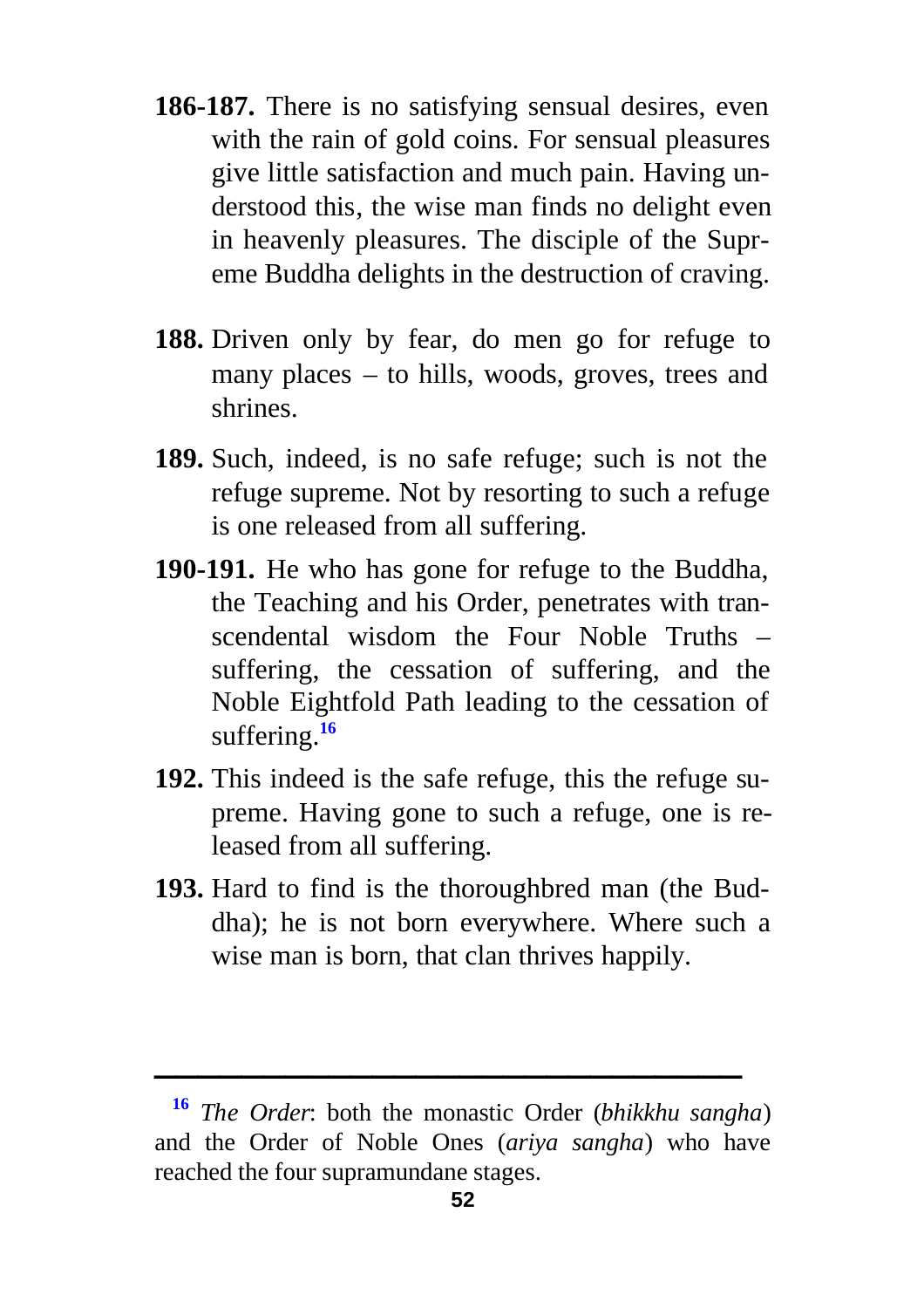- **194.** Blessed is the birth of the Buddhas; blessed is the enunciation of the sacred Teaching; blessed is the harmony in the Order, and blessed is the spiritual pursuit of the united truth-seeker.
- **195-196.** He who reveres those worthy of reverence, the Buddhas and their disciples, who have transcended all obstacles and passed beyond the reach of sorrow and lamentation – he who reveres such peaceful and fearless ones, his merit none can compute by any measure.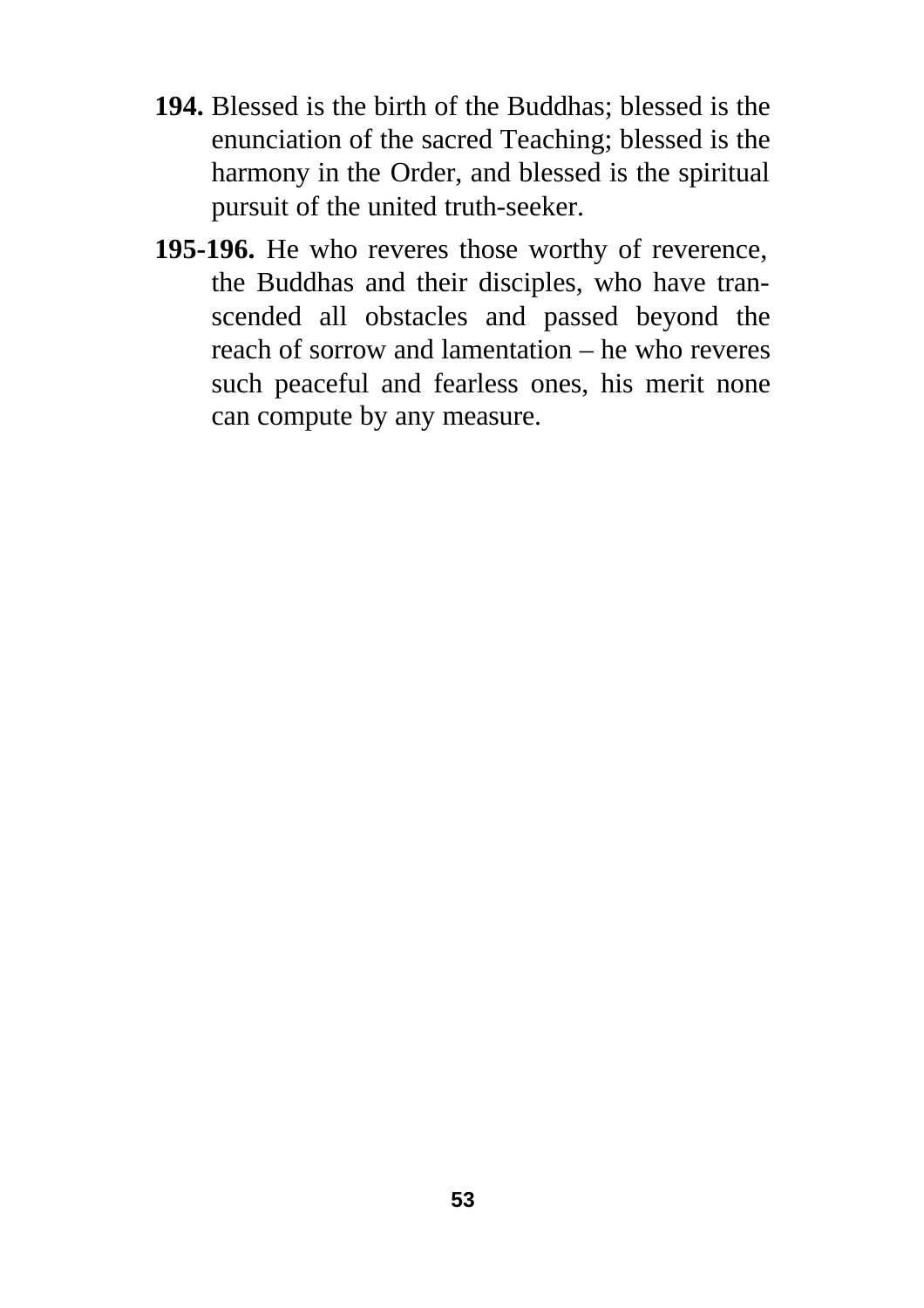- **197.** Happy indeed we live, friendly amidst the hostile. Amidst hostile men we dwell free from hatred.
- **198.** Happy indeed we live, friendly amidst the afflicted (by craving). Amidst afflicted men we dwell free from affliction.
- **199.** Happy indeed we live, free from avarice amidst the avaricious. Amidst the avaricious men we dwell free from avarice.
- **200.** Happy indeed we live, we who possess nothing. Feeders on joy we shall be, like the Radiant Gods.
- **201.** Victory begets enmity; the defeated dwell in pain. Happily the peaceful live, discarding both victory and defeat.
- **202.** There is no fire like lust and no crime like hatred. There is no ill like the aggregates (of existence) and no bliss higher than the peace (of Nibbana).**<sup>17</sup>**
- **203.** Hunger is the worst disease, conditioned things the worst suffering. Knowing this as it really is, the wise realize Nibbana, the highest bliss.

**<sup>17</sup>** *Aggregates (of existence) (khandha)*: the five groups of factors into which the Buddha analyzes the living being – material form, feeling, perception, mental formations, and consciousness.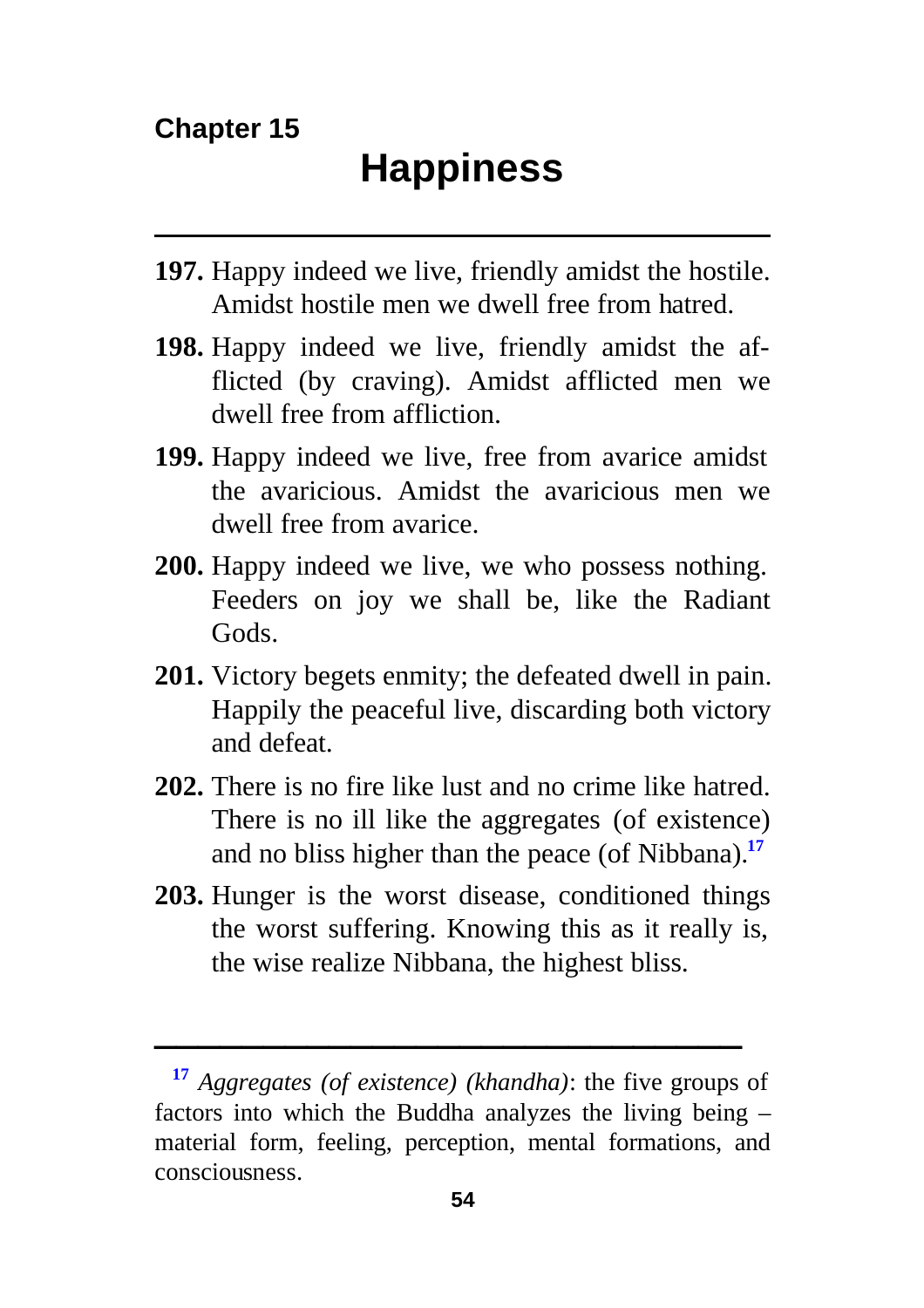- **204.** Health is the most precious gain and contentment the greatest wealth. A trustworthy person is the best kinsman, Nibbana the highest bliss.
- **205.** Having savored the taste of solitude and peace (of Nibbana), pain-free and stainless he becomes, drinking deep the taste of the bliss of the Truth.
- **206.** Good is it to see the Noble Ones; to live with them is ever blissful. One will always be happy by not encountering fools.
- **207.** Indeed, he who moves in the company of fools grieves for longing. Association with fools is ever painful, like partnership with an enemy. But association with the wise is happy, like meeting one's own kinsmen.
- **208.** Therefore, follow the Noble One, who is steadfast, wise, learned, dutiful and devout. One should follow only such a man, who is truly good and discerning, even as the moon follows the path of the stars. 12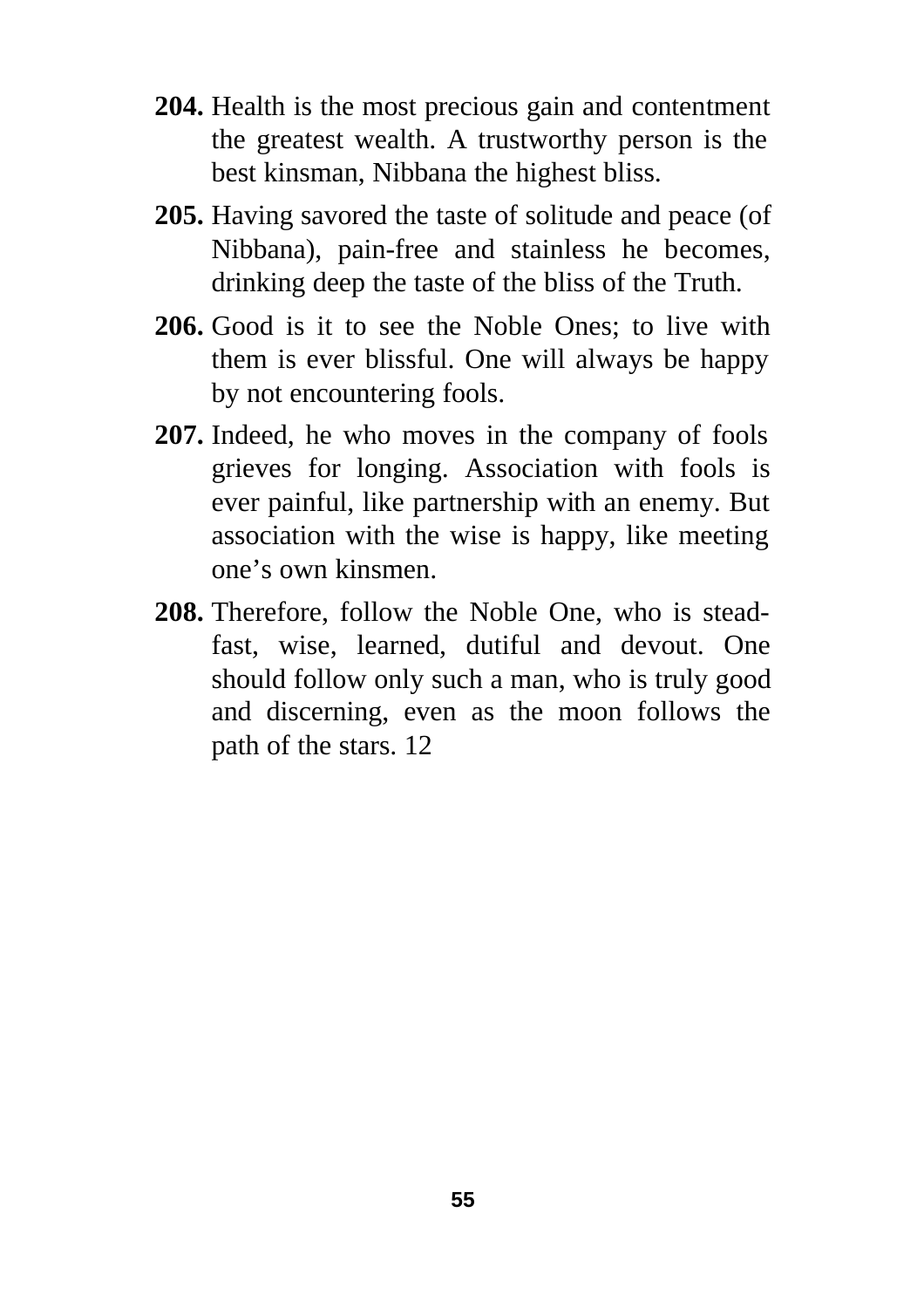- **209.** Giving himself to things to be shunned and not exerting where exertion is needed, a seeker after pleasures, having given up his true welfare, envies those intent upon theirs.
- **210.** Seek no intimacy with the beloved and also not with the unloved, for not to see the beloved and to see the unloved, both are painful.
- **211.** Therefore hold nothing dear, for separation from the dear is painful. There are no bonds for those who have nothing beloved or unloved.
- **212.** From endearment springs grief, from endearment springs fear. From him who is wholly free from endearment there is no grief, whence then fear?
- **213.** From affection springs grief, from affection springs fear. From him who is wholly free from affection there is no grief, whence then fear?
- **214.** From attachment springs grief, from attachment springs fear. From him who is wholly free from attachment there is no grief, whence then fear?
- **215.** From lust springs grief, from lust springs fear. From him who is wholly free from craving there is no grief; whence then fear?
- **216.** From craving springs grief, from craving springs fear. From him who is wholly free from craving there is no grief; whence then fear?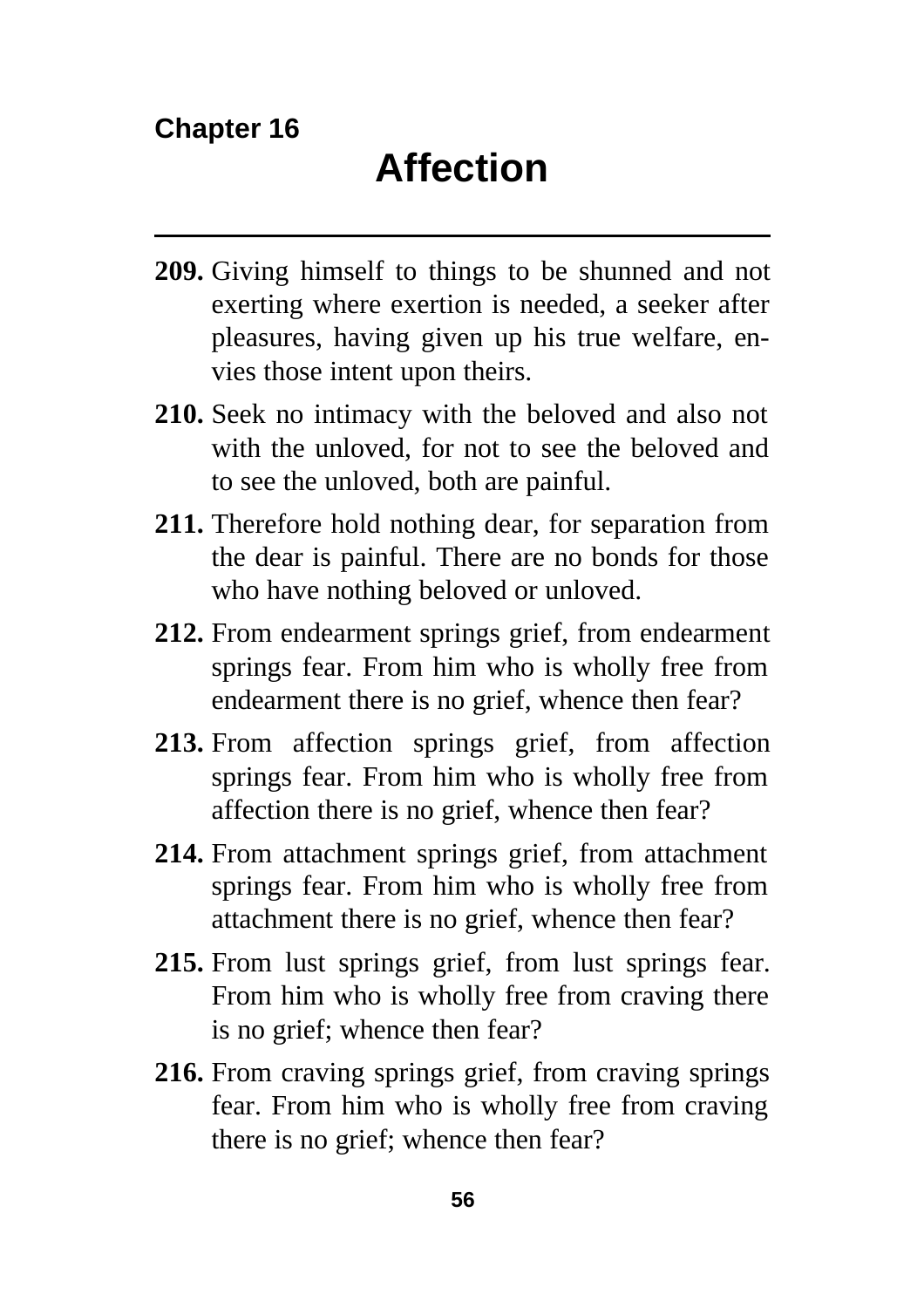- **217.** People hold dear him who embodies virtue and insight, who is principled, has realized the truth, and who himself does what he ought to be doing.
- **218.** One who is intent upon the Ineffable (Nibbana), dwells with mind inspired (by supramundane wisdom), and is no more bound by sense pleasures – such a man is called "One Bound Upstream."**<sup>18</sup>**
- **219.** When, after a long absence, a man safely returns from afar, his relatives, friends and well-wishers welcome him home on arrival.
- **220.** As kinsmen welcome a dear one on arrival, even so his own good deeds will welcome the doer of good who has gone from this world to the next.

**<sup>18</sup>** One Bound Upstream: a Non-returner (anagami).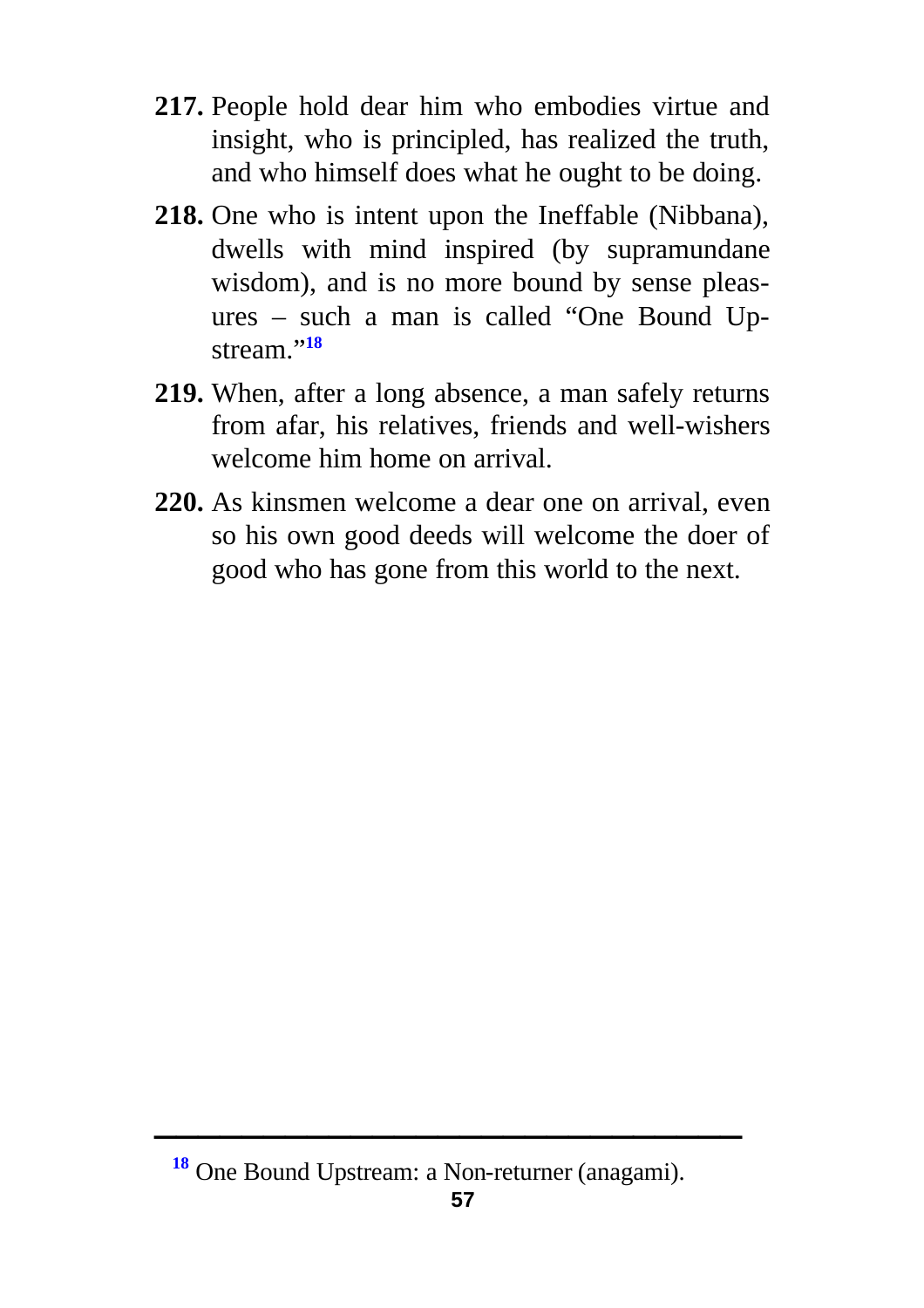- **221.** One should give up anger, renounce pride, and overcome all fetters. Suffering never befalls him who clings not to mind and body and is detached.
- **222.** He who checks rising anger as a charioteer checks a rolling chariot, him I call a true charioteer. Others only hold the reins.
- **223.** Overcome the angry by non-anger; overcome the wicked by goodness; overcome the miser by generosity; overcome the liar by truth.
- **224.** Speak the truth; yield not to anger; when asked, give even if you only have a little. By these three means can one reach the presence of the gods.
- **225.** Those sages who are inoffensive and ever restrained in body, go to the Deathless State, where, having gone, they grieve no more.
- **226.** Those who are ever vigilant, who discipline themselves day and night, and are ever intent upon Nibbana – their defilements fade away.
- **227.** O Atula! Indeed, this is an ancient practice, not one only of today: they blame those who remain silent, they blame those speak much, they blame those who speak in moderation. There is none in the world who is not blamed.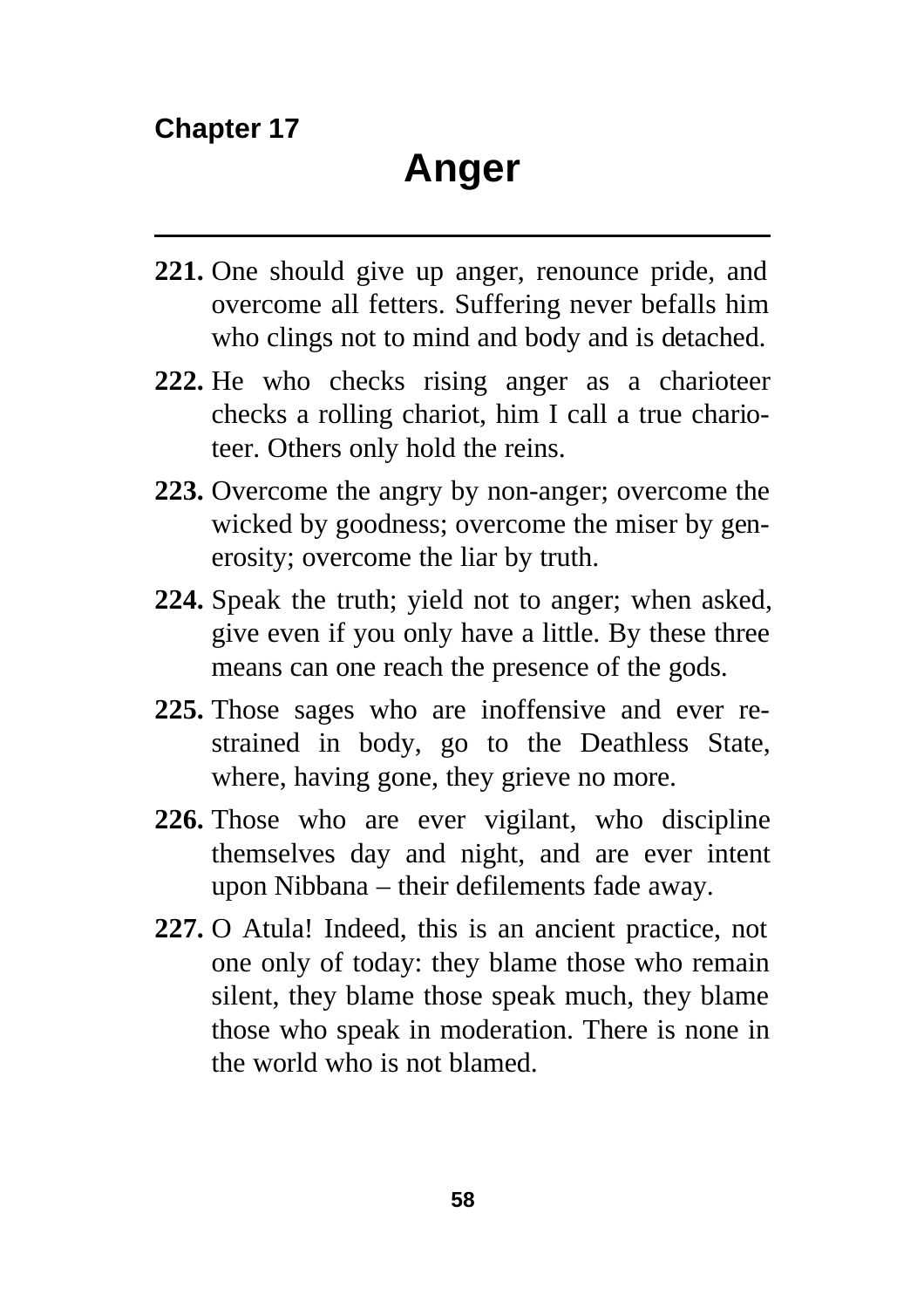- **228.** There never was, there never will be, nor is there now, a person who is wholly blamed or wholly praised.
- **229.** But the man whom the wise praise, after observing him day after day, is one of flawless character, wise, and endowed with knowledge and virtue.
- **230.** Who can blame such a one, as worthy as a coin of refined gold? Even the gods praise him; by Brahma, too, is he praised.
- **231.** Let a man guard himself against irritability in bodily action; let him be controlled in deed. Abandoning bodily misconduct, let him practice good conduct in deed.
- **232.** Let a man guard himself against irritability in speech; let him be controlled in speech. Abandoning verbal misconduct, let him practice good conduct in speech.
- **233.** Let a man guard himself against irritability in thought; let him be controlled in mind. Abandoning mental misconduct, let him practice good conduct in thought.
- **234.** The wise are controlled in bodily action, controlled in speech and controlled in thought. They are truly well-controlled.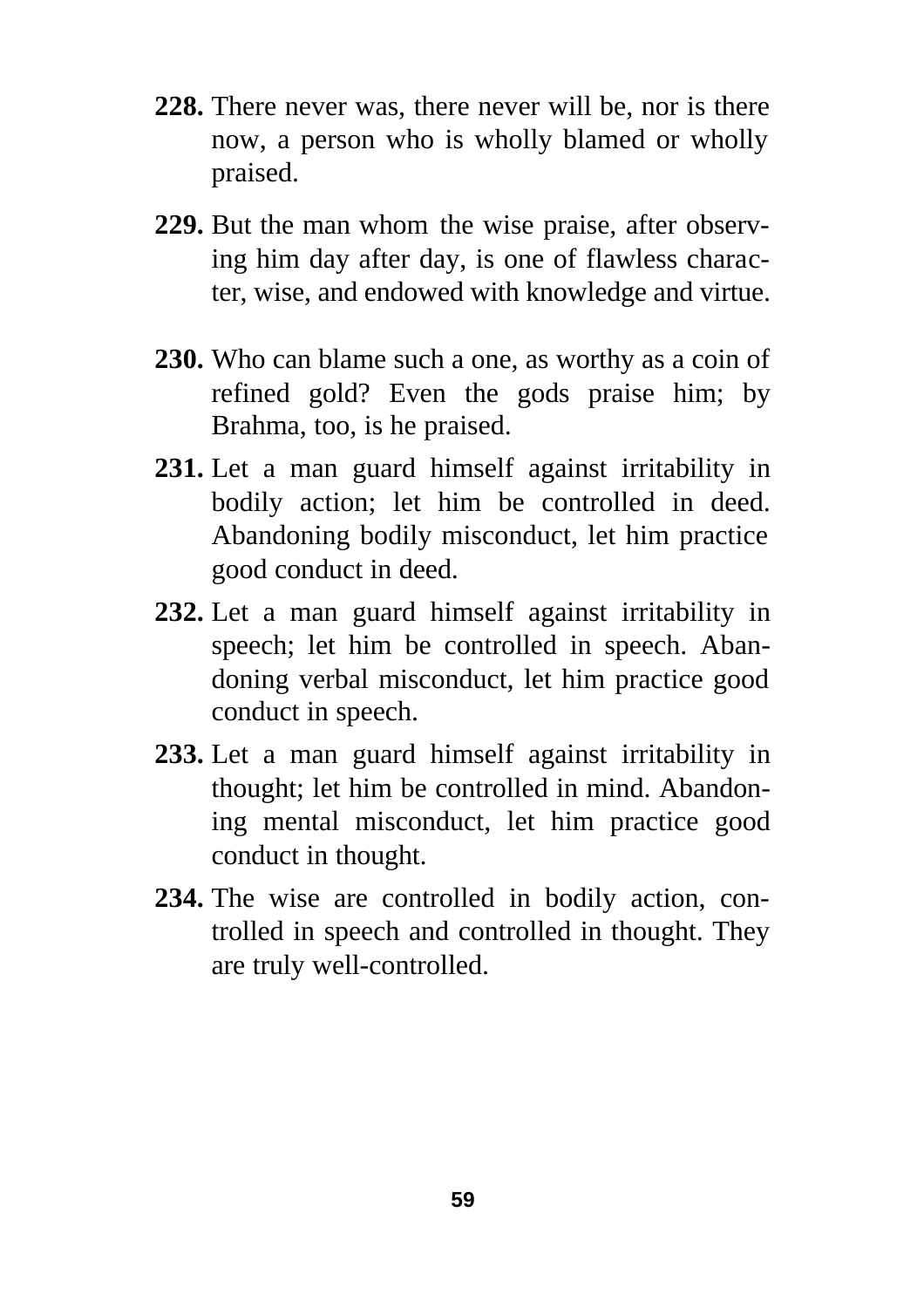- **235.** Like a withered leaf are you now; death's messengers await you. You stand on the eve of your departure, yet you have made no provision for your journey!
- **236.** Make an island for yourself! Strive hard and become wise! Rid of impurities and cleansed of stain, you shall enter the celestial abode of the Noble Ones.
- **237.** Your life has come to an end now; You are setting forth into the presence of Yama, the king of death. No resting place is there for you on the way, yet you have made no provision for the journey!
- **238.** Make an island unto yourself! Strive hard and become wise! Rid of impurities and cleansed of stain, you shall not come again to birth and decay.
- **239.** One by one, little by little, moment by moment, a wise man should remove his own impurities, as a smith removes his dross from silver.
- **240.** Just as rust arising from iron eats away the base from which it arises, even so, their own deeds lead transgressors to states of woe.
- **241.** Non-repetition is the bane of scriptures; neglect is the bane of a home; slovenliness is the bane of personal appearance, and heedlessness is the bane of a guard.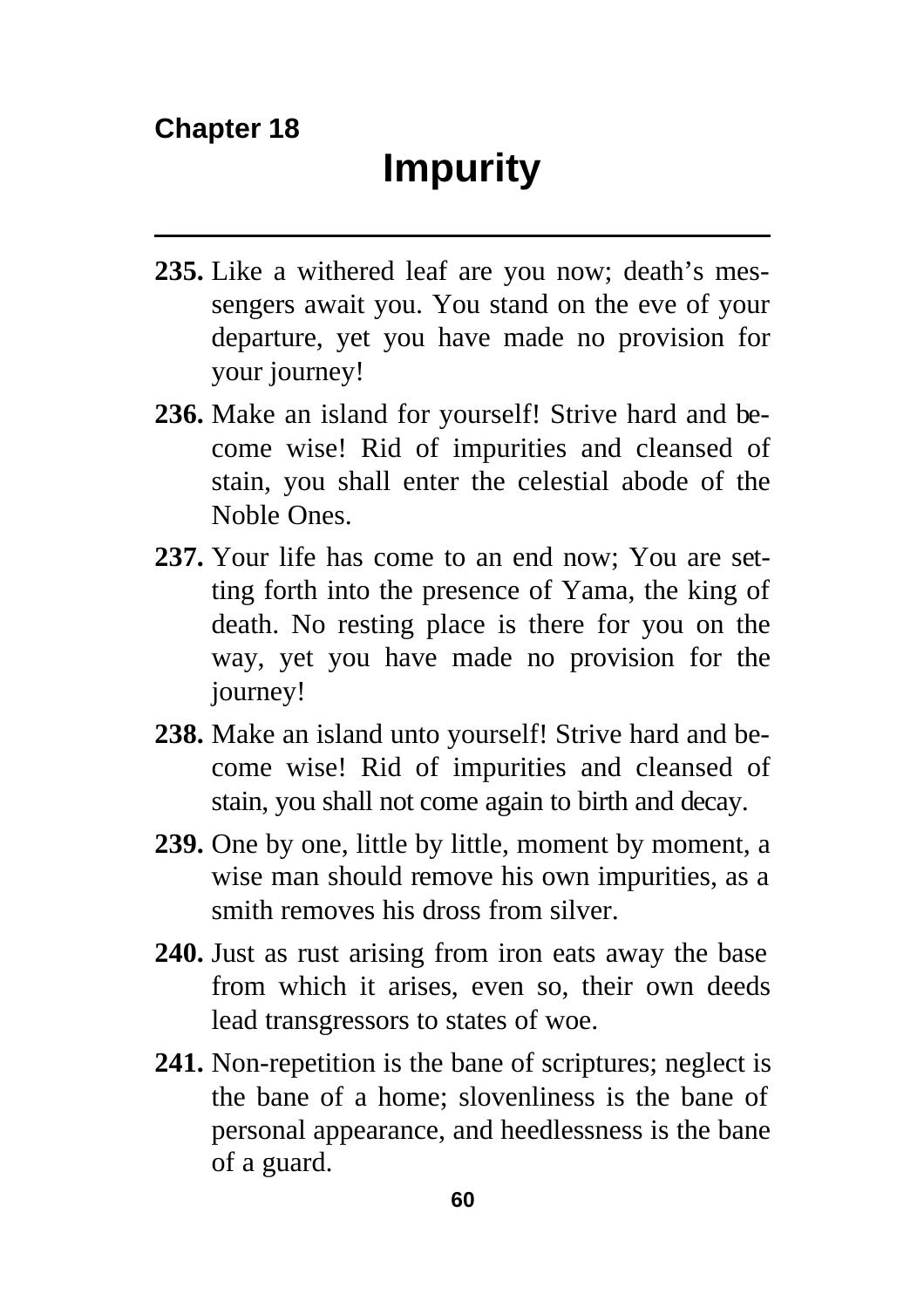- **242.** Unchastity is the taint in a woman; niggardliness is the taint in a giver. Taints, indeed, are all evil things, both in this world and the next.
- **243.** A worse taint than these is ignorance, the worst of all taints. Destroy this one taint and become taintless, O monks!
- **244.** Easy for life is the shameless one who is impudent as a crow, is backbiting and forward, arrogant and corrupt.
- **245.** Difficult is life for the modest one who always seeks purity, is detached and unassuming, clean in life, and discerning.
- **246-247.** One who destroys life, utters lies, takes what is not given, goes to another man's wife, and is addicted to intoxicating drinks – such a man digs up his own root even in this world.-13
- **248.** Know this, O good man: evil things are difficult to control. Let not greed and wickedness drag you to protracted misery.
- **249.** People give according to their faith or regard. If one becomes discontented with the food and drink given by others, one does not attain meditative absorption, either by day of night.
- **250.** But he in who this (discontent) is fully destroyed, uprooted and extinct, he attains absorption, both by day and by night.
- **251.** There is no fire like lust; there is no grip like hatred; there is no net like delusion; there is no river like craving.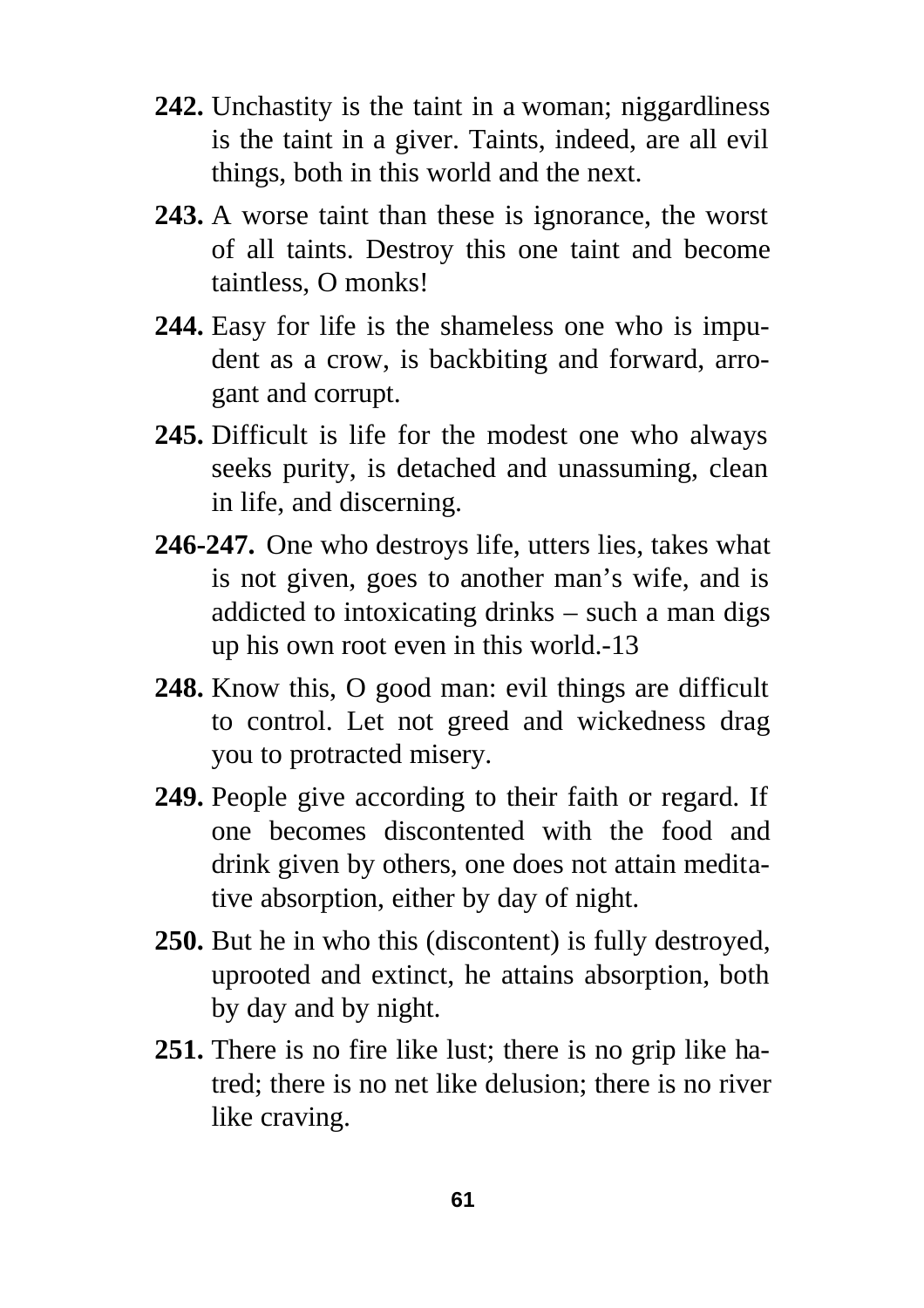- **252.** Easily seen is the fault of others, but one's own fault is difficult to see. Like chaff one winnows another's faults, but hides one's own, even as a crafty fowler hides behind sham branches.
- **253.** He who seeks another's faults, who is ever censorious – his cankers grow. He is far from destruction of the cankers.
- **254.** There is no track in the sky, and no recluse outside (the Buddha's dispensation). Mankind delights in worldliness, but the Buddhas are free from worldliness.**<sup>19</sup>**
- **255.** There is not track in the sky, and no recluse outside (the Buddha's dispensation). There are no conditioned things that are eternal, and no instability in the Buddhas.

**<sup>19</sup>** *Recluse (samana)*: here used in the special sense of those who have reached the four supramundane stages.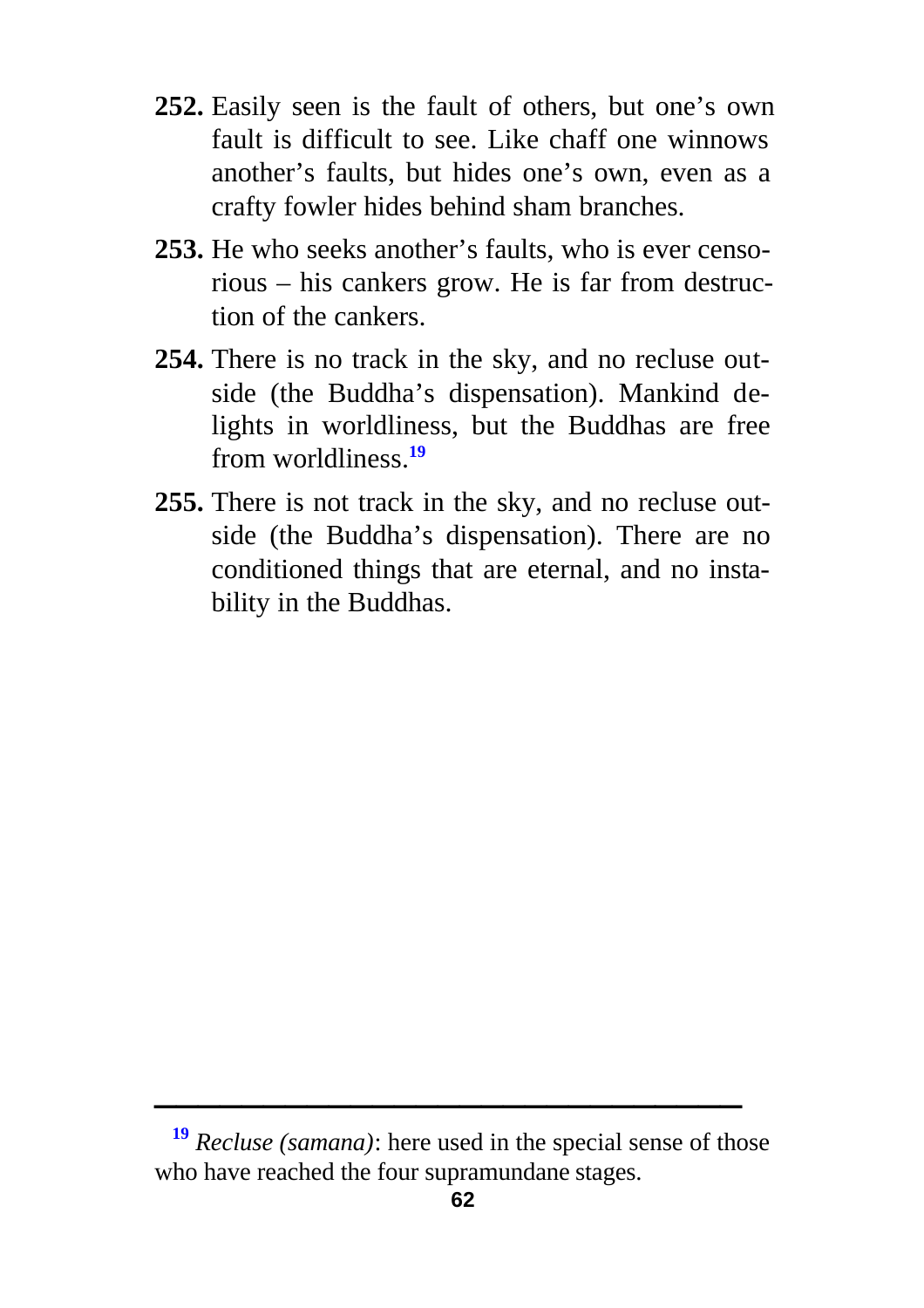- **256.** Not by passing arbitrary judgments does a man become just; a wise man is he who investigates both right and wrong.
- **257.** He who does not judge others arbitrarily, but passes judgment impartially according to the truth, that sagacious man is a guardian of law and is called just.
- **258.** One is not wise because one speaks much. He who is peaceable, friendly and fearless is called wise.
- **259.** A man is not versed in Dhamma because he speaks much. He who, after hearing a little Dhamma, realizes its truth directly and is not heedless of it, is truly versed in the Dhamma. 4
- **260.** A monk is not Elder because his head is gray. He is but ripe in age, and he is called one grown old in vain.
- **261.** One in whom there is truthfulness, virtue, inoffensiveness, restraint and self-mastery, who is free from defilements and is wise – he is truly called an Elder.
- **262.** Not by mere eloquence nor by beauty of form does a man become accomplished, if he is jealous, selfish and deceitful.
- **263.** But he in whom these are wholly destroyed, uprooted and extinct, and who has cast out hatred – that wise man is truly accomplished.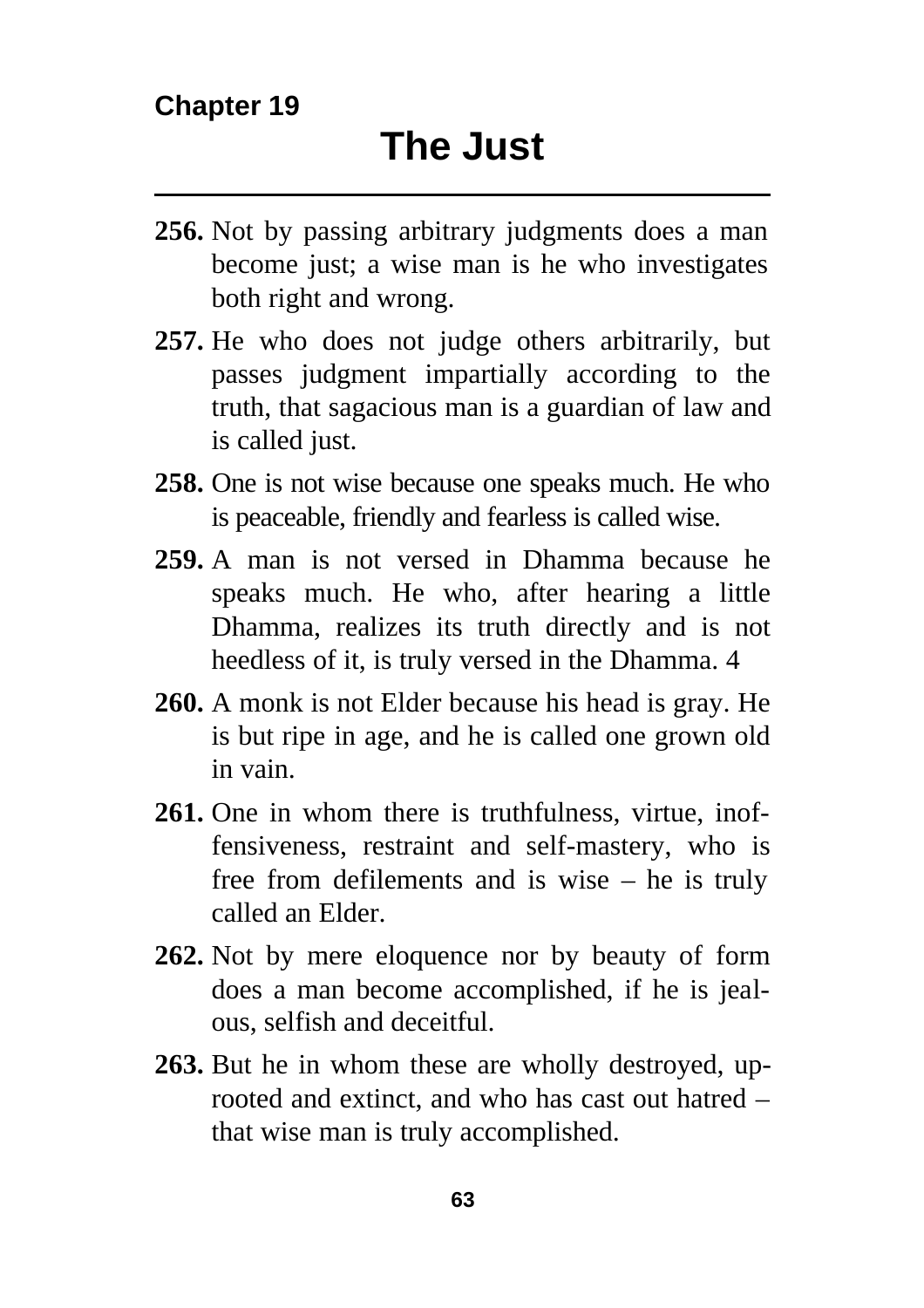- **264.** Not by shaven head does a man who is indisciplined and untruthful become a monk. How can he who is full of desire and greed be a monk?
- **265.** He who wholly subdues evil both small and great is called a monk, because he has overcome all evil.
- **266.** He is not a monk just because he lives on others' alms. Not by adopting outward form does one become a true monk.
- **267.** Whoever here (in the Dispensation) lives a holy life, transcending both merit and demerit, and walks with understanding in this world  $-$  he is truly called a monk.
- **268.** Not by observing silence does one become a sage, if he be foolish and ignorant. But that man is wise who, as if holding a balance-scale accepts only the good.
- **269.** The sage (thus) rejecting the evil, is truly a sage. Since he comprehends both (present and future) worlds, he is called a sage.
- **270.** He is not noble who injures living beings. He is called noble because he is harmless towards all living beings.
- **271-272.** Not by rules and observances, not even by much learning, nor by gain of absorption, nor by a life of seclusion, nor by thinking, "I enjoy the bliss of renunciation, which is not experienced by the worldling" should you, O monks, rest content, until the utter destruction of cankers (Arahatship) is reached.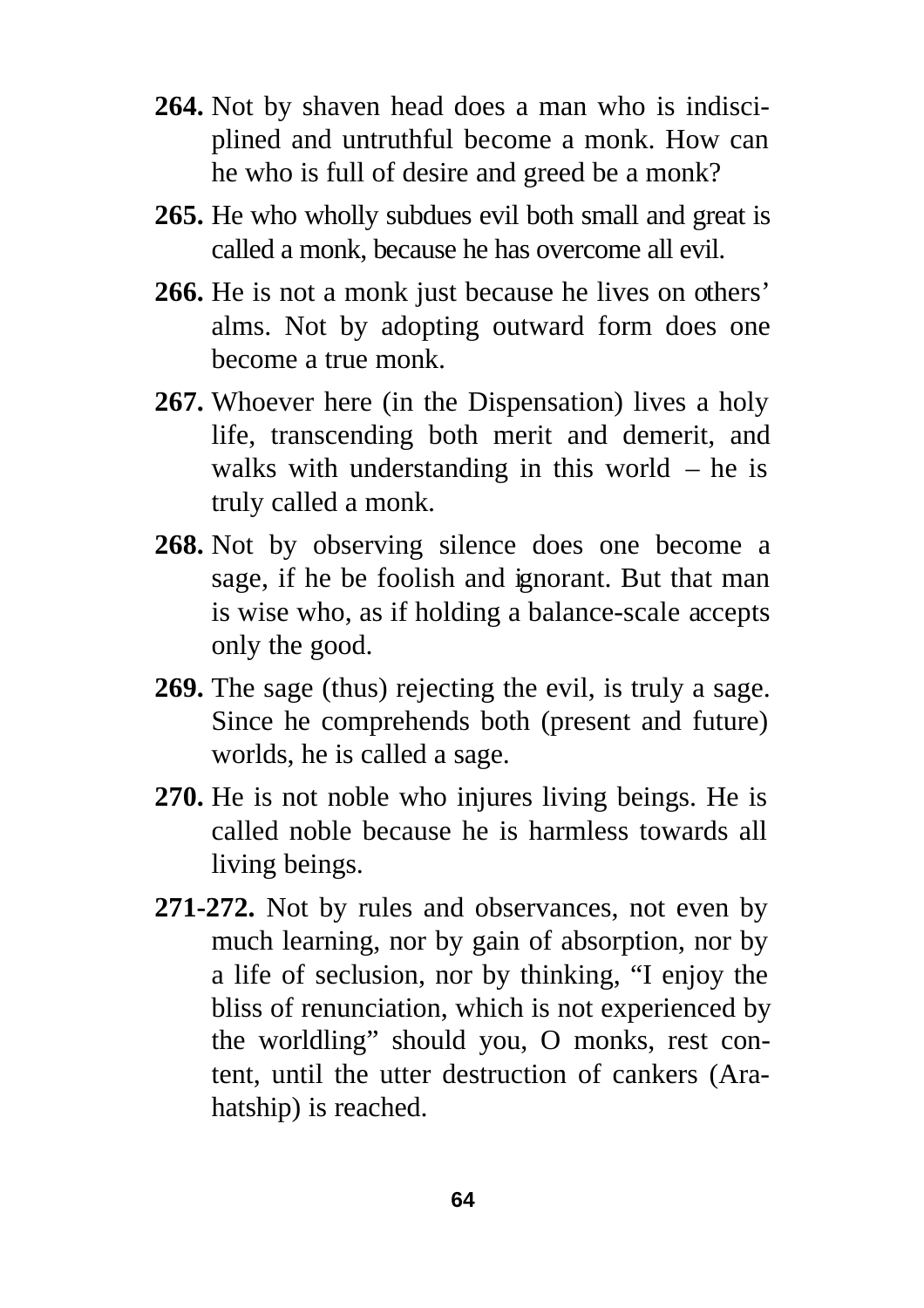- **273.** Of all the paths the Eightfold Path is the best; of all the truths the Four Noble Truths are the best; of all things passionlessness is the best: of men the Seeing One (the Buddha) is the best.
- **274.** This is the only path; there is none other for the purification of insight. Tread this path, and you will bewilder Mara.
- **275.** Walking upon this path you will make an end of suffering. Having discovered how to pull out the thorn of lust, I make known the path.
- **276.** You yourselves must strive; the Buddhas only point the way. Those meditative ones who tread the path are released from the bonds of Mara.
- **277.** "All conditioned things are impermanent" when one sees this with wisdom, one turns away from suffering. This is the path to purification.
- **278.** "All conditioned things are unsatisfactory" when one sees this with wisdom, one turns away from suffering. This is the path to purification.
- **279.** "All things are not-self" when one sees this with wisdom, one turns away from suffering. This is the path to purification.
- **280.** The idler who does not exert himself when he should, who though young and strong is full of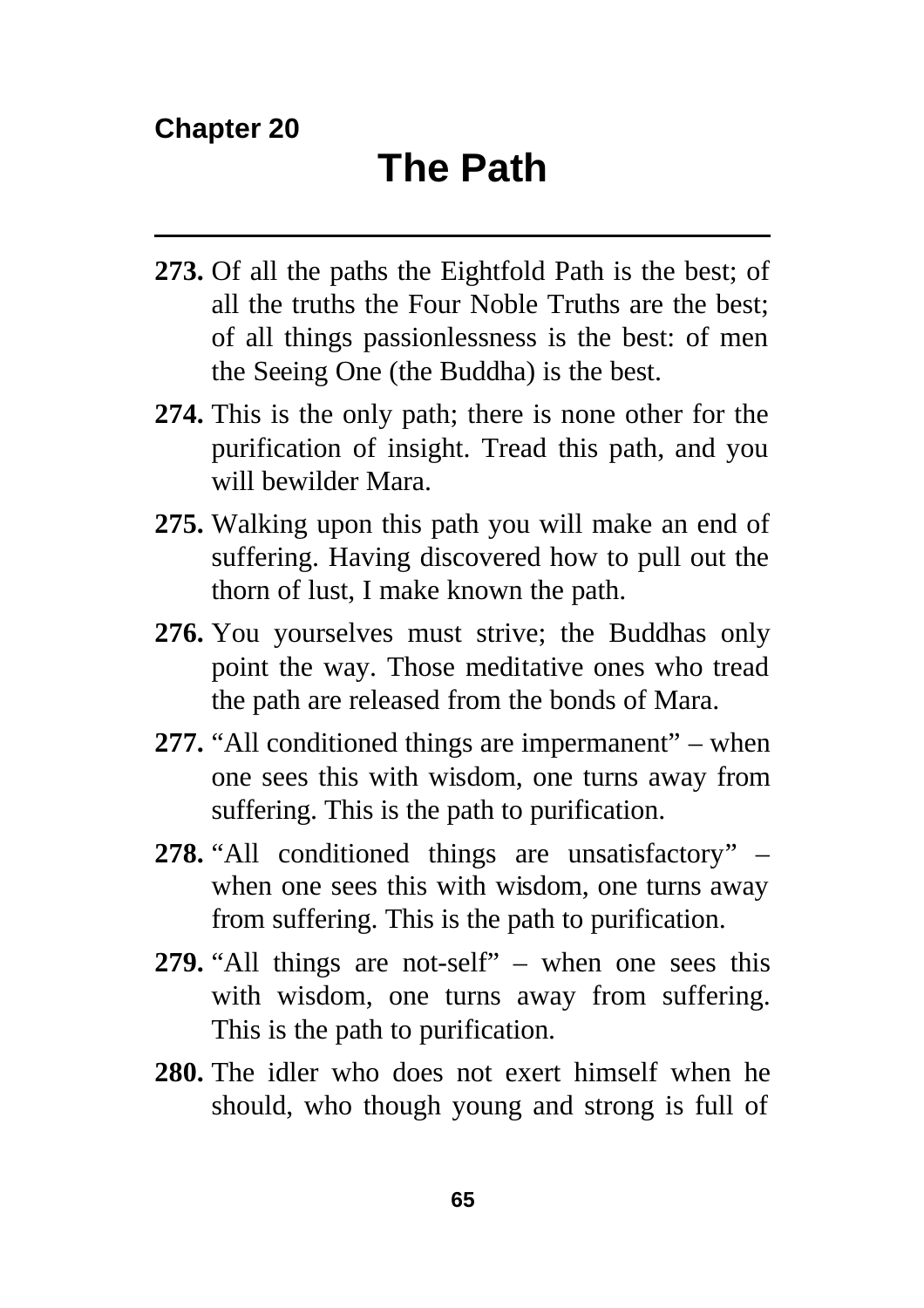sloth, with a mind full of vain thoughts – such an indolent man does not find the path to wisdom.

- **281.** Let a man be watchful of speech, well controlled in mind, and not commit evil in bodily action. Let him purify these three courses of action, and win the path made known by the Great Sage.
- **282.** Wisdom springs from meditation; without meditation wisdom wanes. Having known these two paths of progress and decline, let a man so conduct himself that his wisdom may increase.
- **283.** Cut down the forest (lust), but not the tree; from the forest springs fear. Having cut down the forest and the underbrush (desire), be passionless, O monks!**<sup>20</sup>**
- **284.** For so long as the underbrush of desire, even the most subtle, of a man towards a woman is not cut down, his mind is in bondage, like the sucking calf to its mother.
- **285.** Cut off your affection in the manner of a man plucks with his hand an autumn lotus. Cultivate only the path to peace, Nibbana, as made known by the Exalted One.
- **286.** "Here shall I live during the rains, here in winter and summer" – thus thinks the fool. He does not realize the danger (that death might intervene).

**<sup>20</sup>** The meaning of this injunction is: "Cut down the forest of lust, but do not mortify the body."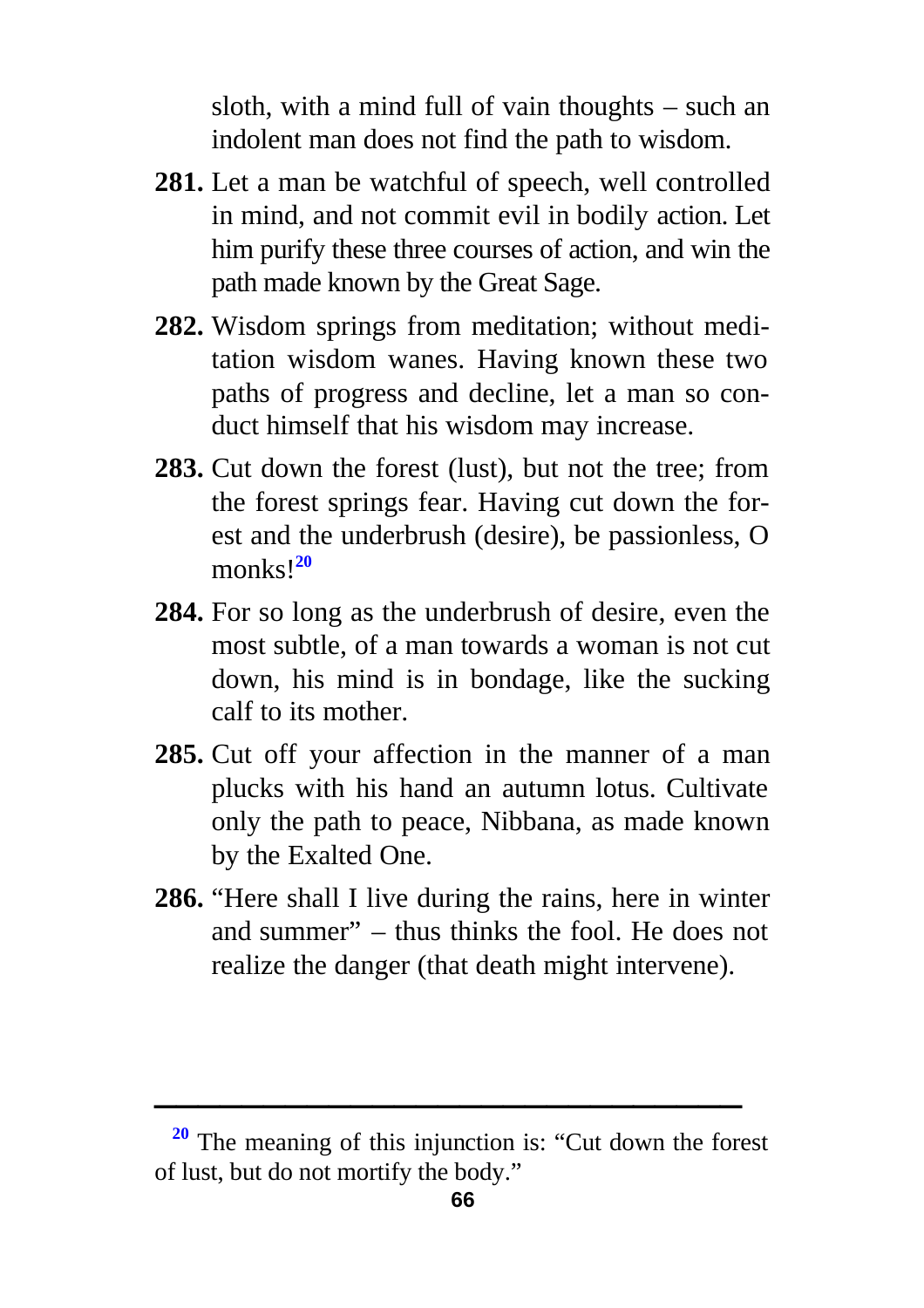- **287.** As a great flood carries away a sleeping village, so death seizes and carries away the man with a clinging mind, doting on his children and cattle.
- **288.** For him who is assailed by death there is no protection by kinsmen. None there are to save him – no sons, nor father, nor relatives.
- **289.** Realizing this fact, let the wise man, restrained by morality, hasten to clear the path leading to Nibbana.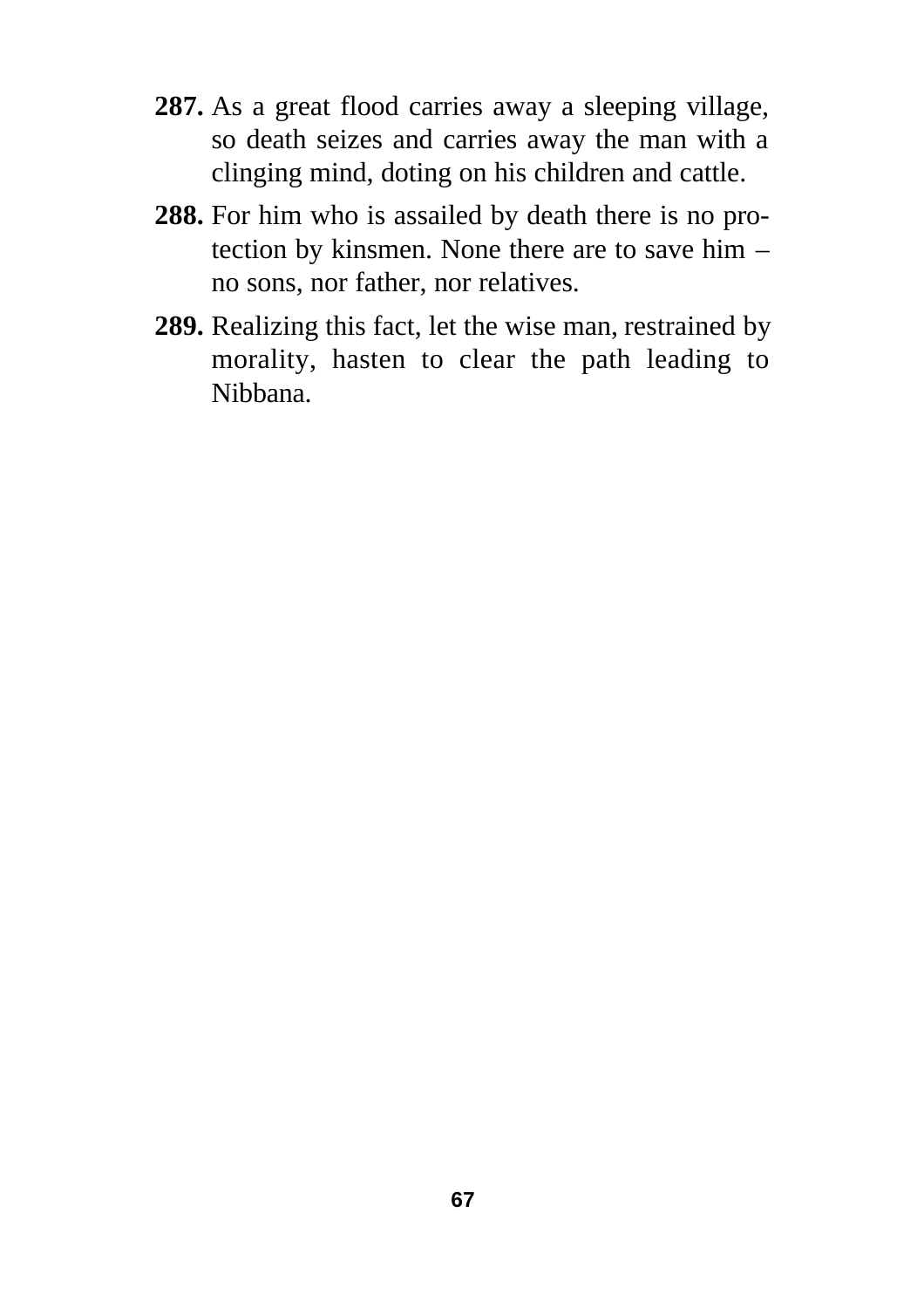#### **Chapter 21**

- **290.** If by renouncing a lesser happiness one may realize a greater happiness, let the wise man renounce the lesser, having regard for the greater.
- **291.** Entangled by the bonds of hate, he who seeks his own happiness by inflicting pain on others, is never delivered from hatred.
- **292.** The cankers only increase for those who are arrogant and heedless, who leave undone what should be done and do what should not be done.
- **293.** The cankers cease for those mindful and clearly comprehending ones who always earnestly practice mindfulness of the body, who do not resort to what should not be done, and steadfastly pursue what should be done.
- **294.** Having slain mother (craving), father (selfconceit), two warrior-kings (eternalism and nihilism), and destroyed a country (sense organs and sense objects) together with its treasurer (attachment and lust), ungrieving goes the holy man.
- **295.** Having slain mother, father, two brahmin kings (two extreme views), and a tiger as the fifth (the five mental hindrances), ungrieving goes the holy man.
- **296.** Those disciples of Gotama ever awaken happily who day and night constantly practice the Recollection of the Qualities of the Buddha.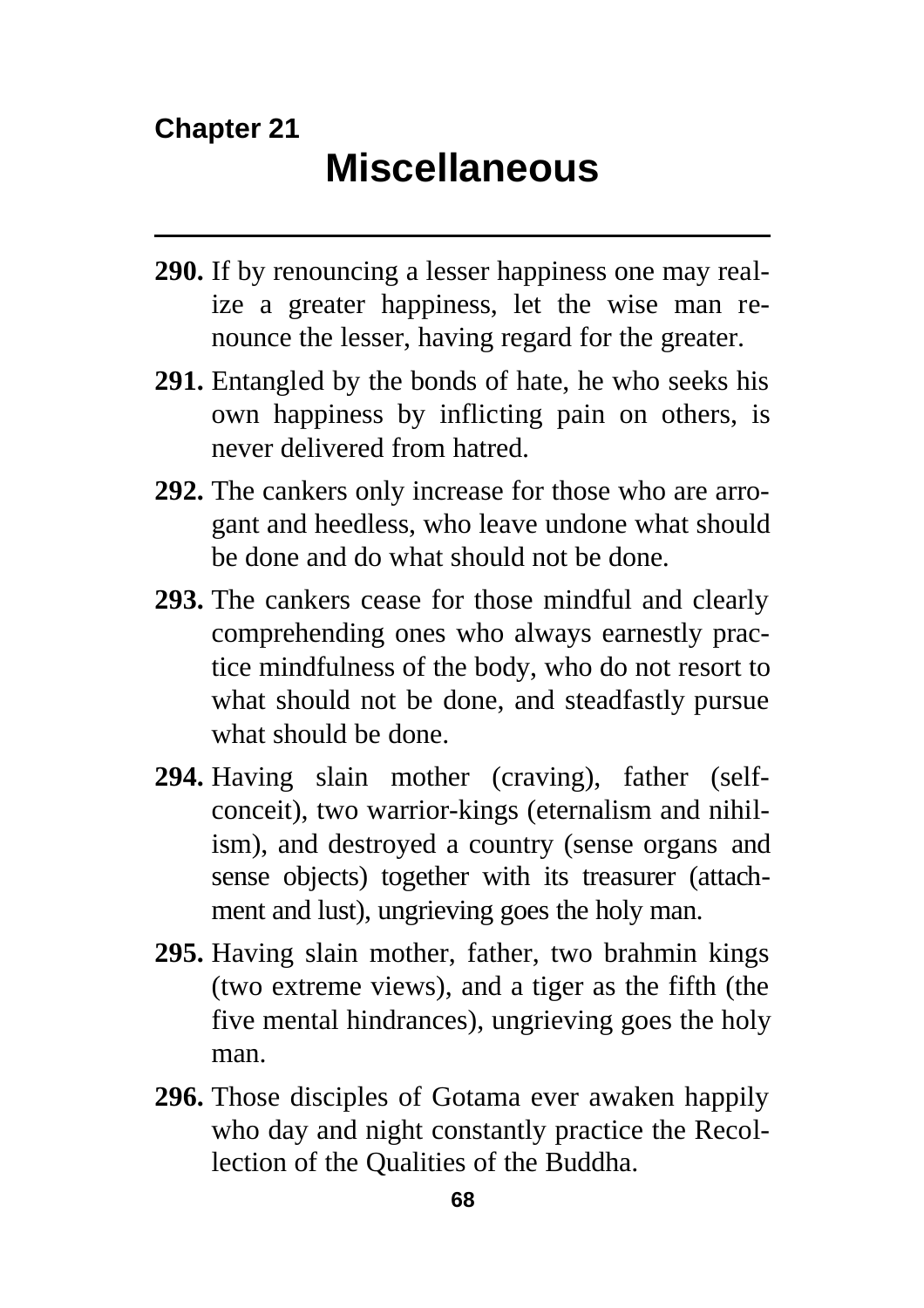- **297.** Those disciples of Gotama ever awaken happily who day and night constantly practice the Recollection of the Qualities of the Dhamma.
- **298.** Those disciples of Gotama ever awaken happily who day and night constantly practice the Recollection of the Qualities of the Sangha.
- **299.** Those disciples of Gotama ever awaken happily who day and night constantly practice Mindfulness of the Body.
- **300.** Those disciples of Gotama ever awaken happily whose minds by day and night delight in the practice of non-violence.
- **301.** Those disciples of Gotama ever awaken happily whose minds by day and night delight in the practice of meditation.
- **302.** Difficult is life as a monk; difficult is it to delight therein. Also difficult and sorrowful is the household life. Suffering comes from association with unequals; suffering comes from wandering in samsara. Therefore, be not an aimless wanderer, be not a pursuer of suffering.
- **303.** He who is full of faith and virtue, and possesses good repute and wealth – he is respected everywhere, in whatever land he travels.
- **304.** The good shine from afar, like the Himalaya mountains. But the wicked are unseen, like arrows shot in the night.
- **305.** He who sits alone, sleeps alone, and walks alone, who is strenuous and subdues himself alone, will find delight in the solitude of the forest.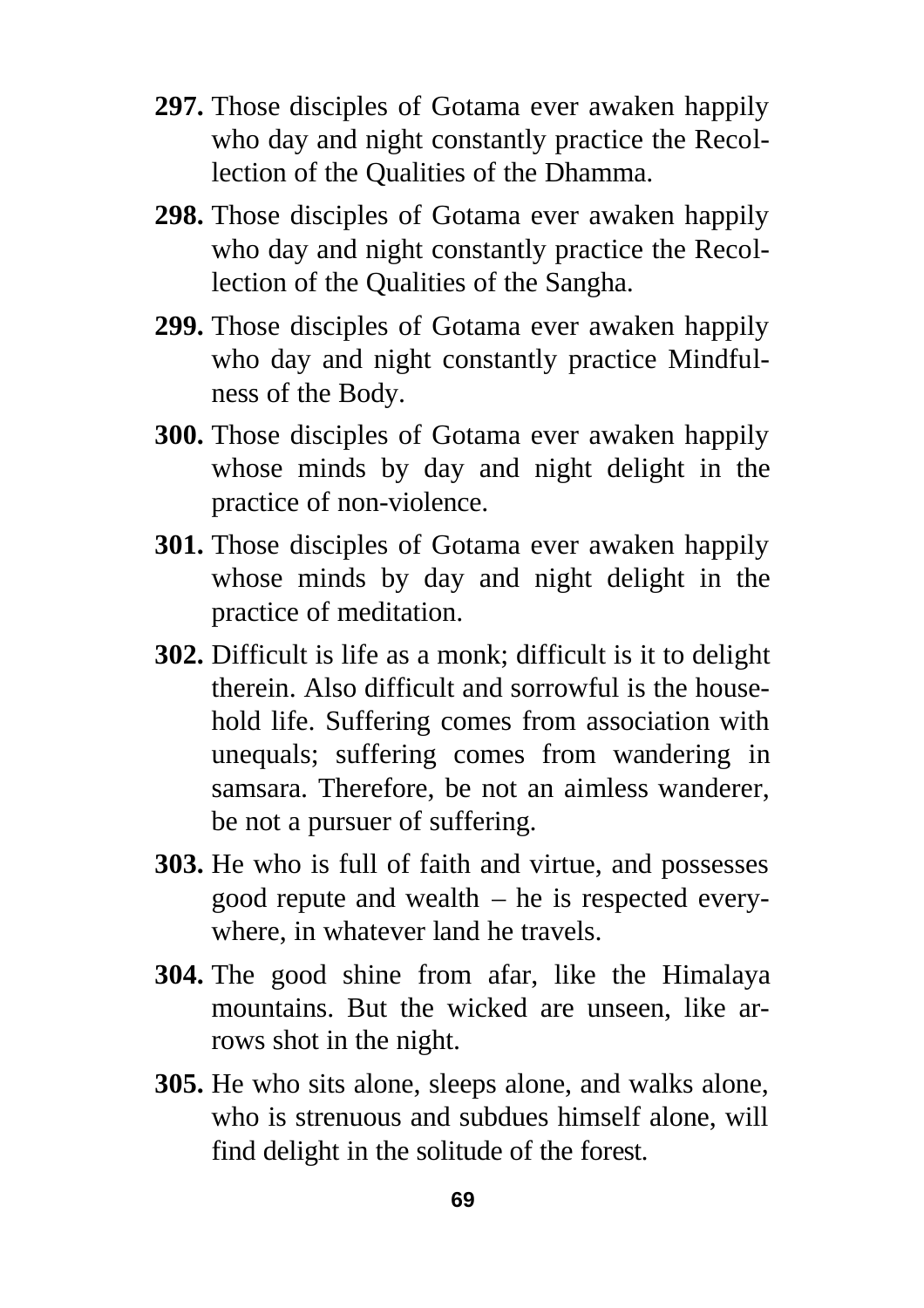### **Chapter 22 The State of Woe**

- **306.** The liar goes to the state of woe; also he who, having done (wrong), says, "I did not do it." Men of base actions both, on departing they share the same destiny in the other world.
- **307.** There are many evil characters and uncontrolled men wearing the saffron robe. These wicked men will be born in states of woe because of their evil deeds.
- **308.** It would be better to swallow a red-hot iron ball, blazing like fire, than as an immoral and uncontrolled monk to eat the alms of the people.
- **309.** Four misfortunes befall the reckless man who consorts with another's wife: acquisition of demerit, disturbed sleep, ill-repute, and (rebirth in) states of woe.
- **310.** Such a man acquires demerit and an unhappy birth in the future. Brief is the pleasure of the frightened man and woman, and the king imposes heavy punishment. Hence, let no man consort with another's wife.
- **311.** Just as *kusa* grass wrongly handled cuts the hand, even so, a recluse's life wrongly lived drags one to states of woe.
- **312.** Any loose act, any corrupt observance, any life of questionable celibacy – none of these bear much fruit.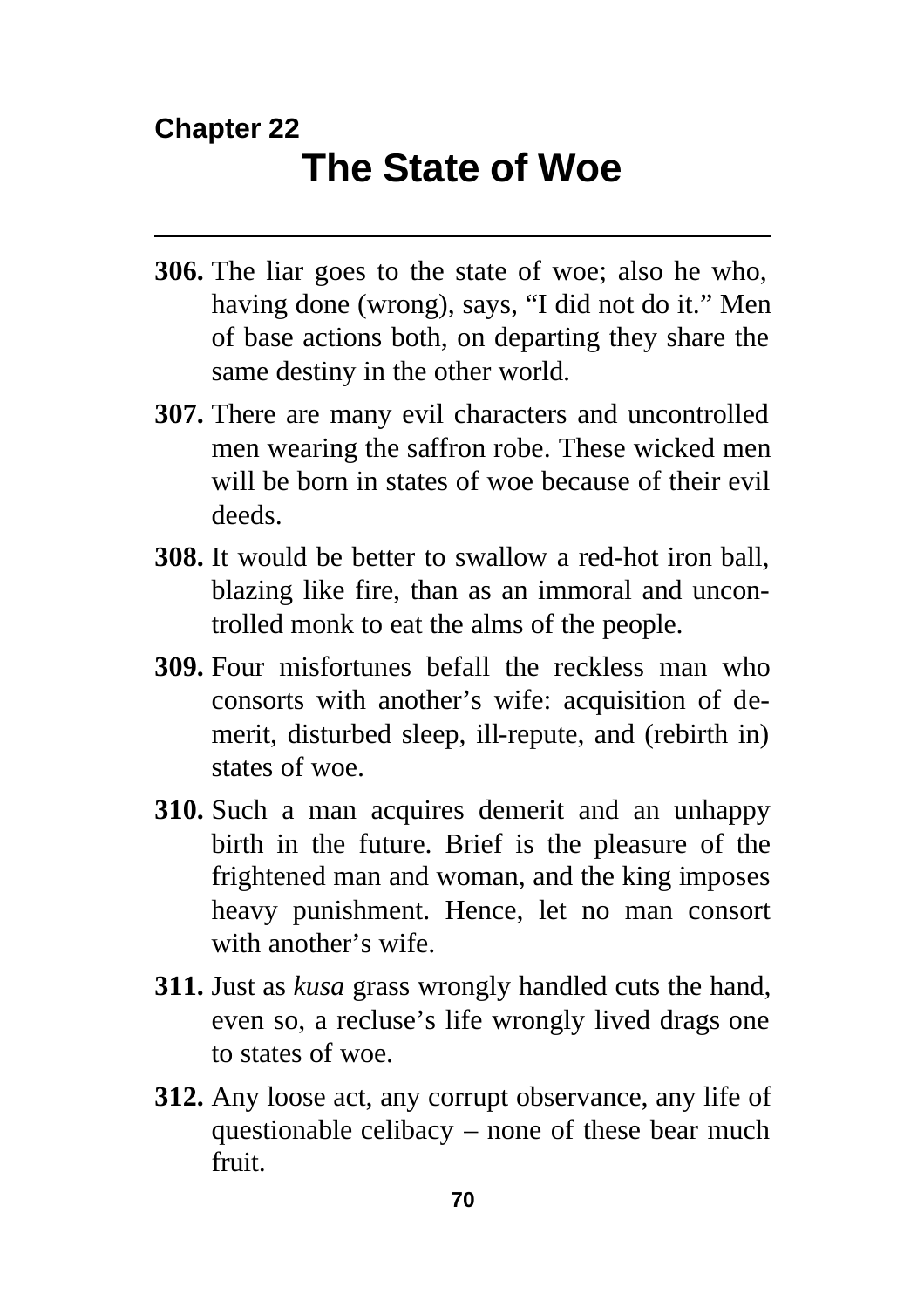- **313.** If anything is to be done, let one do it with sustained vigor. A lax monastic life stirs up the dust of passions all the more.
- **314.** An evil deed is better left undone, for such a deed torments one afterwards. But a good deed is better done, doing which one repents not later.
- **315.** Just as a border city is closely guarded both within and without, even so, guard yourself. Do not let slip this opportunity (for spiritual growth). For those who let slip this opportunity grieve indeed when consigned to hell.
- **316.** Those who are ashamed of what they should not be ashamed of, and are not ashamed of what they should be ashamed of – upholding false views, they go to states of woe.
- **317.** Those who see something to fear where there is nothing to fear, and see nothing to fear where there is something to fear  $-$  upholding false views, they go to states of woe.
- **318.** Those who imagine evil where there is none, and do not see evil where it is – upholding false views, they go to states of woe.
- **319.** Those who discern the wrong as wrong and the right as right – upholding right views, they go to realms of bliss.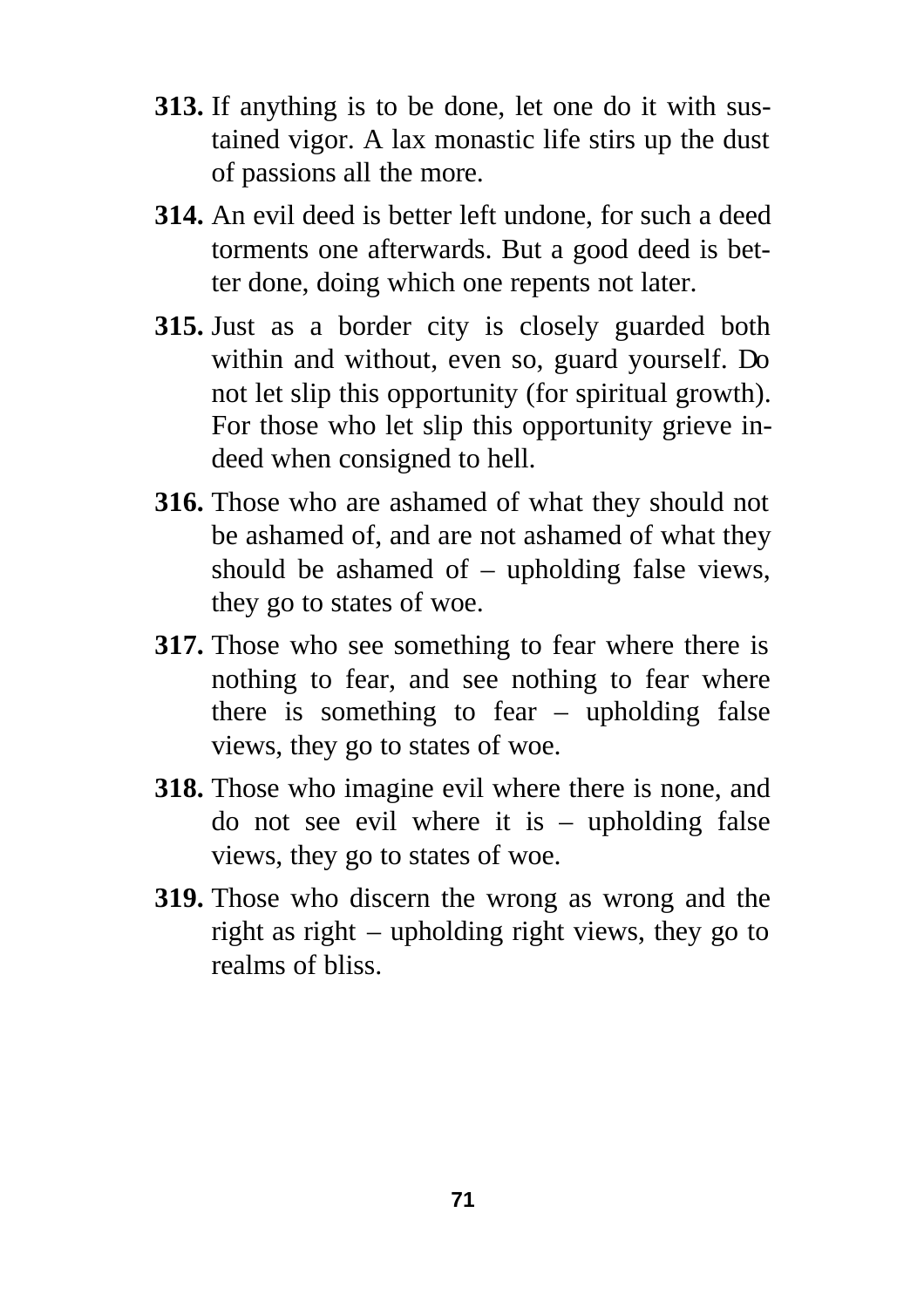## **Chapter 23**

- **320.** As an elephant in the battlefield withstands arrows shot from bows all around, even so shall I endure abuse. There are many, indeed, who lack virtue.
- **321.** A tamed elephant is led into a crowd, and the king mounts a tamed elephant. Best among men is the subdued one who endures abuse.
- **322.** Excellent are well-trained mules, thoroughbred Sindhu horses and noble tusker elephants. But better still is the man who has subdued himself.
- **323.** Not by these mounts, however, would one go to the Untrodden Land (Nibbana), as one who is self-tamed goes by his own tamed and wellcontrolled mind.
- **324.** Musty during rut, the tusker named Dhanapalaka is uncontrollable. Held in captivity, the tusker does not touch a morsel, but only longingly calls to mind the elephant forest.
- **325.** When a man is sluggish and gluttonous, sleeping and rolling around in bed like a fat domestic pig, that sluggard undergoes rebirth again and again.
- **326.** Formerly this mind wandered about as it liked, where it wished and according to its pleasure, but now I shall thoroughly master it with wisdom as a mahout controls with his ankus [sic] an elephant in rut.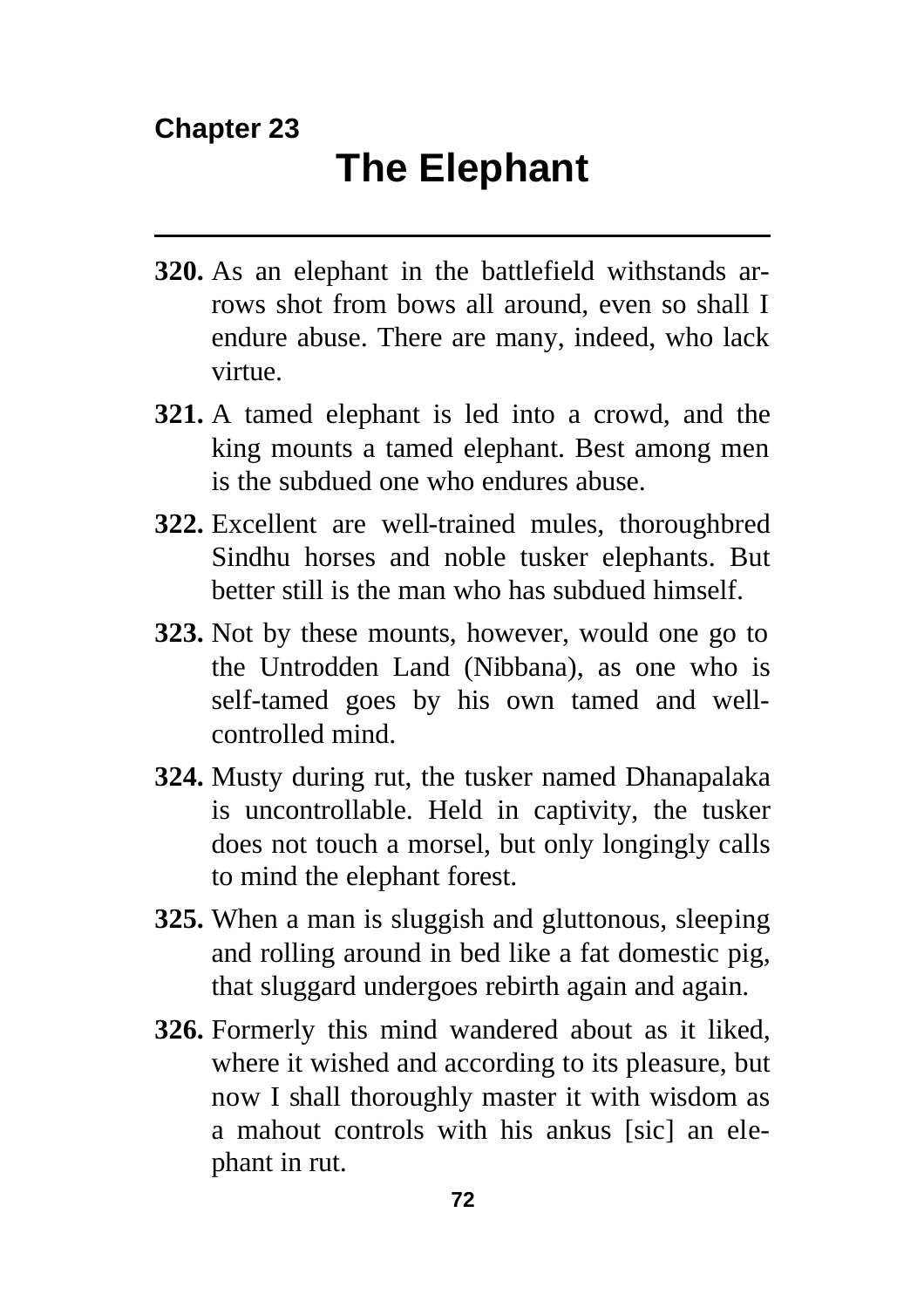- **327.** Delight in heedfulness! Guard well your thoughts! Draw yourself out of this bog of evil, even as an elephant draws himself out of the mud.
- **328.** If for company you find a wise and prudent friend who leads a good life, you should, overcoming all impediments, keep his company joyously and mindfully.
- **329.** If for company you cannot find a wise and prudent friend who leads a good life, then, like a king who leaves behind a conquered kingdom, or like a lone elephant in the elephant forest, you should go your way alone.
- **330.** Better it is to live alone; there is no fellowship with a fool. Live alone and do no evil; be carefree like and elephant in the elephant forest.
- **331.** Good are friends when need arises; good is contentment with just what one has; good is merit when life is at an end, and good is the abandoning of all suffering (through Arahatship).
- **332.** In this world, good it is to serve one's mother, good it is to serve one's father, good it is to serve the monks, and good it is to serve the holy men.
- **333.** Good is virtue until life's end, good is faith that is steadfast, good is the acquisition of wisdom, and good is the avoidance of evil.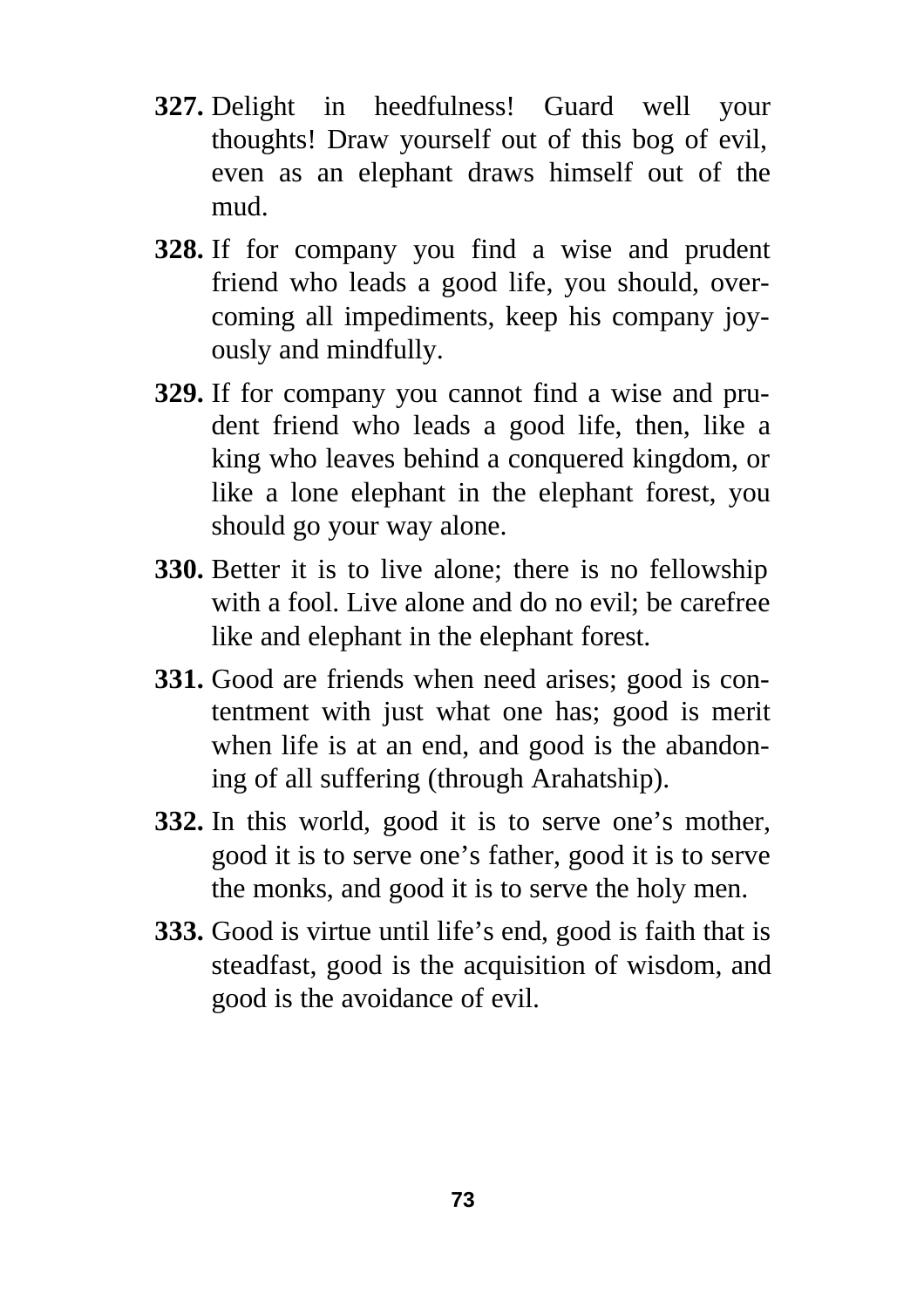- **334.** The craving of one given to heedless living grows like a creeper. Like the monkey seeking fruits in the forest, he leaps from life to life (tasting the fruit of his kamma).
- **335.** Whoever is overcome by this wretched and sticky craving, his sorrows grow like grass after the rains.
- **336.** But whoever overcomes this wretched craving, so difficult to overcome, from him sorrows fall away like water from a lotus leaf.
- **337.** This I say to you: Good luck to all assembled here! Dig up the root of craving, like one in search of the fragrant root of the *birana* grass. Let not Mara crush you again and again, as a flood crushes a reed.
- **338.** Just as a tree, though cut down, sprouts up again if its roots remain uncut and firm, even so, until the craving that lies dormant is rooted out, suffering springs up again and again.
- **339.** The misguided man in whom the thirty-six currents of craving strongly rush toward pleasurable objects, is swept away by the flood of his passionate thoughts.**<sup>21</sup>**

**<sup>21</sup>** *The thirty-six currents of craving*: the three cravings – for sensual pleasure, for continued existence, and for annihilation – in relation to each of the twelve bases – the six sense organs, including mind, and their corresponding objects.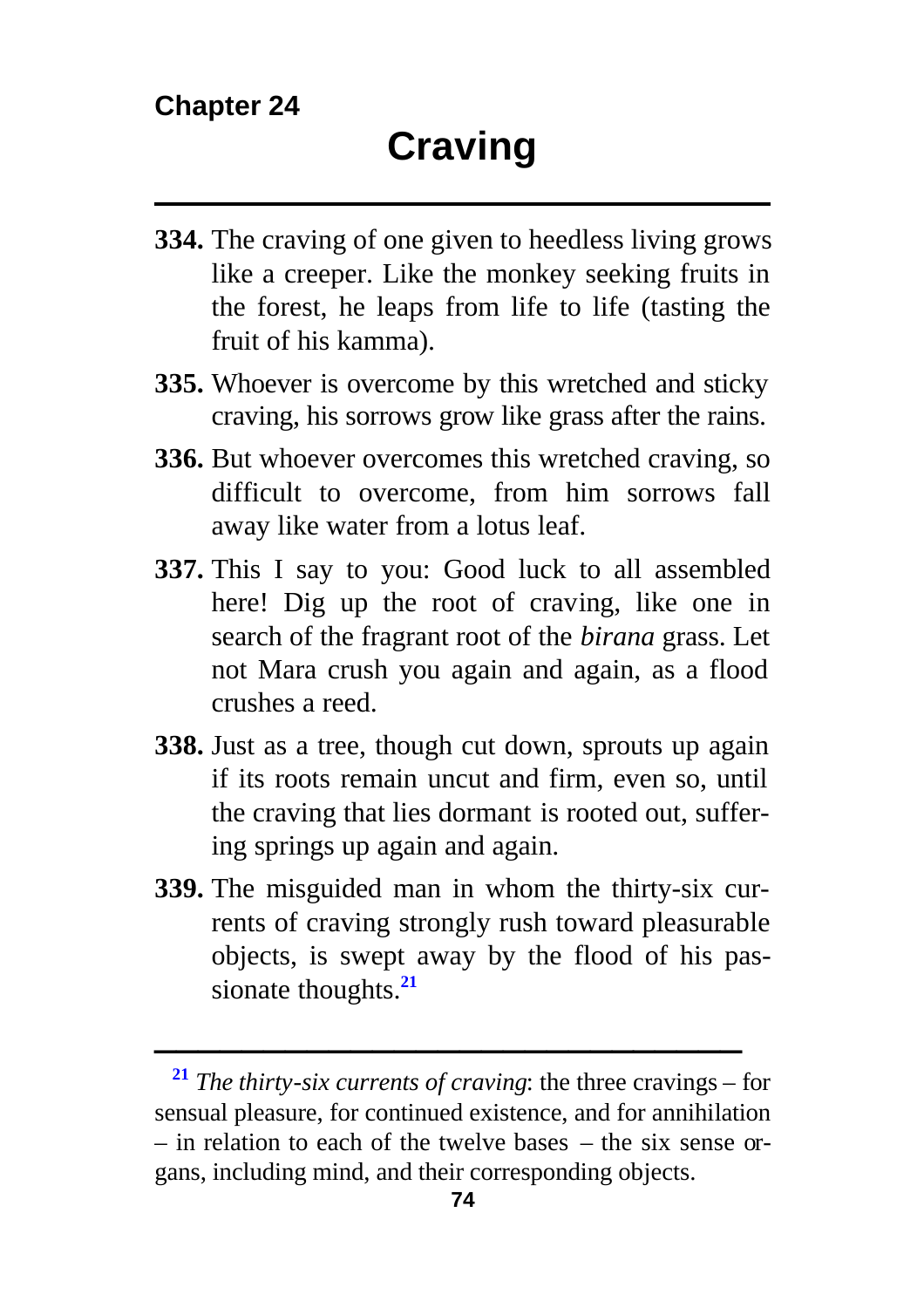- **340.** Everywhere these currents flow, and the creeper (of craving) sprouts and grows. Seeing that the creeper has sprung up, cut off its root with wisdom.
- **341.** Flowing in (from all objects) and watered by craving, feelings of pleasure arise in beings. Bent on pleasures and seeking enjoyment, these men fall prey to birth and decay.
- **342.** Beset by craving, people run about like an entrapped hare. Held fast by mental fetters, they come to suffering again and again for a long time.
- **343.** Beset by craving, people run about like an entrapped hare. Therefore, one who yearns to be passion-free should destroy his own craving.
- **344.** There is one who, turning away from desire (for household life) takes to the life of the forest (i.e., of a monk). But after being freed from the household, he runs back to it. Behold that man! Though freed, he runs back to that very bondage!**<sup>22</sup>**
- **345-346.** That is not a strong fetter, the wise say, which is made of iron, wood or hemp. But the infatuation and longing for jewels and ornaments, children and wives – that, they say, is a far stronger fetter, which pulls one downward and, though seemingly loose, is hard to remove. This, too, the wise cut off. Giving up sensual pleasure, and without any longing, they renounce the world.

**<sup>22</sup>** This verse, in the original, puns with the Pali word *vana* meaning both "desire" and "forest".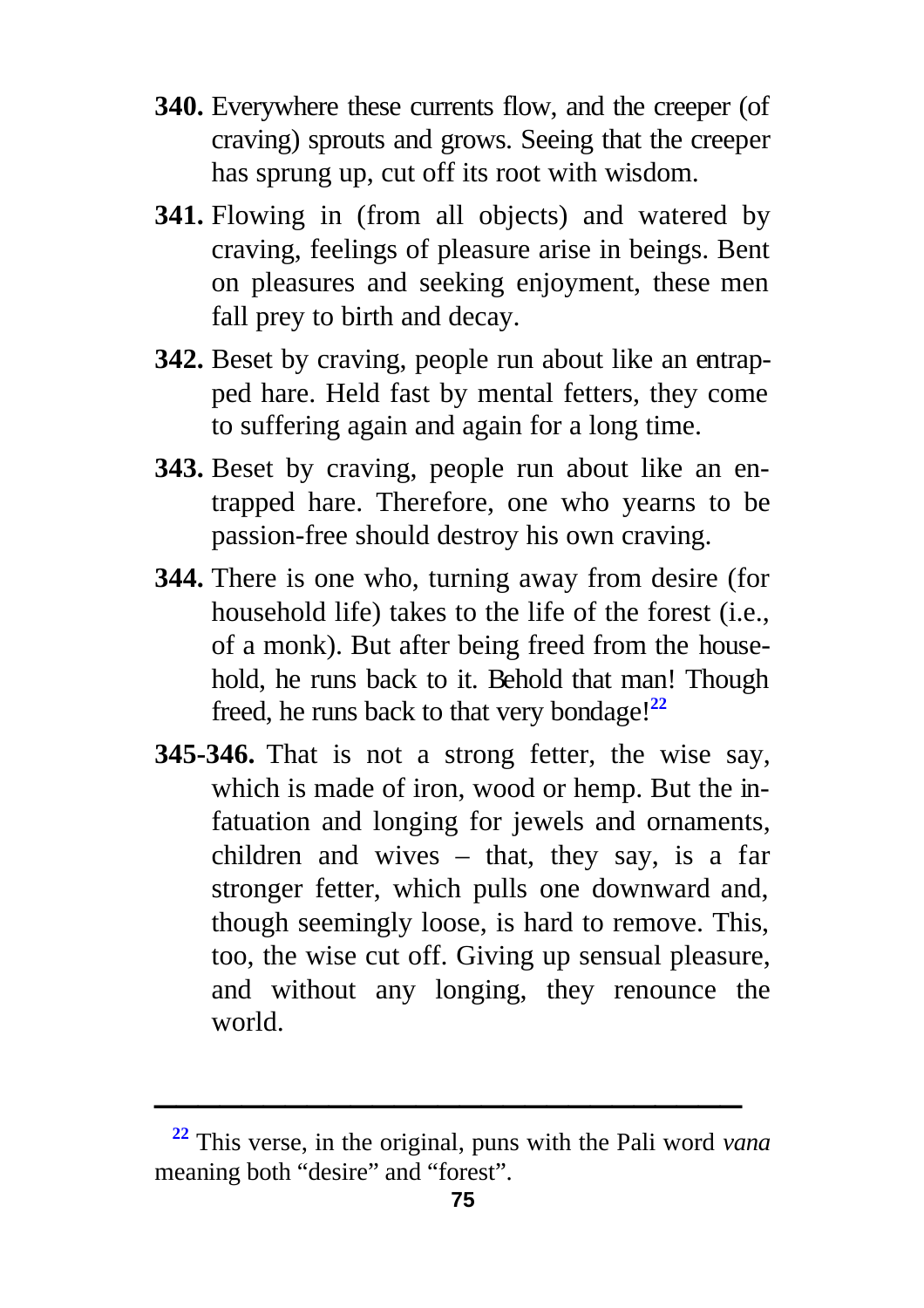- **347.** Those who are lust-infatuated fall back into the swirling current (of samsara) like a spider on its self-spun web. This, too, the wise cut off. Without any longing, they abandon all suffering and renounce the world.
- **348.** Let go of the past, let go of the future, let go of the present, and cross over to the farther shore of existence. With mind wholly liberated, you shall come no more to birth and death.
- **349.** For a person tormented by evil thoughts, who is passion-dominated and given to the pursuit of pleasure, his craving steadily grows. He makes the fetter strong, indeed.
- **350.** He who delights in subduing evil thoughts, who meditates on the impurities and is ever mindful – it is he who will make an end of craving and rend asunder Mara's fetter.
- **351.** He who has reached the goal, is fearless, free from craving, passionless, and has plucked out the thorns of existence – for him this is the last body.
- **352.** He who is free from craving and attachment, is perfect in uncovering the true meaning of the Teaching, and knows the arrangement of the sacred texts in correct sequence – he, indeed, is the bearer of his final body. He is truly called the profoundly wise one, the great man.
- **353.** A victor am I over all, all have I known. Yet unattached am I to all that is conquered and known. Abandoning all, I am freed through the destruction of craving. Having thus directly compre-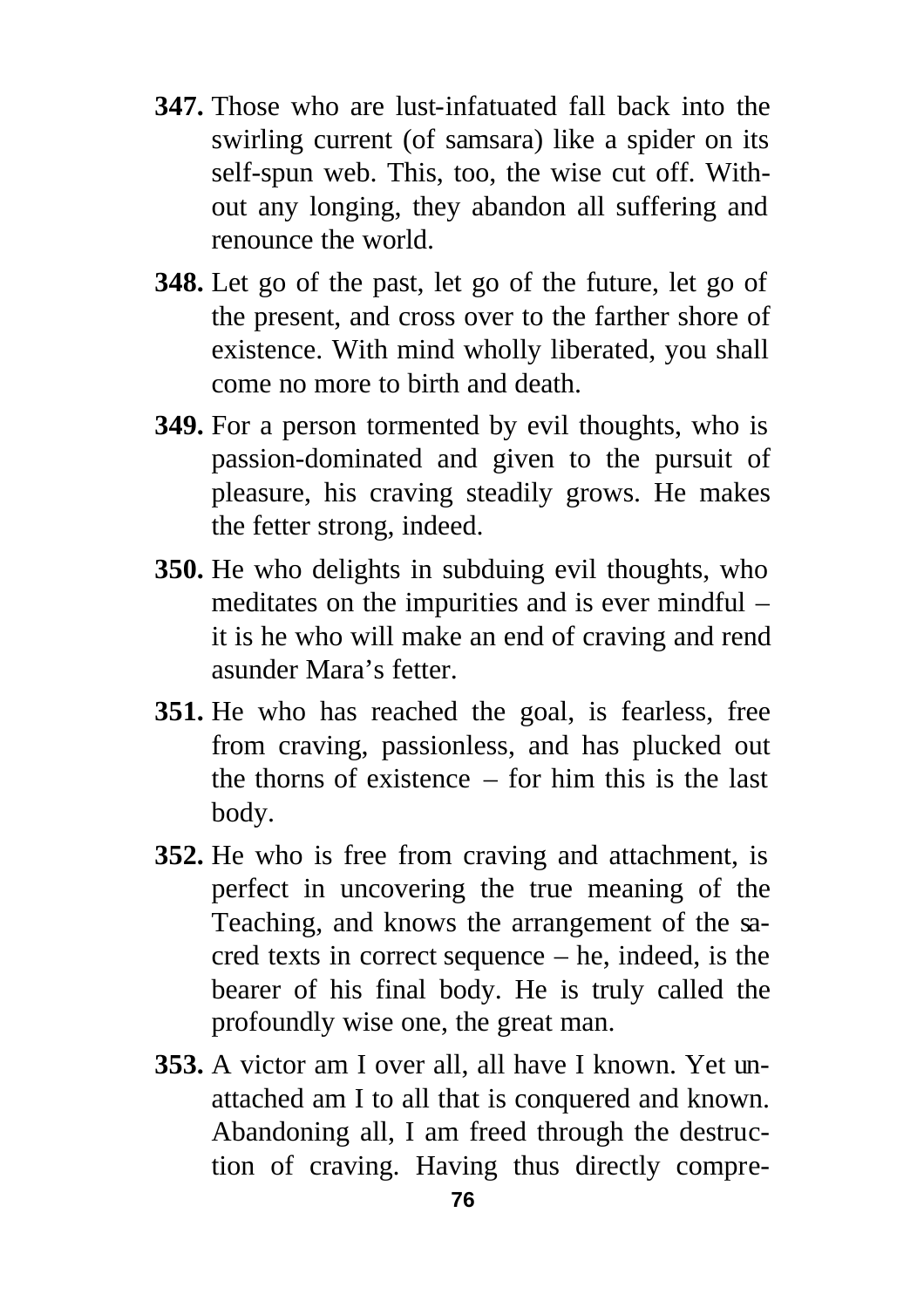hended all by myself, whom shall I call my teacher?**<sup>23</sup>**

- **354.** The gift of Dhamma excels all gifts; the taste of the Dhamma excels all tastes; the delight in Dhamma excels all delights. The Craving-Freed vanquishes all suffering.
- **355.** Riches ruin only the foolish, not those in quest of the Beyond. By craving for riches the witless man ruins himself as well as others.
- **356.** Weeds are the bane of fields, lust is the bane of mankind. Therefore, what is offered to those free of lust yields abundant fruit.
- **357.** Weeds are the bane of fields, hatred is the bane of mankind. Therefore, what is offered to those free of hatred yields abundant fruit.
- **358.** Weeds are the bane of fields, delusion is the bane of mankind. Therefore, what is offered to those free of delusion yields abundant fruit.
- **359.** Weeds are the bane of fields, desire is the bane of mankind. Therefore, what is offered to those free of desire yields abundant fruit.

**<sup>23</sup>** This was the Buddha's reply to a wandering ascetic who asked him about his teacher. The Buddha's answer shows that Supreme Enlightenment was his own unique attainment, which he had not learned from anyone else.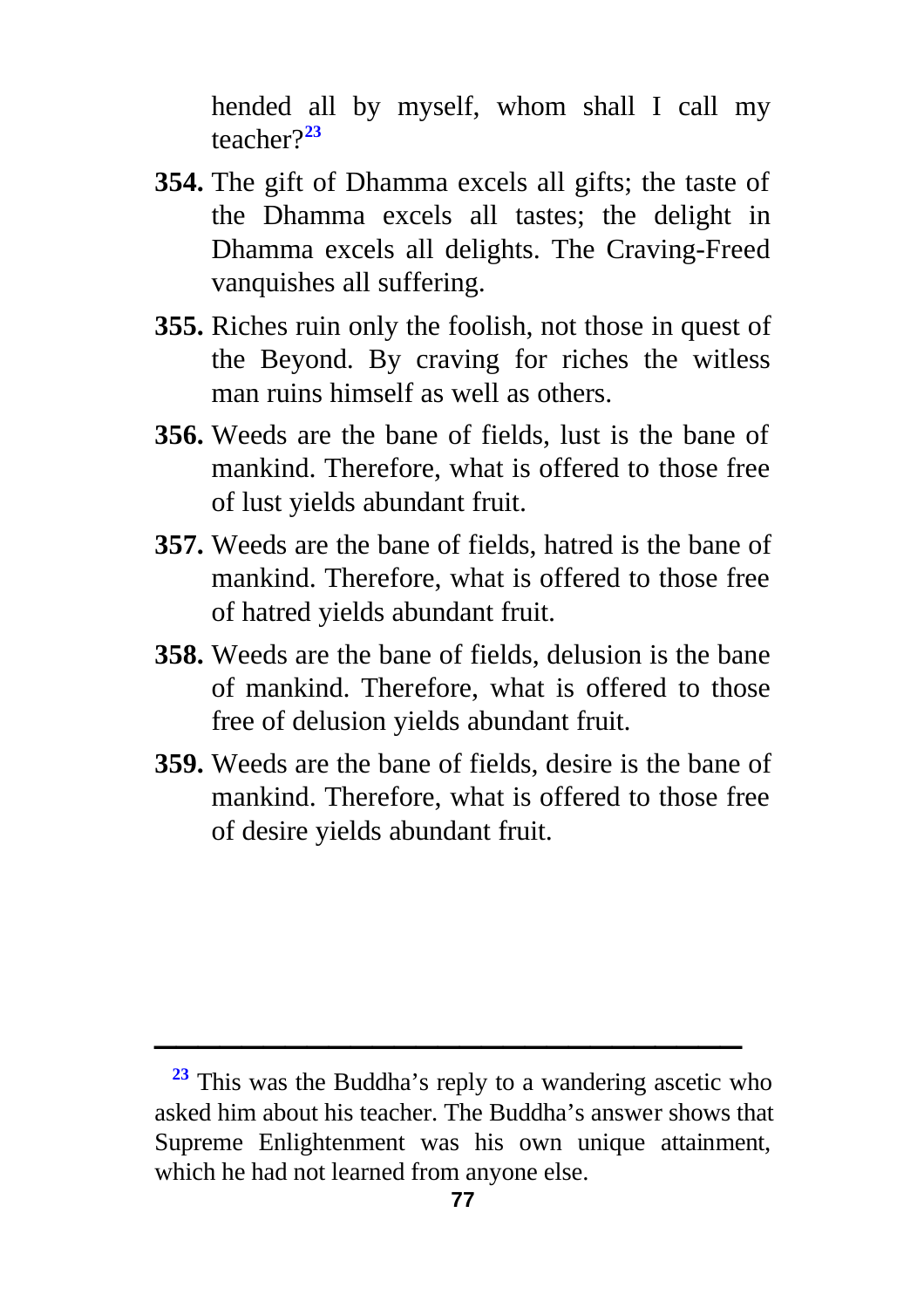- **360.** Good is restraint over the eye; good is restraint over the ear; good is restraint over the nose; good is restraint over the tongue.
- **361.** Good is restraint in the body; good is restraint in speech; good is restraint in thought. Restraint everywhere is good. The monk restrained in every way is freed from all suffering.
- **362.** He who has control over his hands, feet and tongue; who is fully controlled, delights in inward development, is absorbed in meditation, keeps to himself and is contented – him do people call a monk.
- **363.** That monk who has control over his tongue, is moderate in speech, unassuming and who explains the Teaching in both letter and spirit – whatever he says is pleasing.
- **364.** The monk who abides in the Dhamma, delights in the Dhamma, meditates on the Dhamma, and bears the Dhamma well in mind – he does not fall away from the sublime Dhamma.
- **365.** One should not despise what one has received, nor envy the gains of others. The monk who envies the gains of others does not attain to meditative absorption.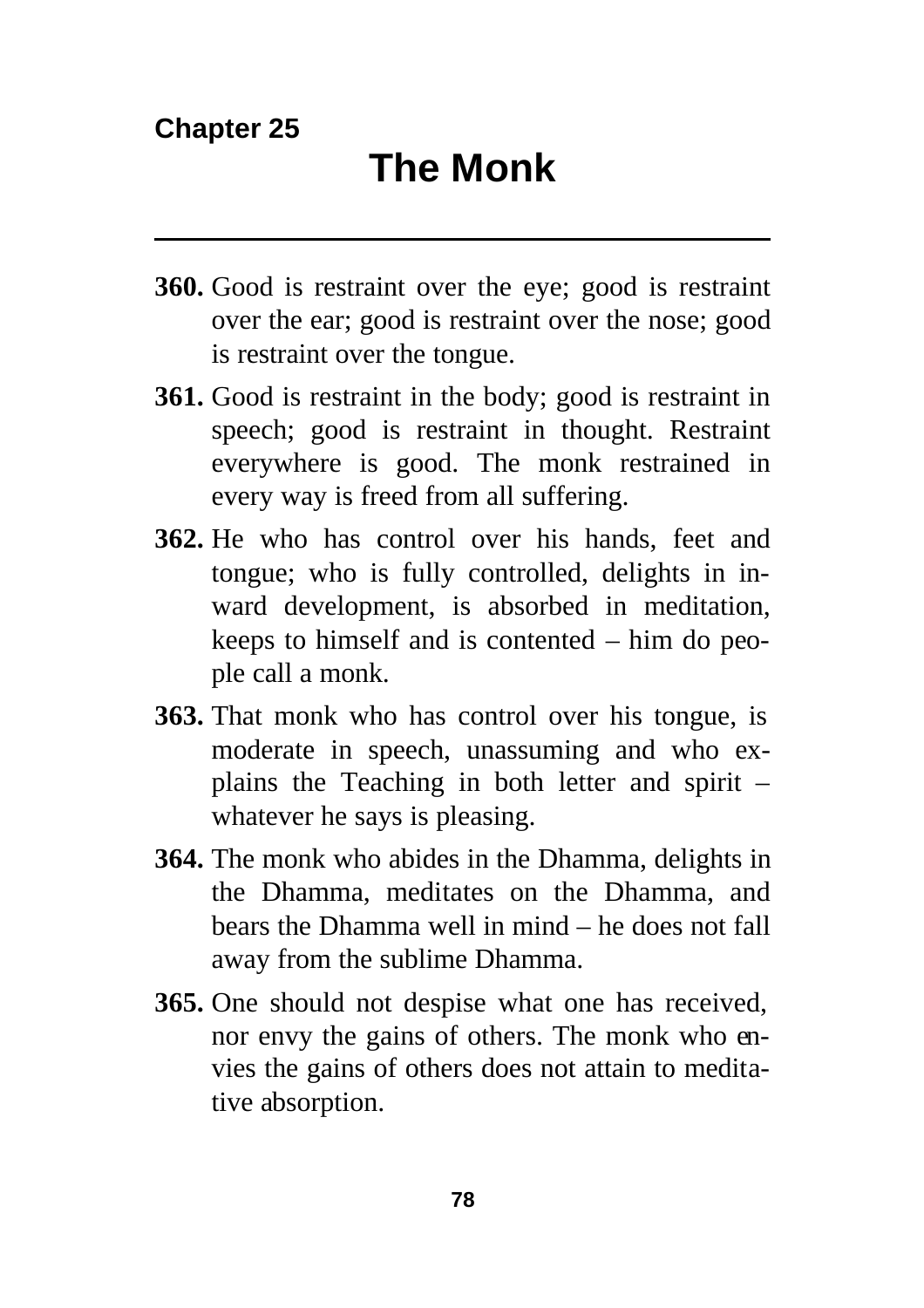- **366.** A monk who does not despise what he has received, even though it be little, who is pure in livelihood and unremitting in effort – him even the gods praise.
- **367.** He who has no attachment whatsoever for the mind and body, who does not grieve for what he has not – he is truly called a monk.
- **368.** The monk who abides in universal love and is deeply devoted to the Teaching of the Buddha attains the peace of Nibbana, the bliss of the cessation of all conditioned things.
- **369.** Empty this boat, O monk! Emptied, it will sail lightly. Rid of lust and hatred, you shall reach Nibbana.
- **370.** Cut off the five, abandon the five, and cultivate the five. The monk who has overcome the five bonds is called one who has crossed the flood. **24**
- **371.** Meditate, O monk! Do not be heedless. Let not your mind whirl on sensual pleasures. Heedless, do not swallow a red-hot iron ball, lest you cry when burning, "O this is painful!"

**<sup>24</sup>** The *five to be cut off* are the five "lower fetters": selfillusion, doubt, belief in rites and rituals, lust and ill-will. The *five to be abandoned* are the five "higher fetters": craving for the divine realms with form, craving for the formless realms, conceit, restlessness, and ignorance. Stream-enterers and Once-returners cut off the first three fetters, Non-returners the next two and Arahats the last five. The *five to be cultivated* are the five spiritual faculties: faith, energy, mindfulness, concentration, and wisdom. The *five bonds* are: greed, hatred, delusion, false views, and conceit.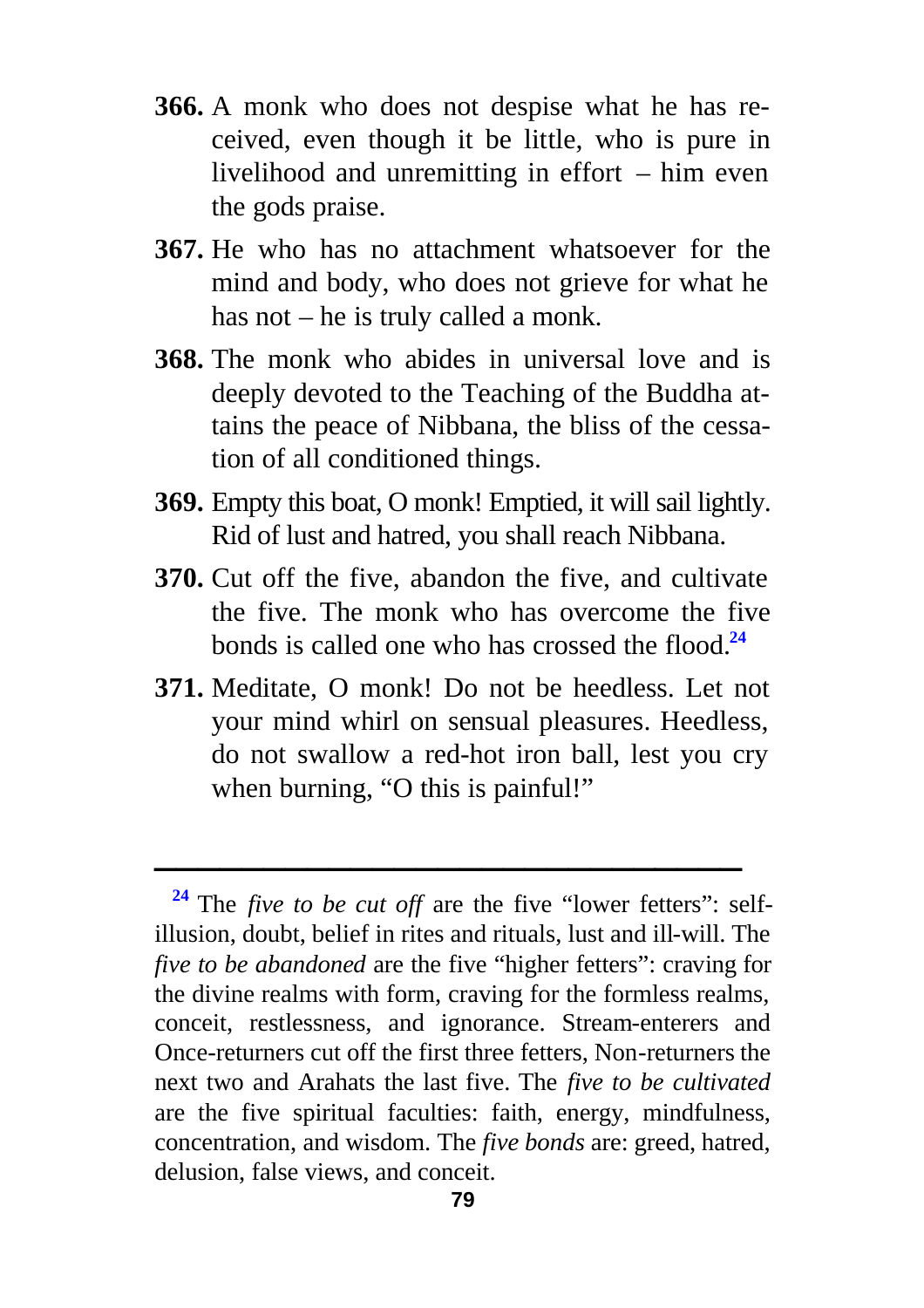- **372.** There is no meditative concentration for him who lacks insight, and no insight for him who lacks meditative concentration. He in whom are found both meditative concentration and insight, indeed, is close to Nibbana.
- **373.** The monk who has retired to a solitary abode and calmed his mind, who comprehends the Dhamma with insight, in him there arises a delight that transcends all human delights.
- **374.** Whenever he sees with insight the rise and fall of the aggregates, he is full of joy and happiness. To the discerning one this reflects the Deathless.**[25](#page-55-0)**
- **375.** Control of the senses, contentment, restraint according to the code of monastic discipline – these form the basis of holy life here for the wise monk.
- **376.** Let him associate with friends who are noble, energetic, and pure in life, let him be cordial and refined in conduct. Thus, full of joy, he will make an end of suffering.
- **377.** Just as the jasmine creeper sheds its withered flowers, even so, O monks, should you totally shed lust and hatred!
- **378.** The monk who is calm in body, calm in speech, calm in thought, well-composed and who has spewn out worldliness – he, truly, is called serene.
- **379.** By oneself one must censure oneself and scrutinize oneself. The self-guarded and mindful monk will always live in happiness.

**<sup>25</sup>** See [footnote to v. 202.](#page-55-0)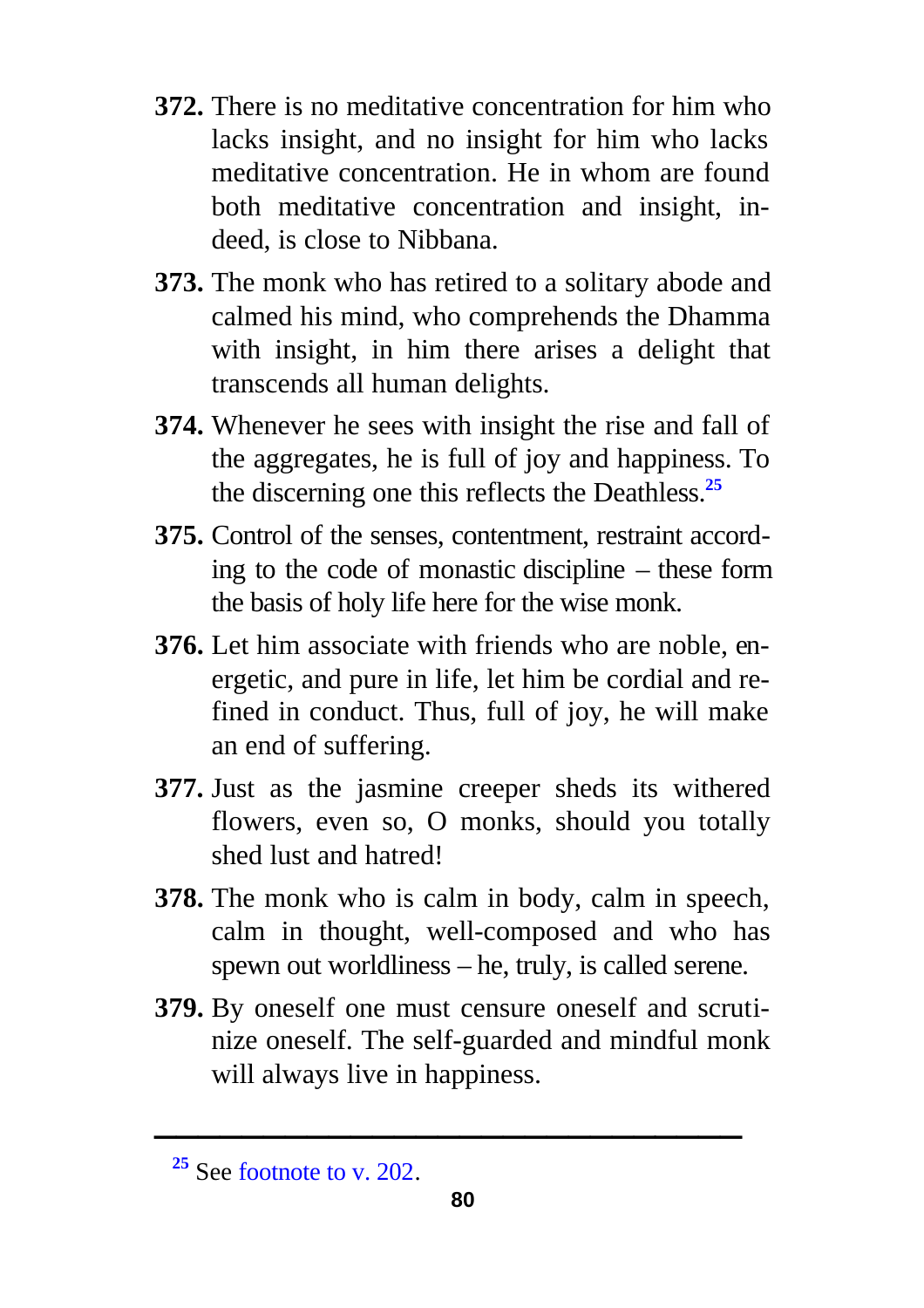- **380.** One is one's own protector, one is one's own refuge. Therefore, one should control oneself, even as a trader controls a noble steed.
- **381.** Full of joy, full of faith in the Teaching of the Buddha, the monk attains the Peaceful State, the bliss of cessation of conditioned things.
- **382.** That monk who while young devotes himself to the Teaching of the Buddha illumines this world like the moon freed from clouds.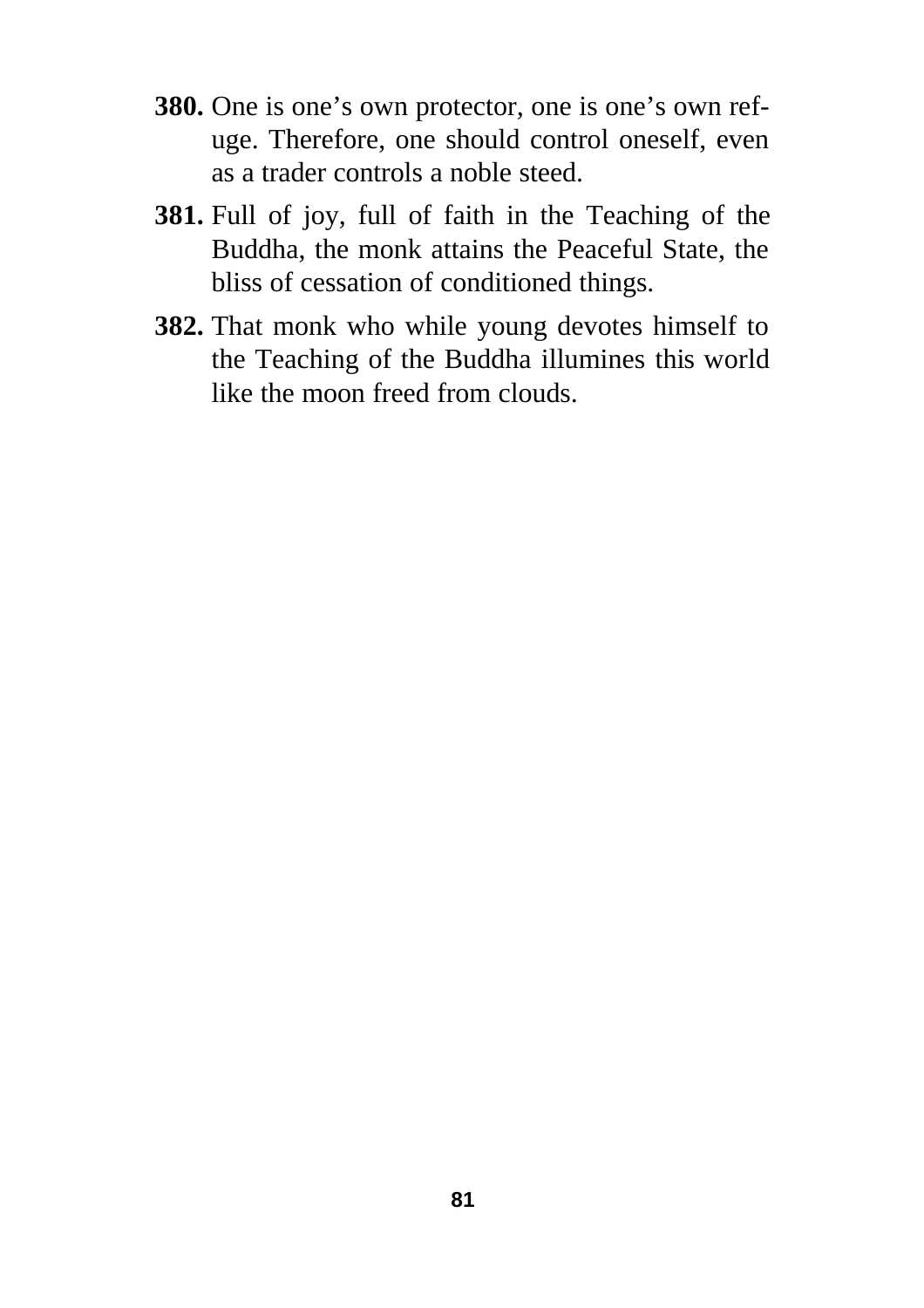- **383.** Exert yourself, O holy man! Cut off the stream (of craving), and discard sense desires. Knowing the destruction of all the conditioned things, become, O holy man, the knower of the Uncreate (Nibbana)!**<sup>26</sup>**
- **384.** When a holy man has reached the summit of two paths (meditative concentration and insight), he knows the truth and all his fetters fall away.
- **385.** He for whom there is neither this shore nor the other shore, nor yet both, he who is free of cares and is unfettered – him do I call a holy man.**<sup>27</sup>**

**<sup>26</sup>** "Holy man" is used as a makeshift rendering for brahmana, intended to reproduce the ambiguity of the Indian word. Originally men of spiritual stature; by the time of the Buddha the brahmins had turned into a privileged priesthood which defined itself by means of birth and lineage rather than by genuine inner sanctity. The Buddha attempted to restore to the word brahmana its original connotation by identifying the true "holy man" as the Arahat, who merits the title through his own inward purity and holiness regardless of family lineage. The contrast between the two meanings is highlighted in verses 393 and 396. Those who led a contemplative life dedicated to gaining Arahatship could also be called brahmins, as in verses 383, 389, & 390.

**<sup>27</sup>** *This shore*: the six sense organs; *the other shore*: their corresponding objects; *both*: I-ness and my-ness.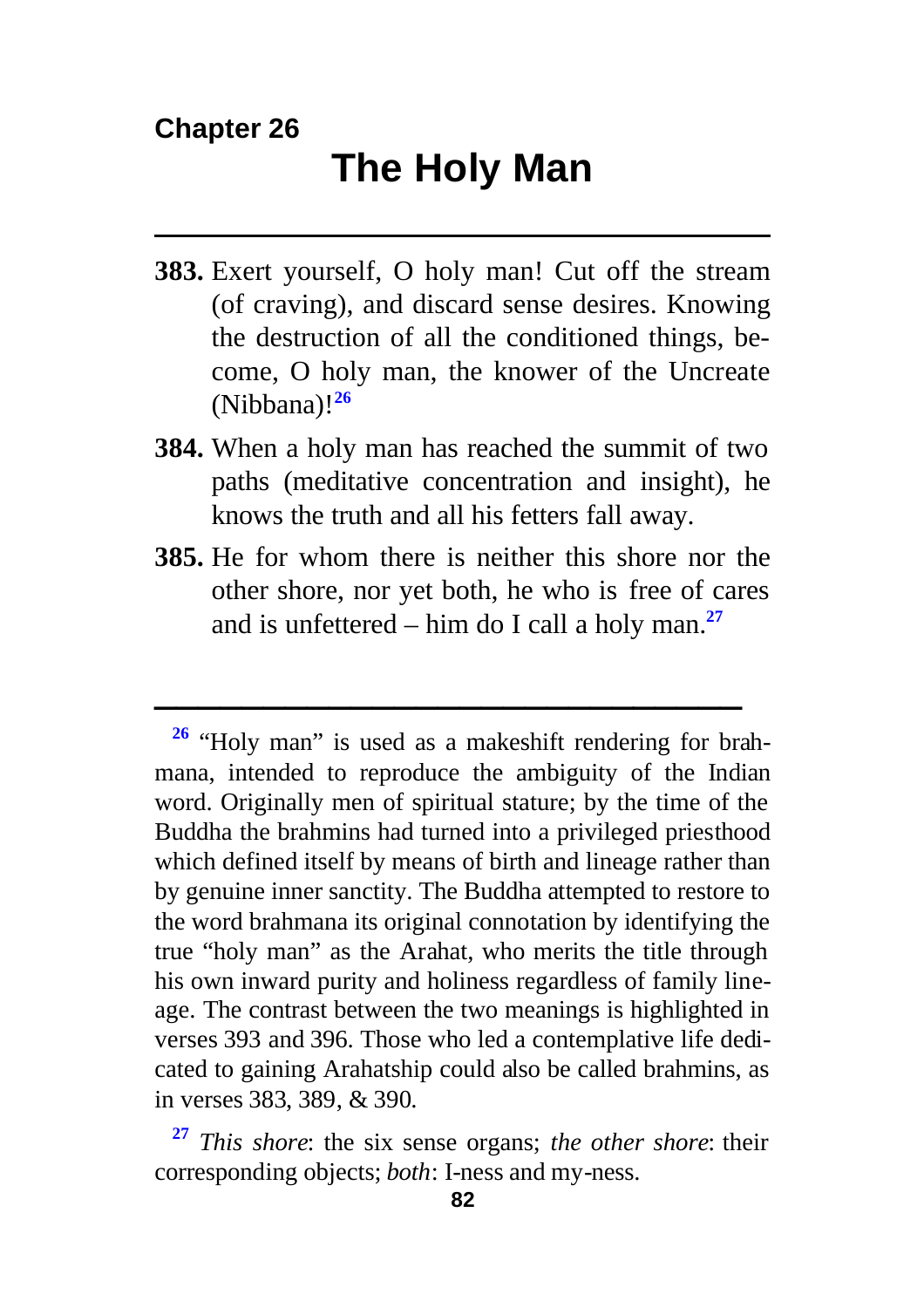- **386.** He who is meditative, stainless and settled, whose work is done and who is free from cankers, having reached the highest goal – him do I call a holy man.
- **387.** The sun shines by day, the moon shines by night. The warrior shines in armor, the holy man shines in meditation. But the Buddha shines resplendent all day and all night.
- **388.** Because he has discarded evil, he is called a holy man. Because he is serene in conduct, he is called a recluse. And because he has renounced his impurities, he is called a renunciate.
- **389.** One should not strike a holy man, nor should a holy man, when struck, give way to anger. Shame on him who strikes a holy man, and more shame on him who gives way to anger.
- **390.** Nothing is better for a holy man than when he holds his mind back from what is endearing. To the extent the intent to harm wears away, to that extent does suffering subside.
- **391.** He who does no evil in deed, word and thought, who is restrained in these three ways – him do I call a holy man.
- **392.** Just as a brahmin priest reveres his sacrificial fire, even so should one devoutly revere the person from whom one has learned the Dhamma taught by the Buddha.
- **393.** Not by matted hair, nor by lineage, nor by birth does one become a holy man. But he in whom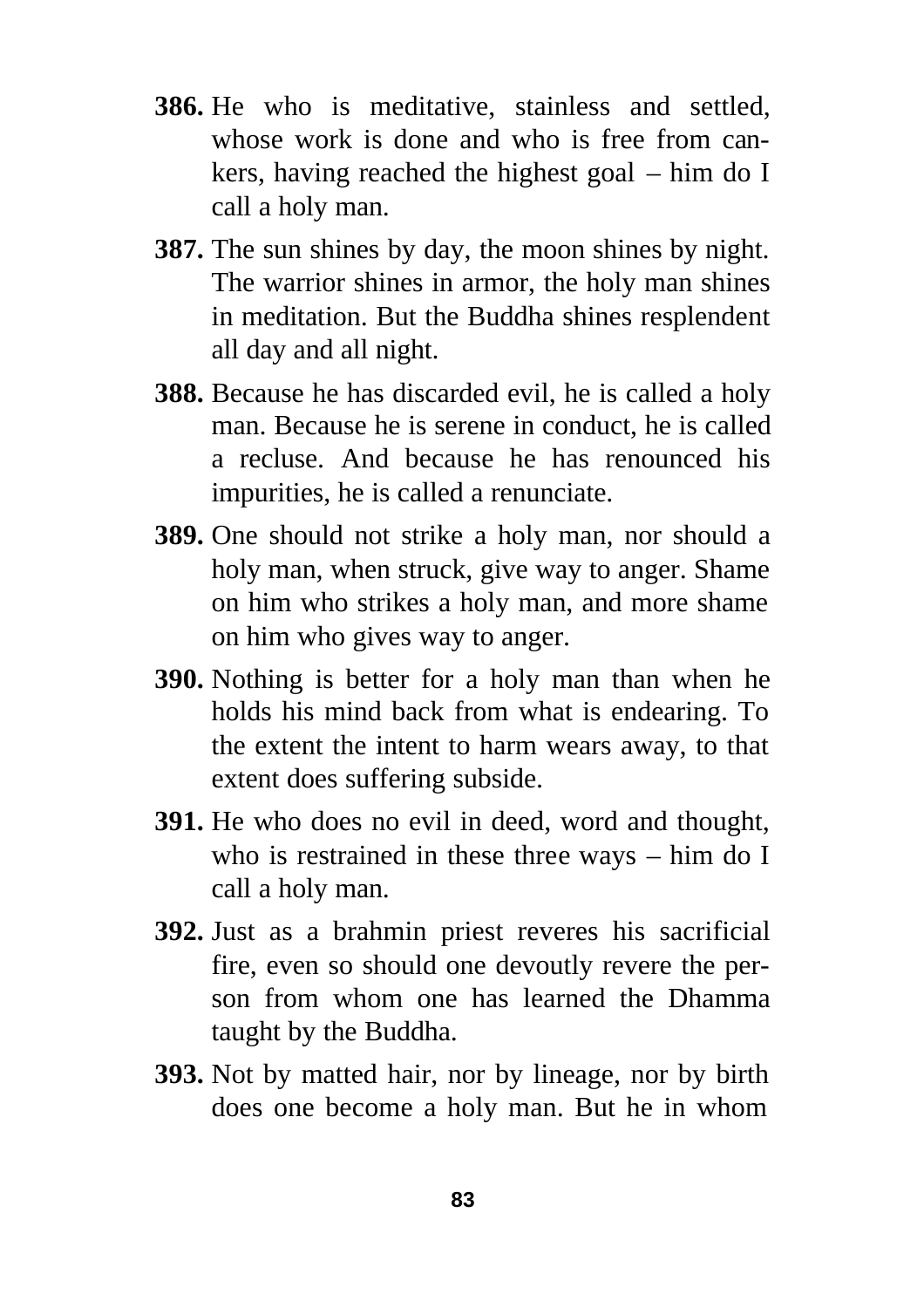truth and righteousness exist – he is pure, he is a holy man.

- **394.** What is the use of your matted hair, O witless man? What of your garment of antelope's hide? Within you is the tangle (of passion); only outwardly do you cleanse yourself.**<sup>28</sup>**
- **395.** The person who wears a robe made of rags, who is lean, with veins showing all over the body, and who meditates alone in the forest – him do I call a holy man.
- **396.** I do not call him a holy man because of his lineage or high-born mother. If he is full of impeding attachments, he is just a supercilious man. But who is free from impediments and clinging – him do I call a holy man.
- **397.** He who, having cut off all fetters, trembles no more, who has overcome all attachments and is emancipated – him do I call a holy man.
- **398.** He who has cut off the thong (of hatred), the band (of craving), and the rope (of false views), together with the appurtenances (latent evil tendencies), he who has removed the crossbar (of ignorance) and is enlightened – him do I call a holy man.

**<sup>28</sup>** In the time of the Buddha, such ascetic practices as wearing matted hair and garments of hides were considered marks of holiness.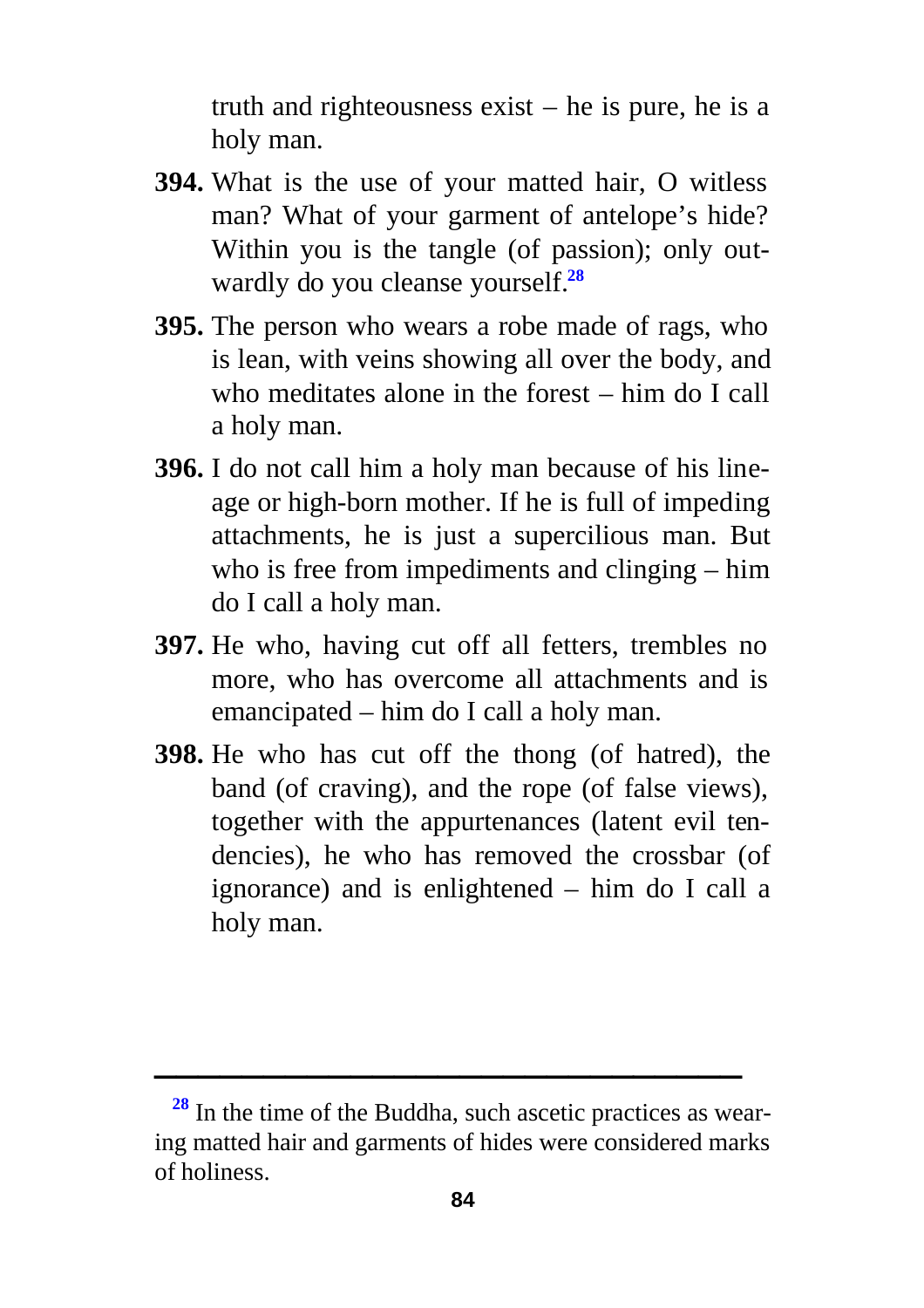- **399.** He who without resentment endures abuse, beating and punishment; whose power, real might, is patience – him do I call a holy man.
- **400.** He who is free from anger, is devout, virtuous, without craving, self-subdued and bears his final body – him do I call a holy man.
- **401.** Like water on a lotus leaf, or a mustard seed on the point of a needle, he who does not cling to sensual pleasures – him do I call a holy man.
- **402.** He who in this very life realizes for himself the end of suffering, who has laid aside the burden and become emancipated – him do I call a holy man.
- **403.** He who has profound knowledge, who is wise, skilled in discerning the right or wrong path, and has reached the highest goal – him do I call a holy man.
- **404.** He who holds aloof from householders and ascetics alike, and wanders about with no fixed abode and but few wants – him do I call a holy man.
- **405.** He who has renounced violence towards all living beings, weak or strong, who neither kills nor causes others to kill – him do I call a holy man.
- **406.** He who is friendly amidst the hostile, peaceful amidst the violent, and unattached amidst the attached – him do I call a holy man.
- **407.** He whose lust and hatred, pride and hypocrisy have fallen off like a mustard seed from the point of a needle – him do I call a holy man.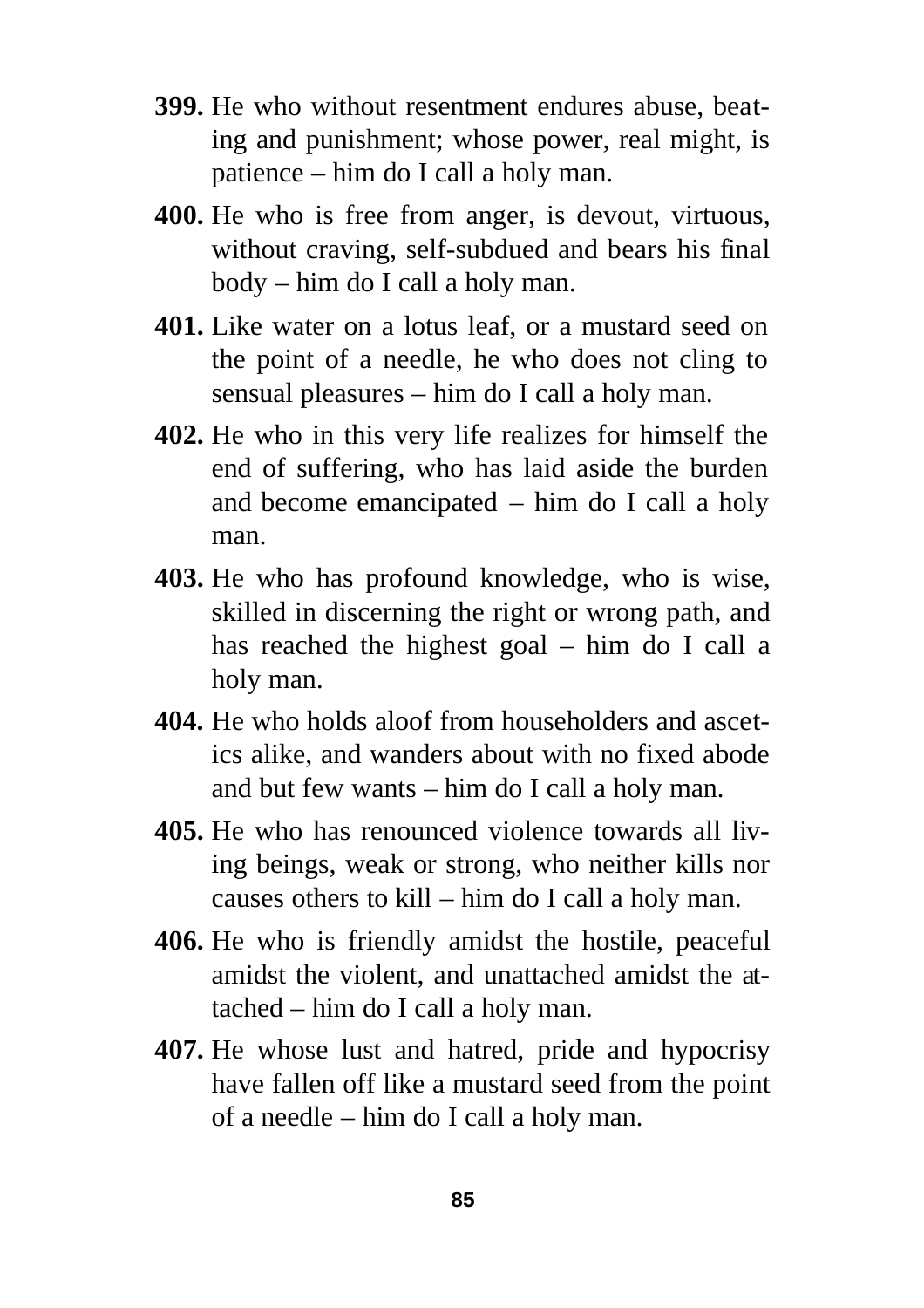- **408.** He who utters gentle, instructive and truthful words, who imprecates none – him do I call a holy man.
- **409.** He who in this world takes nothing that is not given to him, be it long or short, small or big, good or bad – him do I call a holy man.
- **410.** He who wants nothing of either this world or the next, who is desire-free and emancipated – him do I call a holy man.
- **411.** He who has no attachment, who through perfect knowledge is free from doubts and has plunged into the Deathless – him do I call a holy man.
- **412.** He who in this world has transcended the ties of both merit and demerit, who is sorrowless, stainless and pure – him do I call a holy man.
- **413.** He, who, like the moon, is spotless and pure, serene and clear, who has destroyed the delight in existence – him do I call a holy man.
- **414.** He who, having traversed this miry, perilous and delusive round of existence, has crossed over and reached the other shore; who is meditative, calm, free from doubt, and, clinging to nothing, has attained to Nibbana – him do I call a holy man.
- **415.** He who, having abandoned sensual pleasures, has renounced the household life and become a homeless one; has destroyed both sensual desire and continued existence – him do I call a holy man.
- **416.** He who, having abandoned craving, has renounced the household life and become a home-